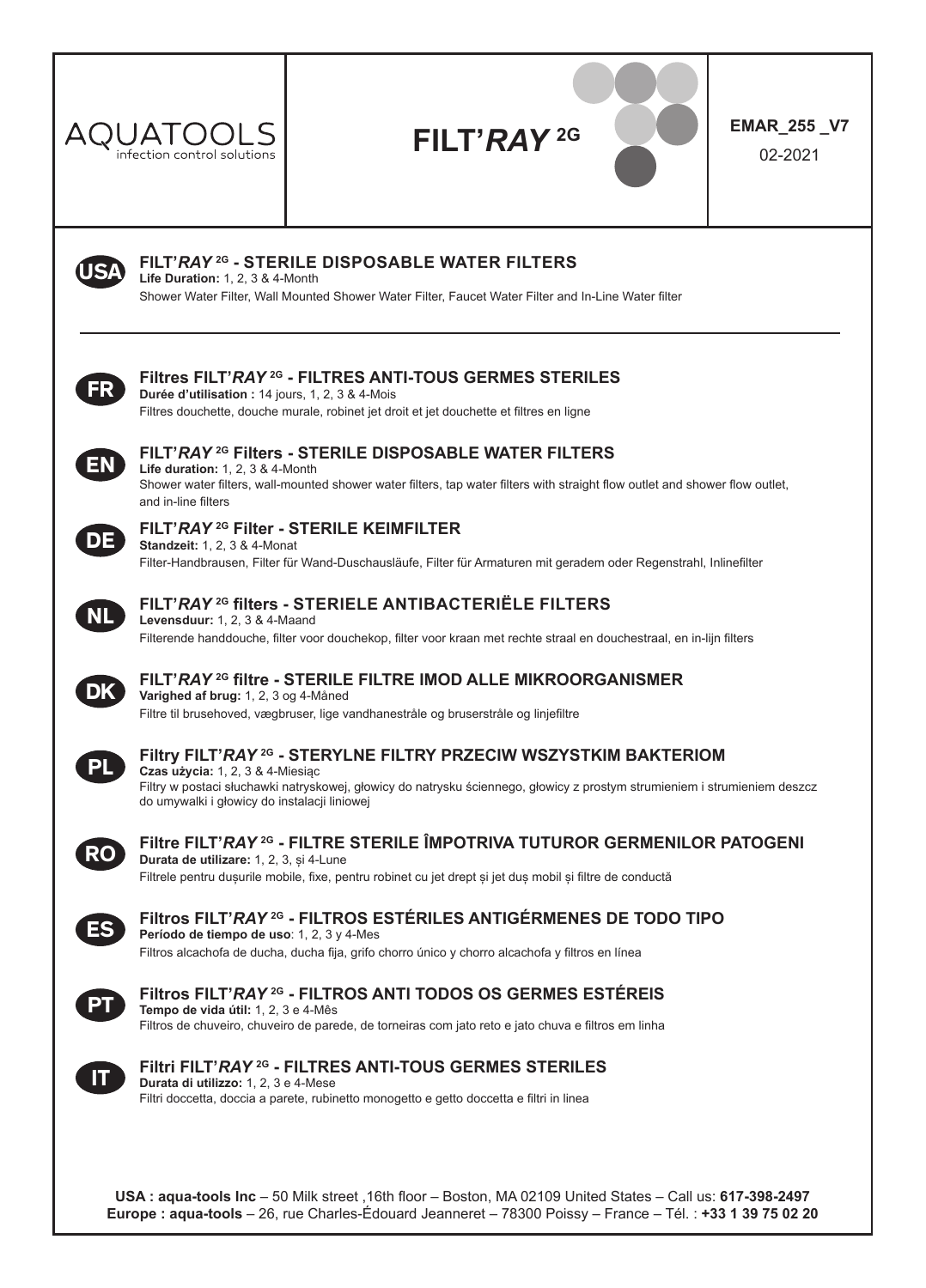### 1 **REFERENCES**



- FILT'*RAY* 2G Shower Head Water Filter: AT030711, AT030713, AT030714.
- FILT'*RAY* 2G Wall-Mounted Shower Water Filter: AT030777, AT030778, AT030779.
- FILT'*RAY* 2G Faucet Water Filter with straight flow outlet: AT030717, AT030719, AT030747.
- FILT'*RAY* 2G Faucet Water Filter with shower flow outlet: AT030718, AT030720, AT030748.

#### **To guarantee the optimal performance of the FILT'***RAY* **2G Disposable Water Filters, please ensure that you follow the instructions for installation (see ) and read the warnings carefully (see** 6**).**

### 2 **GENERAL SPECIFICATIONS**

- Disposable Sterile Water Filters.
- Effective against Bacteria including Opportunistic Waterborne Pathogenic Microorganisms.
- For up to 1, 2, 3 & 4 Months

FILT'*RAY* 2G Filters are **Class I medical devices in Europe and Canada, Class II in the USA.**

# 3 **INDICATIONS FOR USE**

The FILT'*RAY* <sup>2G</sup> Disposable Water Filter is intended to be used to filter EPA (Environmental Protection Agency in USA) Quality Drinking Water. This microfiltration technology is effective for the reduction of **Healthcare-Associated** Infections by Opportunistic Waterborne Pathogenic Microorganisms. By retaining bacteria, the filters may aid in Infection Control. The filters produce water that is suitable for shower of high risk-patients, washing neonates, drinking water and ice for immunosuppressed patients, superficial wound cleansing (minor cuts, scrapes, or abrasions), cleaning of equipment used in medical procedures and washing of surgeon's hands. **The filters are not intended to provide water that can be used as a substitute for USP grade sterile water.**

# 4 **DESCRIPTION OF DISPOSABLE WATER FILTER**

The FILT'*RAY* <sup>2G</sup> Filters are intended to produce Bacteriologically Controlled Water, at Point of Use. These devices retain bacteria including opportunistic waterborne pathogenic microorganisms such as *Legionella spp., Legionella pneumophila, Pseudomonas aeruginosa* and others via a 0.1µm nominal /0.2 μm absolute Hollow Fiber Microfiltration Membrane. This microfiltration technology ensures a higher bacteriological quality than the Potable Water of the water plumbing system. Of note, the subject FILT'*RAY* 2G devices do not contain latex, nor tissues or by-product animal origins, nor derived of blood or any substance considered as a medicine.

FILT'*RAY* <sup>2G</sup> disposable water filters are designed to ensure water safety at points of use. They are recommended for managing biological risk.

**1,2, 3 & 4-month FILT'***RAY* **2G** Disposable Water Filters provide a barrier against bacteria including opportunistic waterborne pathogenic microorganisms (*Pseudomonas aeruginosa, Legionella pneumophila,* etc.). These filters are designed to help control environmental conditions and are used to protect users against waterborne pathogens.

Laboratory-based microbiological challenges of *Brevundimonas diminuta, Legionella pneumophila and Pseudomonas aeruginosa* on the FILT'*RAY* 2G demonstrate a **7-log retention capacity** (**see** 9**-2**) for all waterborne microorganisms larger than 0.1µm nominal /0.2 μm absolute and qualify the filter as sterilizing grade² filter. (**see** 9**-B**).

### **INSTALLATION INSTRUCTIONS**

#### **Warnings:**

- Filter installation must conform with professional aseptic techniques. Hands must be disinfected prior to installation. Inappropriate installation may result in a source of contamination or retrograde contamination.
- Make sure that the individual unit packaging (plastic bag) is not punctured or torn and that the filter is not damaged. If this is the case, do not use the device, as the performance can no longer be ensured.

#### **General Information:**

- The shower head filter (screw-on) features a standard fitting and can therefore be connected to all flexible shower hoses.
- The faucet and wall-mounted shower filters can be connected to most plumbing fixtures using an adaptor (clip-on); contact us for a list of commercially available adaptors.
- Installation of the inline filter requires the use of rapid connectors and/or connector nozzles, contact us for a list of commercially available adaptors.
- Recommended Storage : Between 5 and 35°C (41 and 95°F)

 $2021$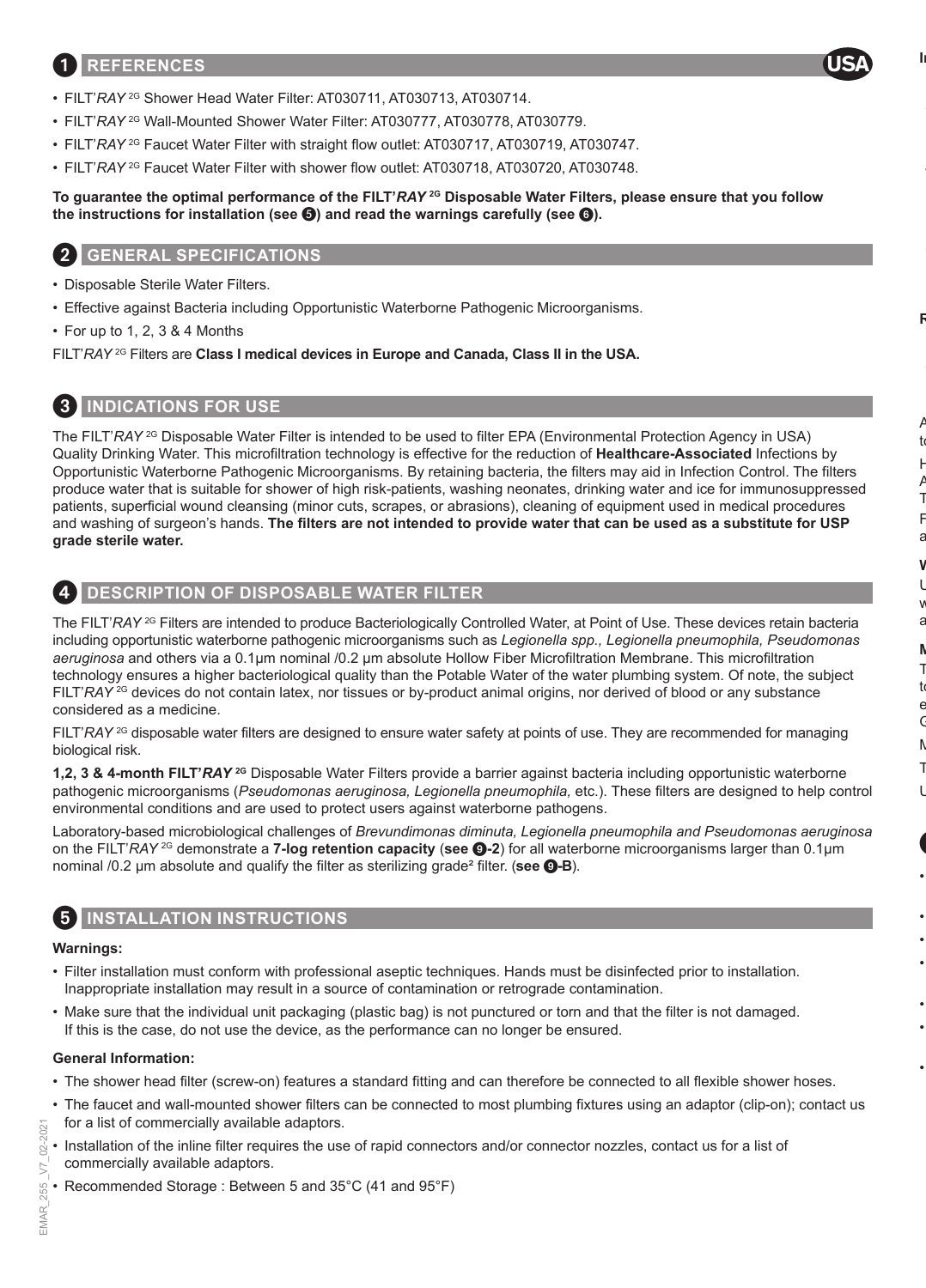#### **Installation:**

- 1. Turn off the water supply.
- 2. If first installation: remove the original shower head or fit the adaptor fitting if necessary, for the faucet filter, wall mounted or in-line filter (see removal below).
- 3. Remove the used FILT'*RAY* 2G Filter.
- 4. Carefully open the individual unit packaging (bag), making sure that the filter remains inside the bag. **Do not touch the colored end of the tap or the shower head with your fingers.**
- 5. **While keeping the filter in the bag,** screw the shower head filter onto the end of the hose or clip on the faucet or wallmounted filter. Clip the inlet of the inline filter to the adaptor in the direction of the arrow indicating water flow on the label.
- 6. The bag can then be removed.
- 7. Turn the water on for a few seconds to check that the adaptor(s) and the filter are **perfectly watertight.** In the case of leaks, repeat the installation procedure, using a new filter, if needed.

#### **Removal:**

- 1. Turn off the water supply.
- 2. Remove the used shower head filter by unscrewing it from the end of the hose or unclipping the faucet, wall-mounted and inline filters from the adaptor.
- 3. Dispose of the used filter according to your institution's established procedures.

A non-leaching bacteriostatic agent is embedded into the housing material of the FILT'*RAY* 2G disposable water filters in order to minimize the risk of retrograde contamination of the devices (**see** 8).

However, use in a non-controlled environment can be a source of retro-contamination.

Any filter that is believed to be contaminated must be replaced, especially if the contaminant is visible.

To do so, filters must **not** be disconnected or soaked in a cleansing / disinfectant solution.

For Australia, the product should be installed according to the current version of the Plumbing Code of Australia and AS/NZS 3500.1:2018.

#### **Waste management:**

Used FILT'*RAY* 2G Disposable Water Filters do not present any special infectious risk. They are classified as normal household waste. Nevertheless, we recommend that all non-recyclable plastic products be disposed of responsibly via ecological collection and treatment facilities. The installation guide and the white carton can be recycled (paper/card) (**see** 9**-1**).

#### **Maintenance:**

To facilitate the tracking of maintenance procedures, a removable adhesive label (located on the filtration device) can be used to record important information for your safety records (date of installation, date of removal, filter unique identification number, etc.). This information is also in shape of UDI (Unique Device Identification) which is a datamatrix with information such as (01) GTIN: Global Trade Item Number, (10) Lot number, (17) expiration date, (21) Unit Number, (240) aqua-tools Part Number.

Manufacturing date, Expiration date and Lot number are also clearly identified on device labels and packaging.

The device label provides an additional space for the user to note clearly the date of first use and the date of disposal.

Use-life is identified by a numerical symbol featuring the number of months (1, 2, 3, 4) of the use-life specification.

### 6 **WARNINGS AND CONTRAINDICATIONS**

- Disposable Water Filters must not under any circumstances be used to produce water for **pharmaceutical purposes** (i.e., water that will be used in solutions intended to be administered orally, injected, or perfused).
- Disposable Water Filters **are not intended to provide water that can be used as a substitute for USP grade sterile water.**
- Disposable Water Filters are single-use (disposable). They cannot be sterilized or re-installed on another point of use.
- Disposable Water Filters have a **limited time use** and should not be used once **expiration date** (indicated on the label) is **past due.**
- Disposable Water Filters must not come into direct contact with germ sources (dirty skin or hands, feces…).
- Disposable Water Filters must not be struck or dropped (fall). Filter performance is not guaranteed if the filter casing is physically damaged. Do not attempt to open the device.
- Disposable showerhead filters should always be placed on the wall bracket after use. They must not be unscrewed at any point during the period of use. The same applies for the faucet, the wall-mounted shower and the inline filters which must not be unclipped at any time during the period of use except for when the water supply network is disinfected (at which time a new filter must be installed).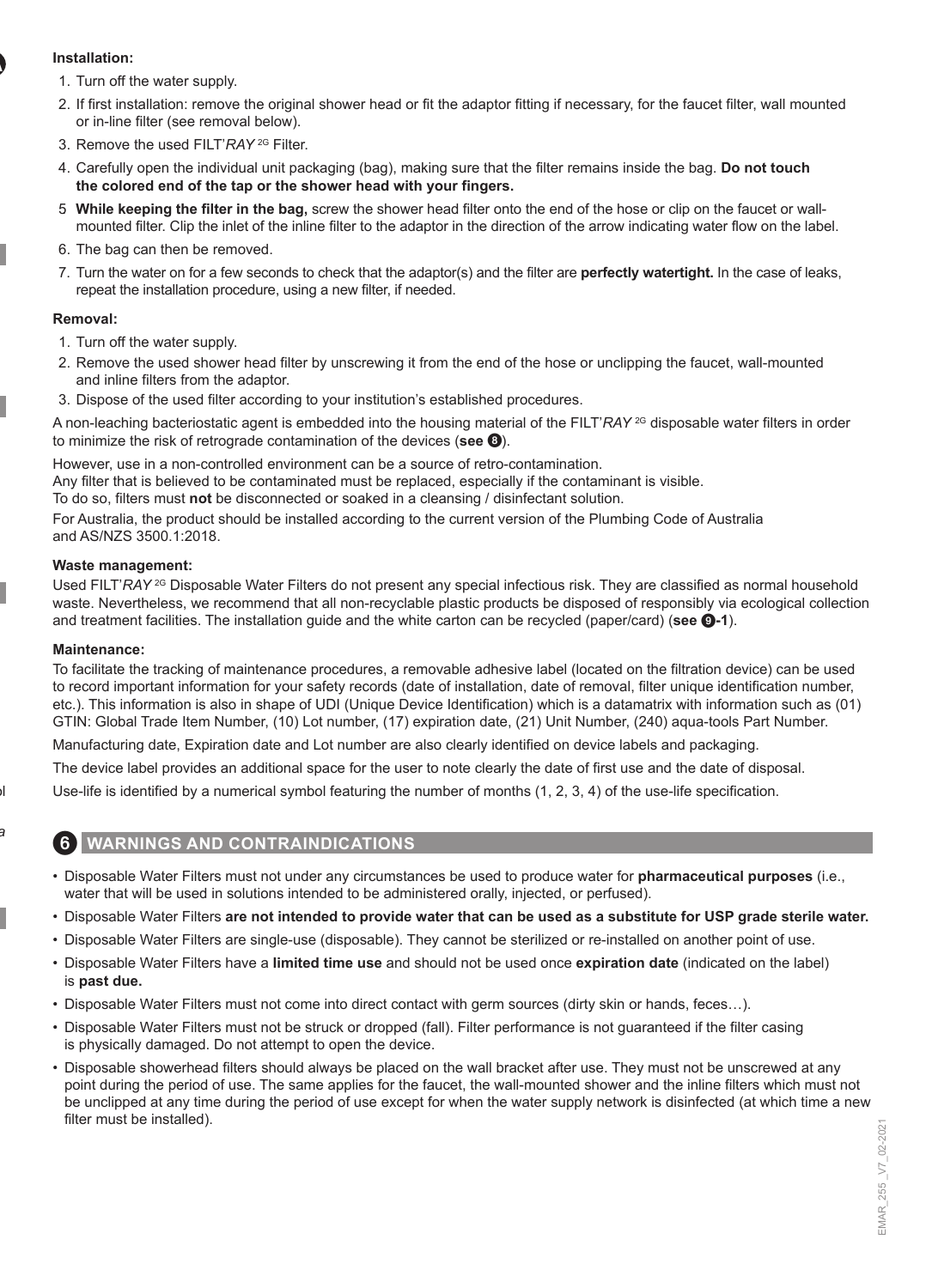#### **Conditions for use:**

The performance of FILT'*RAY*<sup>2G</sup> Disposable Water Filters is quaranteed when the water pressure and temperature remain between 14.5 and 72.5 PSI and 41°F and 140°F, respectively. Flow rates measured under normal conditions are as follows:

| Typical Flow Rate (gal/min)                       |                      |     |      |     |      |  |
|---------------------------------------------------|----------------------|-----|------|-----|------|--|
|                                                   | Water Pressure (PSI) |     |      |     |      |  |
| <b>Product</b>                                    | 14.5                 | 29  | 43.5 | 58  | 72.5 |  |
| FILT'RAY <sup>2G</sup> Shower Head Filter         | 1.2                  | 2.3 | 3.1  | 3.9 | 4.5  |  |
| FILT'RAY <sup>2G</sup> Wall-Mounted Shower Filter | 1.0                  | 2.4 | 3.4  | 4.5 | 5.1  |  |
| FILT'RAY <sup>2G</sup> Faucet and In-Line Filter  | 0.6                  | 1.2 | 1.7  | 2.0 | 2.3  |  |

\* *Flow rate measurements are determined with the filters installed on a faucet.*

| Typical Flow Rate (L/min)                         |                      |     |      |      |      |  |  |
|---------------------------------------------------|----------------------|-----|------|------|------|--|--|
|                                                   | Water Pressure (Bar) |     |      |      |      |  |  |
| <b>Product</b>                                    |                      |     |      |      | 5    |  |  |
| FILT'RAY <sup>2G</sup> Shower Head Filter         | 4.5                  | 8.7 | 11.9 | 14.9 | 16.9 |  |  |
| FILT'RAY <sup>2G</sup> Wall-Mounted Shower Filter | 3.9                  | 8.9 | 13   | 16.9 | 19.4 |  |  |
| FILT'RAY <sup>2G</sup> Faucet and In-Line Filter  | 2.2                  | 4.7 | 6.3  | 7.7  | 8.8  |  |  |

\* *Flow rate measurements are determined with the filters installed on a faucet.*

#### **Heat and chemical resistance:**

Disposable Water Filters are resistant to the thermal and chemical shocks that frequently occur during disinfection of the water supply system (**see** 9-1). They remain effective after treatment at **70°C (158°F) for 30 min** (cumulative maximum) or a dose of active chlorine at **100 ppm for 60 min** (cumulative monthly maximum: FILT'*RAY* 2G 1-Month Filters: 1 hour at 100ppm, FILT'*RAY* 2G 2-Month Filters: 2 hours at 100ppm, FILT'*RAY* 2G 3-Month Filters: 3 hours at 100ppm and FILT'*RAY* 2G 4-Month Filters: 4 hours at 100ppm).

After exposure to such treatments, please note that there may be a reduction in water flow due to contamination of the water supply with various types of particles. In such cases, the water filter should be replaced with a new filter should the flow rate become greatly reduced and/or unacceptable.

#### **Blockage tolerance:**

FILT'*RAY* 2G Disposable Water Filters have a certain amount of tolerance to blockage with the **Bubl'AirWash Technology**  (**see** 9-A), which is a mechanism for extending the Filter's life. Nevertheless, the flow rate at the point of use may decrease somewhat before the end of lifetime if there are unusually high levels of particles or suspended microorganisms in the water supply (for example, after a maintenance procedure has been performed). If the flow rate becomes too slow for user comfort, simply replace the filter.

### 8 **PRODUCT COMPLIANCE**

**The Sterile FILT'***RAY* **2G** Disposable Water Filters are sterilized by gamma irradiation in compliance with ISO 11137. **Do not re-sterilize.**

**Sterile FILT'***RAY* **2G** Disposable Water Filters:

- Are **Class II Medical Devices in the US** FDA-510K Clearance
- Are **Class I Medical Devices for Europe** that comply with directive 93/42/CEE. **CE marking 0459: year 2020.**
- Are **Class I Medical Devices for Canada that comply with SOR/98-282.**
- A non-leaching bacteriostatic agent is embedded into the housing material FILT'*RAY* 2G Disposable Water Filters in order to minimize the risk of retrograde contamination of the devices. Laboratory based microbiological testing has demonstrated that the bacteriostatic agent reduces external surface contamination by more than 99.9% for *Pseudomonas aeruginosa, Escherichia coli, Staphylococcus aureus* and *Methicillin Resistant Staphylococcus aureus* (MRSA) (**see** 9-2).
- Comply with Drinking Water Certifications (**ACS**  France, **KTW**  Germany, **WRAS**  United Kingdom, **WaterMark**  Australia/ New Zealand).
- Meet the requirement of the Australian/New Zealand Standards **AS/NZS 3497** "Drinking water treatment units" and **AS/NZS 4348** "Water supply - Domestic type water treatment appliances - Performance requirements" for the class II(a): microbiological treatment - bacteria removal. Certification and **WaterMark** marking. For more information, please refer to the performance data sheet – available upon request.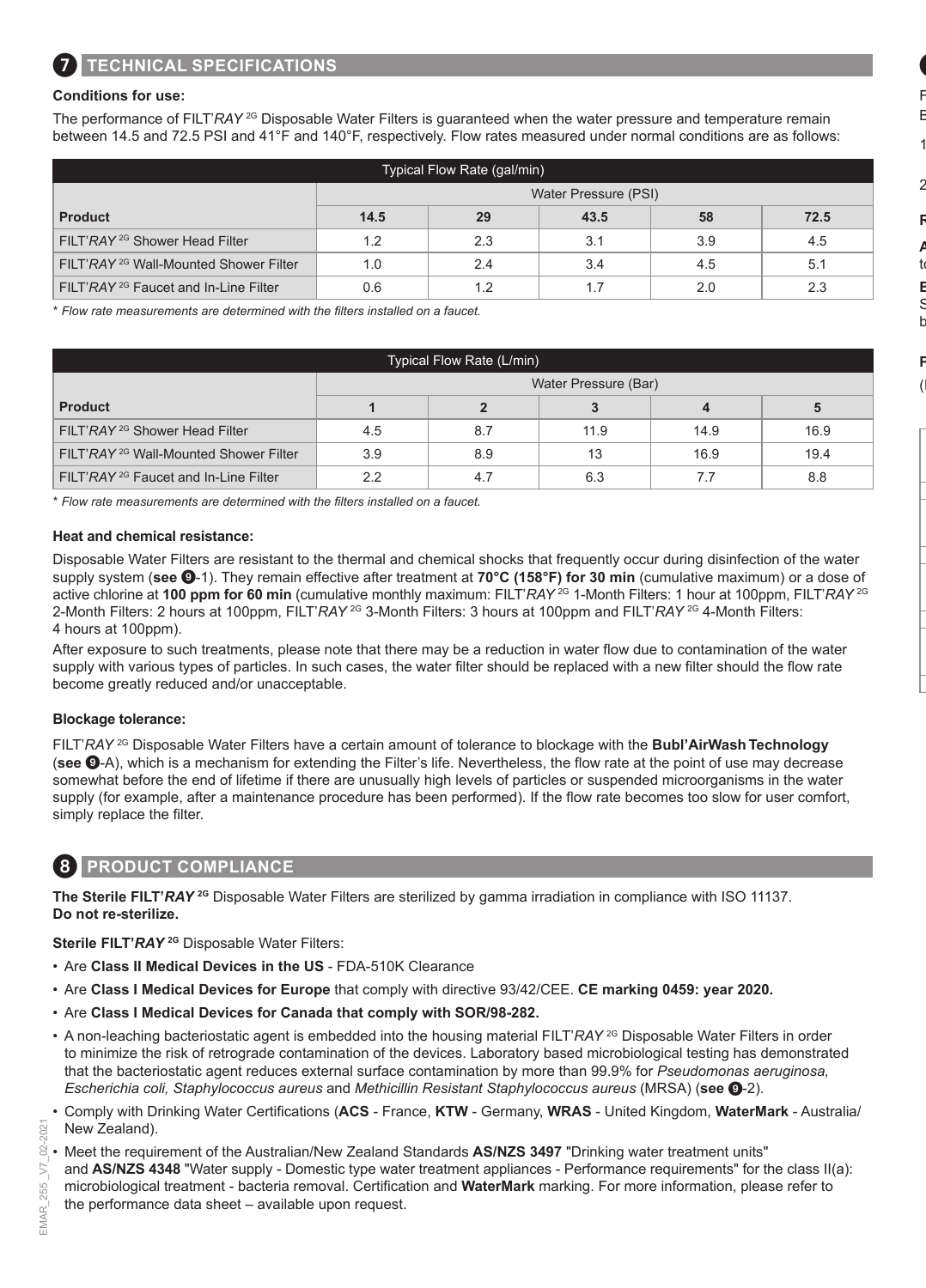# 9 **MANUFACTURING INFORMATION**

FILT'*RAY* 2G Disposable Water Filters are manufactured in France By: **aqua-tools** | 26, rue Charles-Édouard Jeanneret | 78300 POISSY | France

- 1. For more information, visit our website at: www.aqua-tools.com or contact us: **Phone:** + 33 1.39.75.02.20. **E-mail** : contact@aqua-tools.com
- 2. The "Scientific and Technical Validation Guide" for the relevant product is available upon request.

#### **Reference:**

**A.** The Bubl'Air Wash™ Technology is a mechanism to extend the life of the Filter which introduces turbulent flow during filtration to keep particulates from becoming fully trapped on the membrane and permits the filters to have long-life use.

**B**. Sterilizing grade filter is defined in "American standard Test Method ASTM F838-15a and in FDA - Guidance for Industry - Sterile Drug Products Produced by Aseptic Processing - Current Good Manufacturing Practice" as a filter ability to sustain a bacterial challenge of 10<sup>7</sup> CFU of *Brevundimonas diminuta* per cm² of filtration surface.

#### **Product label - meaning of symbols**

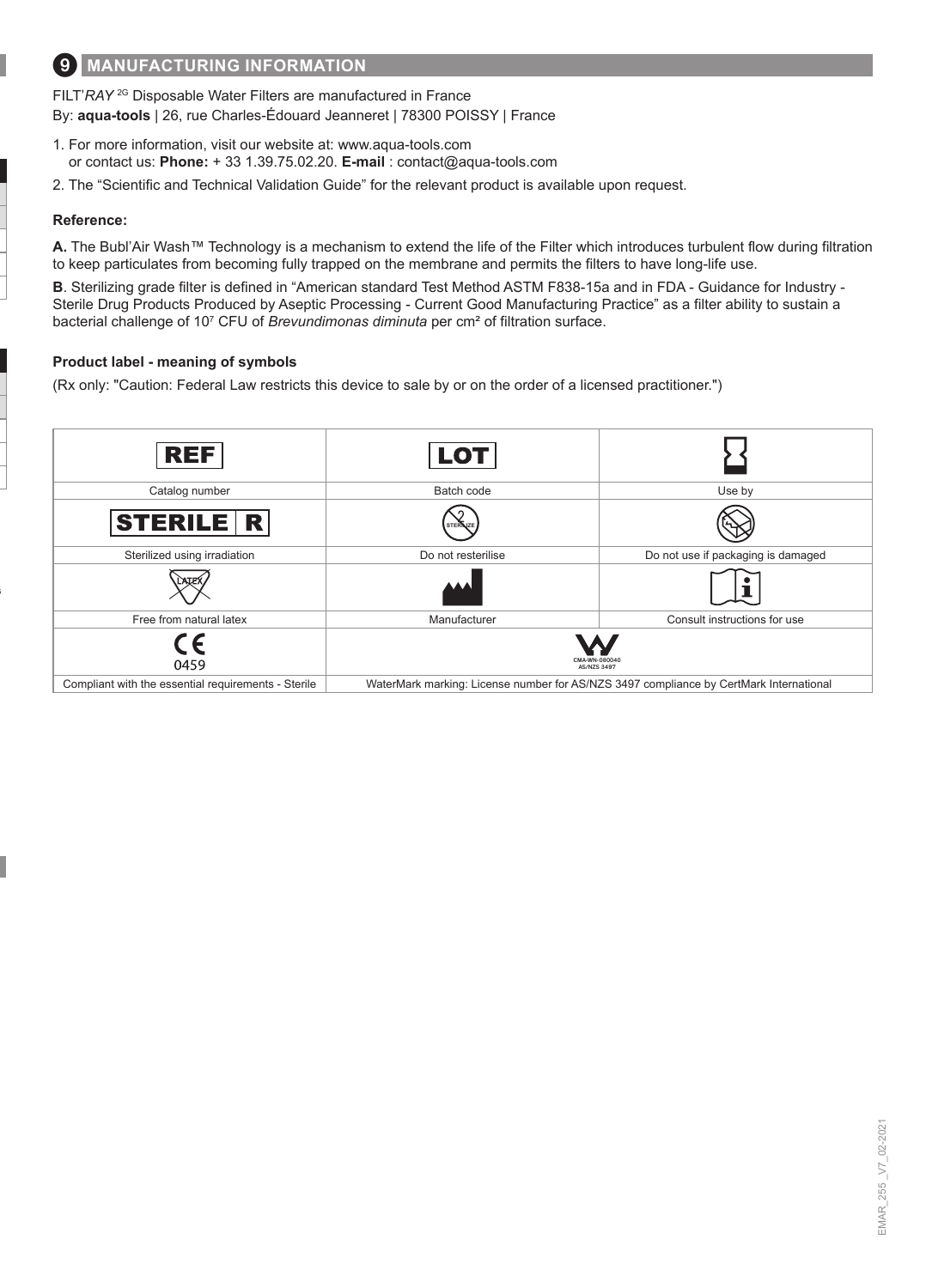### 1 **RÉFÉRENCES**

- FILT'*RAY* 2G Douchette : AT030711, AT030713, AT030714, AT030716.
- FILT'*RAY* 2G Douche Murale : AT030777, AT030778, AT030779, AT030780.
- FILT'RAY<sup>2G</sup> Robinet Jet Droit : AT030717, AT030719, AT030732, AT030747, AT030749.
- FILT'*RAY* 2G Robinet Jet Douchette : AT030718, AT030720, AT030731, AT030748, AT030750.
- FILT'*RAY* 2G Filtre En-Ligne : AT030733, AT030734, AT030745, AT030746.

**Pour garantir une performance optimale des filtres FILT'***RAY* **2G, veuillez respecter le protocole d'installation (voir ) et les précautions d'emploi (voir** 6**).**

### 2 **CARACTÉRISTIQUES GÉNÉRALES**

- Filtres stériles à usage unique.
- Efficacité anti-tous germes contre les bactéries, y compris les microorganismes pathogènes opportunistes d'origine hydrique.
- 14 jours, 1, 2, 3 & 4 mois

Les filtres FILT'*RAY* <sup>2G</sup> sont des **dispositifs médicaux de classe I** en Europe et au Canada, de classe II aux USA.

### 3 **UTILISATION**

Les filtres terminaux FILT'*RAY* <sup>2G</sup> 14 jours et **1,2, 3 & 4 mois stériles anti-tous germes** assurent une barrière physique pour la réduction des risques infectieux liés aux micro-organismes d'origine hydrique tels que bactéries (*Legionella pneumophila, Pseudomonas aeruginosa* et autres bacilles Gram négatifs, Mycobactéries non-tuberculeuses), champignons (*Aspergillus sp, Fusarium sp*), protozoaires et les particules provenant du réseau de distribution d'eau. La **protection des patients immunodéprimés** et des personnes vulnérables est effectuée grâce à la membrane de microfiltration. Les filtres sont nécessaires dans le cadre de la prise en charge **des patients immunodéprimés** hospitalisés dans les zones à risque élevé, telles que les unités de greffe de moelle osseuse et de transplantation d'organes, les services d'oncologie, les unités de soins intensifs, de réanimation, les services néonataux et tout autre lieu de soins de ce type de patients.

### 4 **DESCRIPTION**

Les filtres FILT'*RAY*<sup>2G</sup> sont destinés à produire de l'eau bactériologiquement maitrisée, au point d'usage. Ces dispositifs retiennent les bactéries, y compris les microorganismes pathogènes opportunistes d'origine hydrique tels que *Legionella spp., Legionella pneumophila, Pseudomonas aeruginosa* et autres grâce à une membrane de microfiltration. Cette technologie de microfiltration assure une qualité bactériologique supérieure à celle du réseau d'eau potable. A noter que les dispositifs FILT'*RAY* 2G ne contiennent ni latex, ni tissus ou sous-produits d'origine animale, ni de dérivés du sang ou de toute substance considérée comme un médicament.

Les filtres FILT'*RAY* <sup>2G</sup> sont conçus pour sécuriser la production d'eau aux points d'usage. Ils sont préconisés dans les procédures de **gestion et la prévention des infections associées aux soins.**

Les filtres FILT'*RAY* 2G exploitent une technologie de filtration par membrane tubulaire 0.1µm nominale et 0.2µm absolue de grade stérilisant (voir 9**-A**). Les filtres assurent une **microfiltration de l'eau de haute performance** tout en délivrant un **débit confortable** pour les usagers.

Les challenges microbiologiques conduits en laboratoires avec les espèces de *Brevundimonas diminuta, Legionella pneumophila*  et *Pseudomonas aeruginosa* sur les filtres FILT'*RAY* 2G démontrent une efficacité de **rétention de 7 log** (voir 9**-2**) pour tous les microorganismes d'origine hydrique supérieurs à 0.1µm nominal /0.2 μm absolu et qualifient le filtre de filtre de grade stérilisant (voir 9**-A**).

### 5 **PROTOCOLE D'INSTALLATION**

#### **Avertissements :**

- La pose d'un filtre stérile doit respecter les classiques règles d'asepsie. La désinfection préalable des mains est requise. Une manipulation non conforme peut être source de contamination ou de rétro-contamination.
- Vérifiez que le sachet d'emballage unitaire n'est ni perforé, ni déchiré et que le filtre n'est pas endommagé. Le cas échéant, n'utilisez pas le dispositif car la performance et la stérilité ne sont plus assurées.

#### **Information générale :**

- Le filtre douchette dispose d'un embout de fixation standard et peut être raccordé à tous les flexibles de douche.
- Le filtre robinet, douche murale et en ligne nécessitent l'utilisation de raccords rapides et/ou de connectiques tubulures, contactez-nous pour obtenir la liste des raccords disponibles.

### **Pose :**

- 1. Fermer l'arrivée d'eau.
- 2. Si première installation : déposer la pomme de douche d'origine ou fixer le raccord adaptateur si nécessaire pour le filtre robinet, douche murale ou en ligne (voir dépose, ci-après).
- 3. Déposer le filtre FILT'*RAY* 2G usagé.
- 4. Ouvrir partiellement l'emballage unitaire, tout en gardant le filtre dans le sachet. **Ne pas toucher l'orifice coloré de sortie du jet d'eau avec les doigts pour éviter toute contamination manuelle.**
- 5. **Tout en maintenant le filtre dans le sachet,** visser le filtre douchette à l'embout du flexible, clipser le filtre robinet ou la douche murale. Clipser le filtre en ligne au raccord adaptateur en suivant le sens de la flèche du flux d'eau sur l'étiquette.

 $2021$  $02 - 2$  $\overline{5}$ 

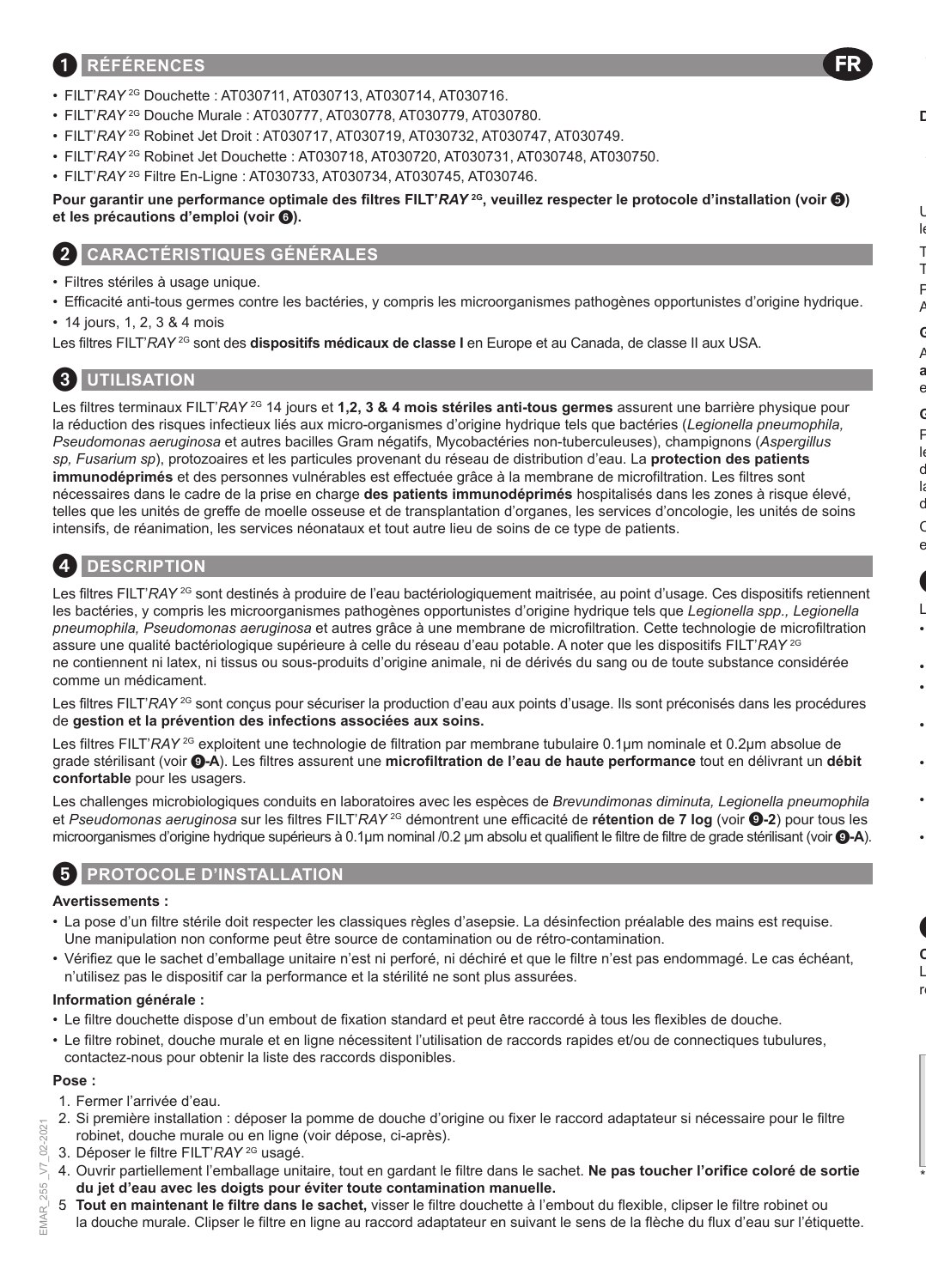- 6. Retirer le sachet du filtre.
- 7. Ouvrir l'eau quelques secondes et vérifier que le(s) raccord(s) et le filtre demeurent **parfaitement étanches.** En cas de fuite, recommencer la procédure avec, si nécessaire, un autre filtre.

#### **Dépose :**

- 1. Fermer l'arrivée d'eau.
- 2. Libérer le filtre douchette usagé en le dévissant de l'embout du flexible ou déclipser le filtre robinet, douche murale et/ou filtre en ligne du raccord adaptateur.
- 3. Eliminer le filtre usagé conformément aux procédures en cours de l'établissement.

Un agent bactériostatique non relargable est incorporé dans la matière plastique des filtres FILT'*RAY* 2G afin de minimiser le risque de rétro-contamination du filtre lui-même (**voir** 8).

Toutefois, une utilisation et un environnement non maîtrisé peuvent être source de rétro-contamination.

Tout filtre que l'on soupçonne contaminé, et en particulier sur le plan visuel, doit être remplacé.

Pour l'Australie, le produit doit être installé selon la version en vigueur du « Plumbing code of Australia » et la norme AS/NZS 3500.1 :2018.

#### **Gestion des déchets :**

Après usage, les filtres ne présentent pas de risque infectieux particulier. Aussi sont-ils classés parmi les **déchets assimilables aux déchets ménagers** (DADM). Il est toutefois recommandé d'éliminer ces produits plastiques via des filières de collecte et de traitement éco-responsables (**voir** 9**-1**). La notice et le coffret blanc sont recyclables (papier/carton).

#### **Gestion de la maintenance :**

Pour faciliter le suivi des opérations de maintenance, détacher l'étiquette adhésive amovible située sur le filtre où figurent les caractéristiques suivantes : date de fabrication, de péremption, numéro de lot et numéro unitaire. La coller sur la feuille de traçabilité et y renseigner la date d'installation et la date de retrait. Ces informations sont également disponibles sous la forme d'un datamatrix/code UDI (Identifiant Unique du Dispositif) tel que (01) GTIN : Global Trade Item Number, (10) numéro de lot, (17) date d'expiration, (21) Numéro Unitaire, (240) référence aqua-tools.

Ces informations sont également clairement identifiées sur les étiquettes et l'emballage du dispositif. La durée d'utilisation est identifiée par un symbole numérique indiquant le nombre de jours ou de mois.

### 6 **PRÉCAUTIONS D'EMPLOI**

Les filtres FILT'*RAY* 2G :

- Ne doivent en aucun cas être utilisés pour la production d'eau à **usage pharmaceutique** (eau entrant notamment dans la composition de solutions buvables, injectables ou perfusables).
- Sont à usage unique et ne peuvent ni être restérilisés, ni réinstallés sur un autre point d'eau.
- Ont une **durée maximale d'utilisation** spécifique au filtre utilisé et une **date de péremption** inscrite sur l'étiquette qu'il faut respecter.
- Ne doivent pas entrer en contact direct avec une source de germes (peau ou mains souillées, aérosols contaminés, liquides biologiques)
- Ne doivent pas être dévissés ou déconnectés pendant toute la durée d'utilisation, sauf en cas de désinfection du réseau et dans ce cas, repositionnez un filtre neuf.
- Ne doivent pas subir de choc, ni chuter. La performance des filtres n'est plus assurée en cas de détérioration physique de la coque. Ne tentez pas non plus d'ouvrir le dispositif.
- Les filtres douche doivent toujours être replacés sur le support mural après utilisation. Ils ne doivent être dévissés à aucun moment et ce, pendant toute la durée d'utilisation. De même, le filtre robinet, le filtre douche murale ou le filtre en ligne ne doivent être déclipsés à aucun moment pendant toute la durée de leur utilisation, sauf en cas de désinfection du réseau d'eau (dans ce cas précis, un nouveau filtre doit être installé).

### 7 **PERFORMANCES TECHNIQUES**

#### **Conditions d'utilisation :**

La performance des filtres FILT'*RAY* <sup>2G</sup> est assurée lorsque la pression et la température de l'eau du réseau se situent respectivement entre 1 et 5 bar et 5°C et 60°C. Les débits d'eau en sortie mesurés sont les suivants :

|                                                  |          | Filtre FILT'RAY <sup>2G</sup> douchette | Filtre FILT'RAY <sup>2G</sup> robinet et filtre en ligne* |
|--------------------------------------------------|----------|-----------------------------------------|-----------------------------------------------------------|
|                                                  |          |                                         | Débit (I/min)                                             |
| Pression de l'eau (bar)<br>statique ou dynamique |          | 4.5                                     | 22                                                        |
|                                                  | $\Omega$ | 8.7                                     | 4.6                                                       |
|                                                  | 3        | 11.9                                    | 6.3                                                       |
|                                                  | 4        | 14.9                                    | 7.7                                                       |
|                                                  | 5        | 16.9                                    | 8.8                                                       |

\* *filtres robinet à basse consommation d'eau*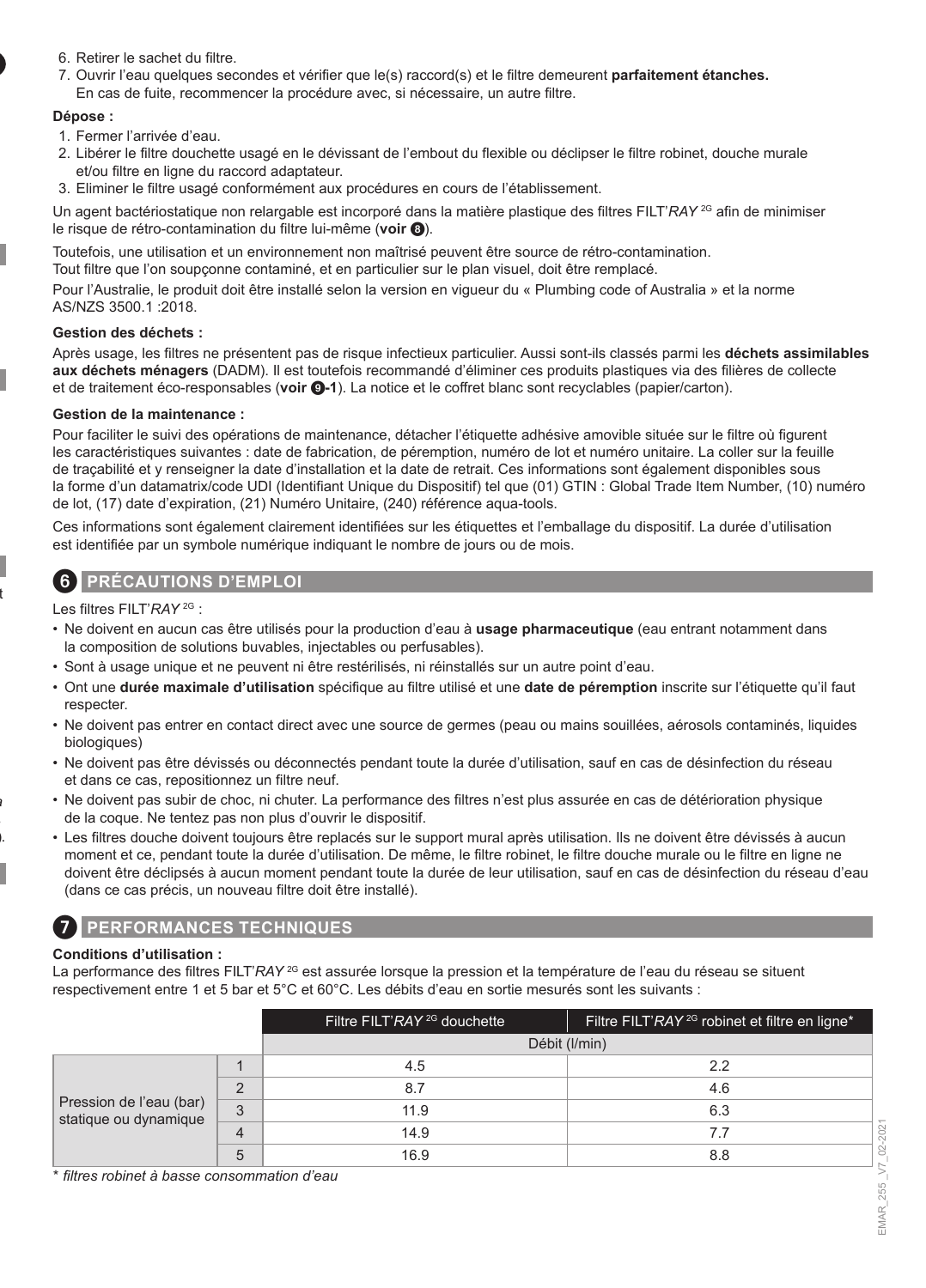#### **Résistance thermique et chimique :**

Les filtres FILT'*RAY* <sup>2G</sup> peuvent résister aux chocs thermiques et chimiques mis habituellement en œuvre dans les procédures de désinfection au sein du réseau (**voir** 9-1). Leur performance est maintenue après un traitement thermique de **70°C pendant 30 min** (cumul maxi.) ou à une dose de chlore actif de **100 ppm pendant 60 min** (cumul mensuel maxi.) : filtres 1 mois : 1 heure à 100ppm, 2 mois : 2 heures à 100ppm, 3 mois : 3 heures à 100ppm, 4 mois : 4 heures à 100ppm.

#### **Tolérance au colmatage :**

Les filtres FILT'*RAY* 2G présentent une tolérance au colmatage grâce à la **Technologie Bubl'AirWash** (**voir** 9**-B**). Toutefois, il est possible d'observer une diminution du débit de sortie avant la fin de la durée maximale d'utilisation si l'eau du réseau présente un taux inhabituel de particules ou de microorganismes en suspension (suite à une opération de maintenance par exemple). Lorsque le débit en sortie devient insuffisant, il est recommandé de procéder au remplacement du filtre.

### 8 **CONFORMITÉ DU PRODUIT**

Les filtres FILT'*RAY* 2G :

- Sont stérilisés par irradiation gamma conformément à la norme NF EN ISO 11137. **Ne pas restériliser.**
- Sont des **dispositifs médicaux de classe I** conformes à la directive 93/42/CEE. **Marquage CE 0459 : année 2020.**
- Sont des **dispositifs de classe II pour les USA (FDA-510K clearance).**
- Sont des **dispositifs médicaux de classe I au Canada** conformes au DORS/98-282.
- Contiennent un **agent bactériostatique** afin de minimiser le risque de rétro-contamination du dispositif. En laboratoire, des tests microbiologiques d'efficacité de cet agent ont démontré une réduction de la contamination de la surface externe de plus de 99,9% pour *Pseudomonas aeruginosa, Escherichia coli, Staphylococcus aureus* et *Staphylococcus aureus* Résistant à la Méticilline (SARM) (voir <sup>0</sup>-2).
- Disposent de validations internationales de conformité eau potable (**ACS**-France, **KTW**-Allemagne, **WRAS**-Royaume-Uni, **WaterMark**-Australie/ Nouvelle Zélande).
- Sont conformes aux normes Australiennes et Néo-zélandaises **AS/NZS 3497** « unité de traitement de l'eau potable » et **AS/NZS 4348** « Approvisionnement en eau - Appareils de traitement de l'eau de type domestique- Exigences de performance » classe II(a), traitement microbiologique, rétention des bactéries, et disposent de la certification et du marquage **WaterMark.** Pour plus d'information se référer au document « performance data sheet » disponible sur demande - uniquement en anglais.

### **INFORMATIONS DU FABRICANT**

Les filtres FILT'*RAY* 2G sont fabriqués par :

**aqua-tools** | 26, rue Charles-Édouard Jeanneret | 78300 POISSY | France

- 1. Pour plus d'informations, visitez notre site web : www.aqua-tools.com ou contactez-nous : **tél. :** + 33 1.39.75.02.20. **e-mail** : contact@aqua-tools.com
- 2. Le « Guide de validation scientifique et technique » relatif aux filtres est disponible sur demande.

#### **Références :**

- **A.** Filtre de grade stérilisant est défini dans l' "American standard Test Method ASTM F838-15a and in FDA Guidance for Industry - Sterile Drug Products Produced by Aseptic Processing - Current Good Manufacturing Practice" comme l'efficacité de rétention d'un challenge bactérien de 10<sup>7</sup> CFU de *Brevundimonas diminuta* par cm² de surface de filtration.
- **B**. The Bubl'Air Wash™ Technology est un mécanisme visant à étendre la durée de vie du filtre en remettant en suspension les particules présentes sur la membrane de microfiltration et ainsi ralentir le phénomène de saturation du filtre.

#### **Etiquette produit - signification des pictogrammes**

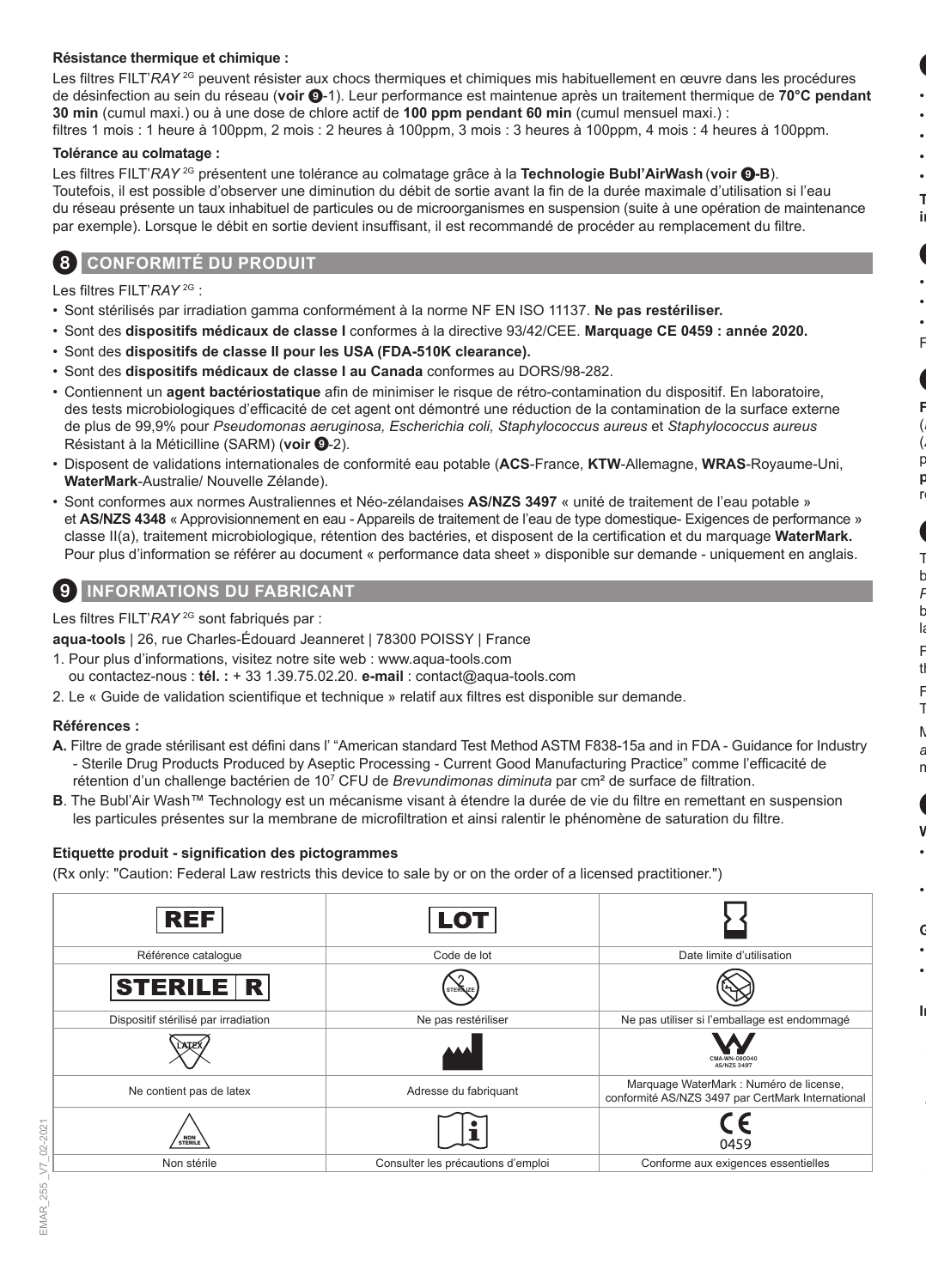### 1 **REFERENCES**

- FILT'*RAY* 2G Shower head water filters: AT030711, AT030713, AT030714, AT030716.
- FILT'*RAY* 2G Wall-mounted shower water filters: AT030777, AT030778, AT030779, AT030780.
- FILT'RAY<sup>2G</sup> Tap water filters with straight flow outlet: AT030717, AT030719, AT030747, AT030749.
- FILT'*RAY* 2G Tap water filters with shower flow outlet: AT030718, AT030720, AT030748, AT030750.
- FILT'*RAY* 2G In-line water filters: AT030733, AT030734, AT030745, AT030746.

#### **To guarantee the optimal performance of the FILT'***RAY* **2G disposable water filters, please ensure that you follow the instructions for installation (see**  $\odot$ **) and read the warnings carefully (see**  $\odot$ **).**

### 2 **GENERAL SPECIFICATIONS**

• Disposable sterile water filters.

- Effective against bacteria including opportunistic waterborne pathogenic microorganisms.
- 1, 2, 3 & 4 months

FILT'*RAY* 2G filters are **class I medical devices** in Europe and Canada, classe II in the USA.

### 3 **INDICATIONS FOR USE**

**FILT'***RAY* **2G 1, 2, 3 & 4-Month sterile water filters** provide a barrier against waterborne microorganisms such as bacteria (*Legionella pneumophila, Pseudomonas aeruginosa* and other Gram negative bacilli, nontuberculous Mycobacteria), fungi (*Aspergillus sp, Fusarium sp*), protozoa and particles originating in the water distribution system. The microfiltration membrane protects **immune-supressed patients** and vulnerable people. Filters are necessary for the care of hospitalised, **immune-suppressed patients** in high-risk areas such as bone marrow transplant and organ transplant units, oncology services, intensive care units, resuscitation, neonatal services and any other places that care for this type of patient.

# 4 **DESCRIPTION**

The FILT'*RAY* <sup>2G</sup> filters are intended to produce bacteriologically controlled water at the point-of-use. These devices retain bacteria, including opportunistic waterborne pathogenic microorganisms such as *Legionella spp., Legionella pneumophila, Pseudomonas aeruginosa* and others via a microfiltration membrane. This microfiltration technology ensures as a higher bacteriological quality than the potable water of the water plumbing system. Please note, the FILT'*RAY* <sup>2G</sup> devices do not contain latex, nor tissue or by-products of animal origin, neither are they derived from blood or any substance considered as a medicine.

FILT'*RAY* <sup>2G</sup> disposable water filters are designed to ensure water safety at the point-of-use. They are recommended in the procedures for **management and prevention of healthcare associated infections.**

FILT'*RAY* 2G filters use a 0.1μm nominal and 0.2μm absolute tubular membrane filtration technology of sterilising grade (see 9**-A**). The filters provide a **high-performance level of water microfiltration** while delivering a **comfortable flow** for users.

Microbiological challenges, conducted in laboratories with *Brevundimonas diminuta, Legionella pneumophila and Pseudomonas aeruginosa* species on FILT'*RAY* 2G filters, demonstrate a **retention efficiency of 7 log** (see 9**-2**) for all water-borne microorganisms greater than 0.1μm nominal / 0.2μm absolute and qualify the filter as a sterilising grade filter (see 9**-A**).

### 5 **INSTALLATION INSTRUCTIONS**

#### **Warnings:**

- Filter installation must conform with professional aseptic techniques. Hands must be disinfected prior to installation. Inappropriate installation may result in a source of contamination or retro-contamination.
- Make sure that the individual unit packaging (plastic bag) is not punctured or torn and that the filter is not damaged. If this is the case, do not use the device, as the performance can no longer be ensured.

#### **General information:**

- The shower head filter (screw-on) features a standard fitting and can therefore be connected to all flexible shower hoses.
- The tap, wall-mounted shower and in-line filters require fast-fix connectors and/or tubing connectors, contact us for a list of commercially available adaptors.

#### **Installation:**

- 1. Turn off the water supply.
- 2. If this is the first installation: remove the original shower head or fit the adaptor, if necessary, for the tap, wall-mounted shower or in-line filter (see removal below).
- 3. Remove the used FILT'*RAY* 2G filter.
- 4. Carefully open the individual unit packaging (bag), making sure that the filter remains inside the bag. **Do not touch the coloured end of the tap or the shower head with your fingers to avoid contamination.**
- 5. **Keeping the filter in the bag**, screw the shower head filter onto the end of the hose or clip on the tap or wall-mounted shower filter. Clip the inlet of the in-line filter on to the adaptor in the direction of the arrow indicating water flow on the label.
- 6. The bag can then be removed.
- 7. Turn the water on for a few seconds to check that the adaptor(s) and the filter are **perfectly watertight.** In the case of leaks, repeat the installation procedure, using a new filter if needed.

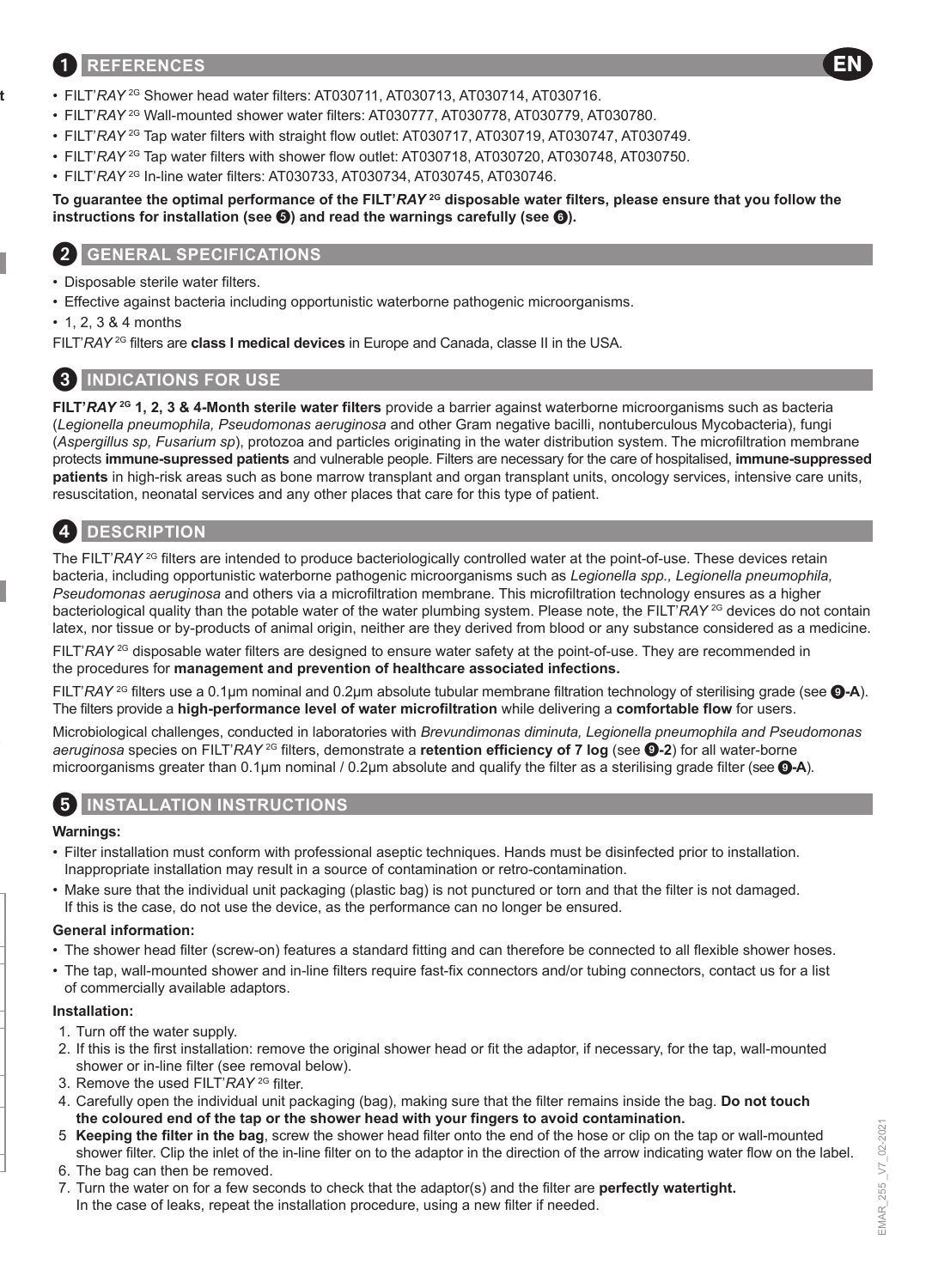#### **Removal:**

- 1. Turn off the water supply.
- 2. Remove the used shower head filter by unscrewing it from the end of the hose or unclipping the tap, wall-mounted shower and/or inline filter from the adaptor.
- 3. Dispose of the used filter according to your institution's established procedures.

A non-leaching bacteriostatic agent is embedded into the housing material of the FILT'*RAY* <sup>2G</sup> disposable water filters in order to minimise the risk of retro-contamination of the devices (**see** 8).

However, use in a non-controlled environment can be a source of retro-contamination.

Any filter that is believed to be contaminated must be replaced, especially if the contaminant is visible. For Australia, the product should be installed according to the current version of the Plumbing Code of Australia

and AS/NZS 3500.1:2018.

#### **Waste management:**

Used filters do not present any special infectious risk. They are classified as **normal household waste.** Nevertheless, we recommend that all no n-recyclable plastic products be disposed of responsibly via ecological collection and treatment facilities (**see** 9**-1**). The installation guide and the white carton can be recycled (paper/card).

#### **Maintenance:**

To facilitate the tracking of maintenance procedures, a removable adhesive label (located on the filtration device) can be used to record important information for your safety records (date of manufacture, date of removal, batch number and filter unique identification number, etc.). Stick on to the tracking page and write down the installation and removal date. This information is also available as the UDI (Unique Device Identification) which is a data matrix with information in the form of (01) GTIN: Global Trade Item Number, (10) Lot number, (17) expiration date, (21) Unit Number, (240) aqua-tools part number.

Manufacturing date, Expiration date and Lot number are also clearly identified on device labels and packaging. The lifespan is identified by a numerical symbol featuring the number of months.

### 6 **CONTRAINDICATIONS**

FILT'*RAY* 2G Disposable Water Filters:

- Must not, under any circumstances, be used to produce water for **pharmaceutical purposes** (i.e., water that will be used in solutions intended to be administered orally, injected, or perfused).
- Are single use (disposable) and cannot be re-sterilised or re-installed on another point-of-use.
- Have a **limited lifespan** according to the filter used, and an **expiration date** indicated on the label. These must be adhered to.
- Must not come into direct contact with germ sources (dirty skin or hands, contaminated aerosols, body fluids, etc.).
- Must not be unscrewed or disconnected during the life of the filter except if the water distribution system is disinfected. In this instance, replace with a new filter.
- Must not be struck or dropped (fall). Filter performance is not guaranteed if the filter casing is physically damaged. Do not attempt to open the device.
- Shower head filters should always be placed on the wall bracket after use. They must not be unscrewed at any point during the period of use. The same applies for the tap, the wall-mounted shower and the inline filters which must not be unclipped at any time during the period of use except for when the water supply network is disinfected (at which time a new filter must be installed).



### 7 **TECHNICAL SPECIFICATIONS**

#### **Conditions for use:**

The performance of FILT'*RAY* <sup>2G</sup> disposable water filters is quaranteed when the water pressure and temperature remain between 1 to 5 bar and 5°C and 60°C, respectively. Flow rates measured under normal conditions are as follows:

|                                                                 | FILT'RAY <sup>2G</sup> Shower Head Filter | FILT'RAY <sup>2G</sup> Tap and In-line Filter* |
|-----------------------------------------------------------------|-------------------------------------------|------------------------------------------------|
|                                                                 |                                           | Flow rate (I/min)                              |
| $\Omega$<br>Water pressure (bar)<br>3<br>static or dynamic<br>5 | 4.5                                       | 2.2                                            |
|                                                                 | 8.7                                       | 4.6                                            |
|                                                                 | 11.9                                      | 6.3                                            |
|                                                                 | 14.9                                      | 7.7                                            |
|                                                                 | 16.9                                      | 8.8                                            |

\* *tap filters with low water consumption*

#### **Heat and chemical resistance:**

FILT'*RAY* <sup>2G</sup> disposable water filters are resistant to the thermal and chemical shocks that frequently occur during disinfection of the water supply system (**see** 9-1). They remain effective after treatment at **70°C for 30 min** (cumulative maximum) or a dose of active chlorine at **100 ppm for 60 min** (cumulative monthly maximum): FILT'*RAY* 2G 1-month filters: 1 hour at 100ppm; 2-month filters: 2 hours at 100ppm; 3-month filters: 3 hours at 100ppm; and 4-month filters: 4 hours at 100ppm.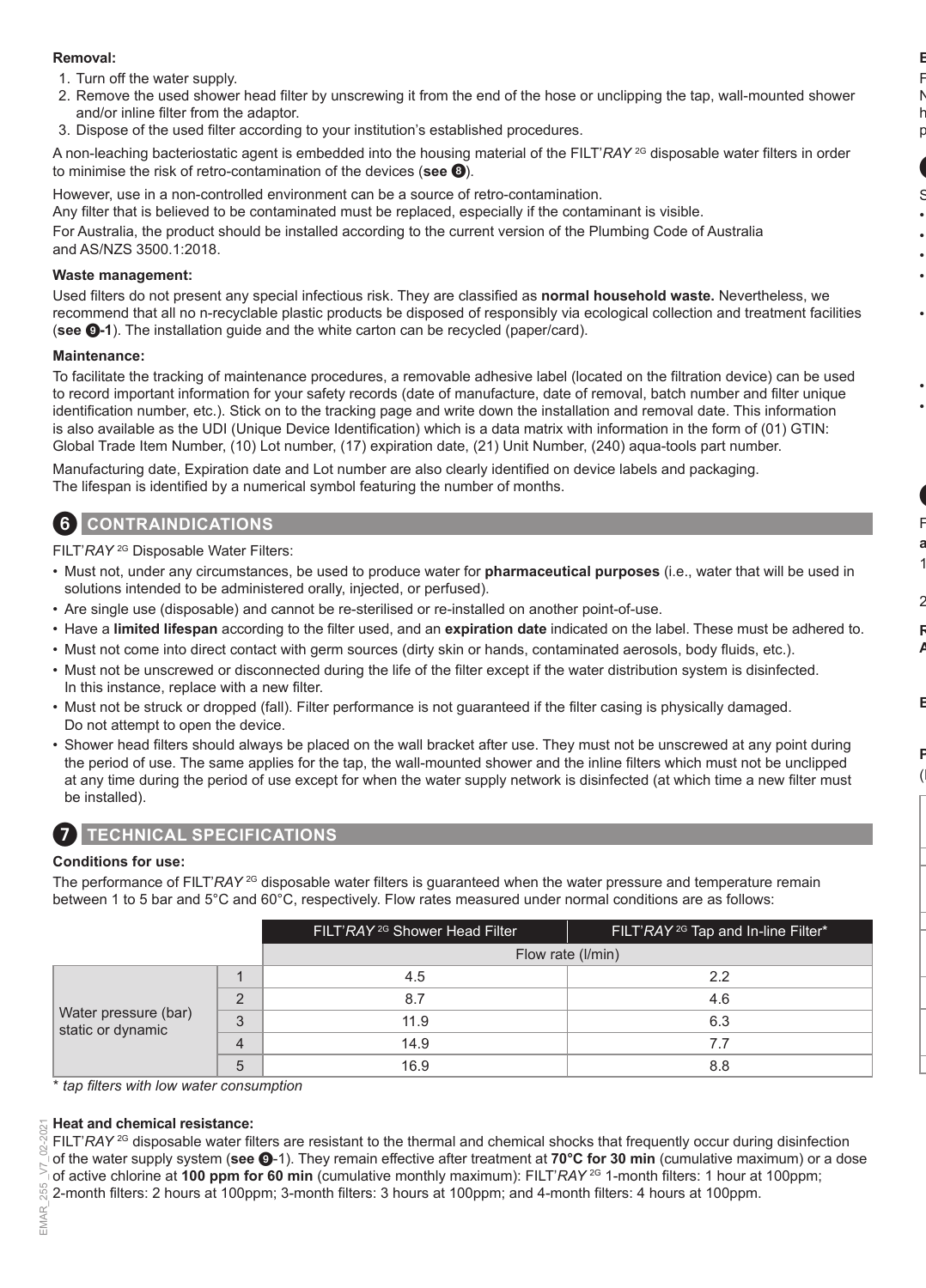#### **Blockage tolerance:**

FILT'*RAY* 2G Disposable Water Filters have a certain amount of tolerance to blockage with the **Bubl'AirWashTechnology**(**see** 9**-B**). Nevertheless, the flow rate at the point of use may decrease somewhat before the end expiration date if there are unusually high levels of particles or suspended microorganisms in the water supply (for example, after a maintenance procedure has been performed). If the flow rate becomes too slow for user comfort, simply replace the filter.

### 8 **PRODUCT COMPLIANCE**

Sterile FILT'*RAY* 2G Disposable Water Filters:

- Are sterilised by gamma irradiation in compliance with ISO 11137. **Do not re-sterilise.**
- Are **Class I Medical Devices in France** complying with directive 93/42CEE. **CE marking 0459: year 2020.**
- Are **Class II Medical Devices in the USA (FDA-510K clearance).**
- Dispose of the used filter according to your institution's established procedures. **Class I Medical Devices in Canada** complying with DORS/98-282.
- A non-leaching **bacteriostatic agent** is embedded into the housing material to minimise the risk of retro-contamination of the devices. Laboratory based microbiological tests have demonstrated that the bacteriostatic agent allows a reduction in the external surface contamination by more than 99.9% for *Pseudomonas aeruginosa, Escherichia coli, Staphylococcus aureus and Methicillin-resistant staphylococcus aureus* (MRSA) (**see** 9-2).
- Comply with drinking water certifications (**ACS**-France, **KTW**-Germany, **WRAS**-United Kingdom, **WaterMark**-Australia/New Zealand).
- Meet the requirements of the Australian/New Zealand Standards **AS/NZS 3497** "Drinking water treatment units" and **AS/NZS 4348** "Water supply - Domestic type water treatment appliances - Performance requirements" for the class II(a): microbiological treatment - bacteria removal. Certification and **WaterMark** marking. For more information, please refer to the performance data sheet - available upon request.

### 9 **MANUFACTURING INFORMATION**

FILT'*RAY* 2G Disposable Water Filters are manufactured in France by:

**aqua-tools** | 26, rue Charles-Édouard Jeanneret | 78300 POISSY | France

- 1. For more information, visit our website at: www.aqua-tools.com or contact us: **tel.:** + 33 1.39.75.02.20. **e-mail:** contact@aqua-tools.com
- 2. The "Scientific and Technical Validation Guide" for the relevant product is available on request.

#### **References:**

- **A.** Sterilising grade filter is defined in "American standard Test Method ASTM F838-15a and in FDA Guidance for Industry - Sterile Drug Products Produced by Aseptic Processing - Current Good Manufacturing Practice" as a filter ability to sustain a bacterial challenge of 10<sup>7</sup> CFU of *Brevundimonas diminuta* per cm² of filtration surface.
- **B**. The Bubl'Air Wash™ Technology is a mechanism to extend the service life of the filter which introduces turbulent flow during filtration to keep particulates from becoming fully trapped on the membrane and permits the filters to have long-life use.

#### **Product label - meaning of symbols**

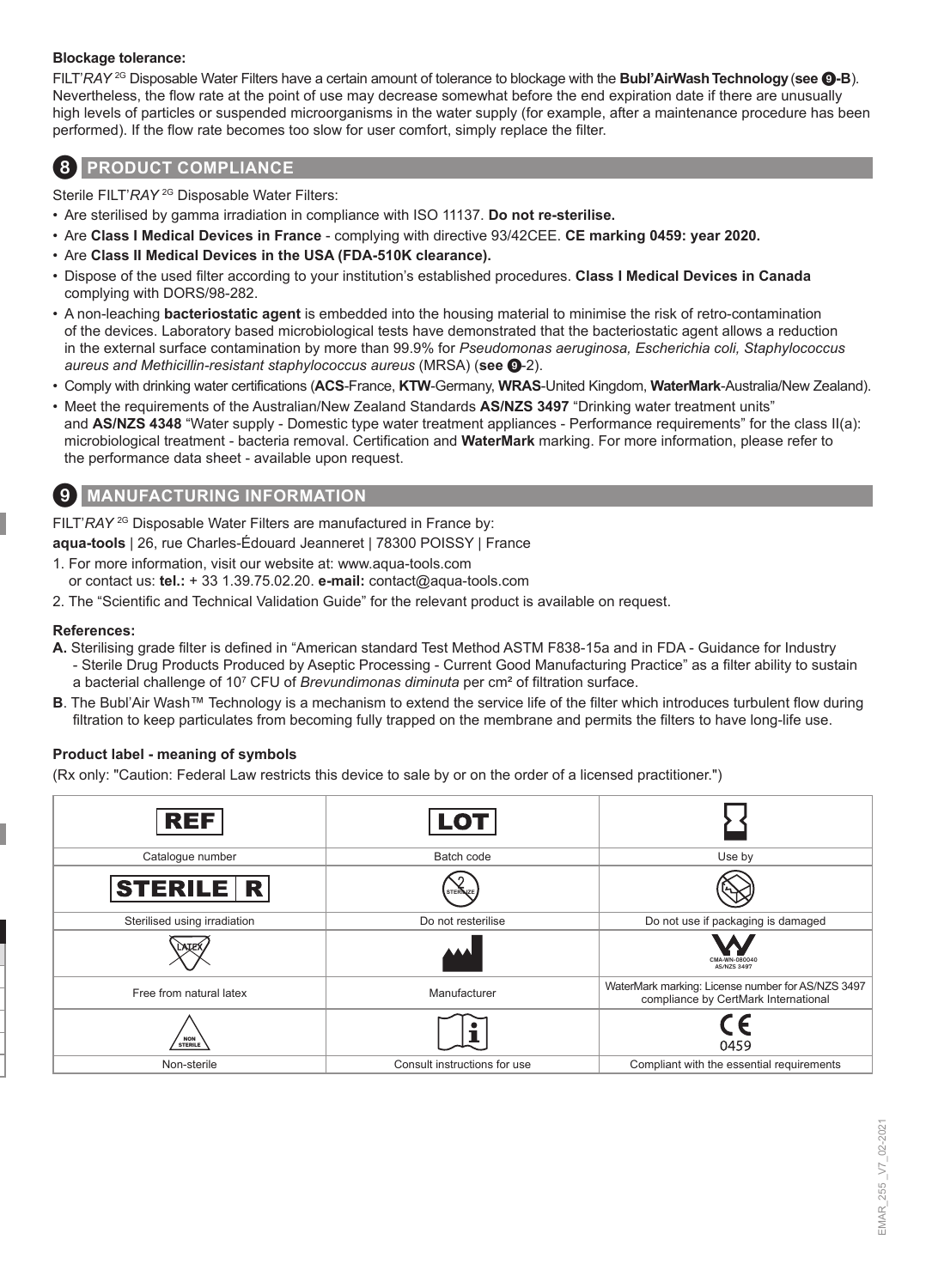### 1 **ARTIKELNUMMERN**

- FILT'*RAY* 2G Filter-Handbrause: AT030711, AT030713, AT030714, AT030716.
- FILT'*RAY* 2G Filter für Wand-Duschauslauf: AT030777, AT030778, AT030779, AT030780.
- FILT'RAY<sup>2G</sup> Filter mit geradem Strahl: AT030717, AT030719, AT030747, AT030749.
- FILT'*RAY* 2G Filter mit Regenstrahl: AT030718, AT030720, AT030748, AT030750.
- FILT'*RAY* 2G Inlinefilter: AT030733, AT030734, AT030745, AT030746.

**Damit FILT'***RAY* **2G Filter lange leistungsfähig bleiben, beachten Sie die Installationsanleitung (siehe ) und die Sicherheitshinweise (siehe** 6**).**

### 2 **PRODUKTMERKMALE**

- Sterile Einweg-Wasserfilter
- Wirksamkeit gegen Keime und Bakterien aller Art, einschließlich opportunistischer, pathogener, wassergebundener Mikroorganismen.

DE

• 1, 2, 3 & 4 Monate

Die FILT'*RAY* 2G Filter sind **Medizinprodukte der Klasse I** in Europa und Kanada bzw. der Klasse II in den USA.

# 3 **NUTZUNG**

Die **sterilen** Endfilter FILT'*RAY* 2G bieten **1, 2, 3 & 4 Monate Schutz gegen Keime aller Art** und bilden eine physikalische Barriere gegen wassergebundene Krankheitserreger und Mikroorganismen wie Bakterien (*Legionella pneumophila, Pseudomonas aeruginosa* und andere gramnegative Bakterien, nichttuberkulöse Mykobakterien), Pilze (*Aspergillus sp, Fusarium sp*), Protozoen und Partikel aus der Wasserversorgung. Dank ihrer Mikrofiltrationsmembran bieten sie **Schutz für immunsupprimierte Patienten** und geschwächte Personen. Sie werden auch für die klinische Behandlung von **immunsupprimierten Patienten** eingesetzt, die in Hochrisikobereichen wie Knochenmark- und Organtransplantationseinheiten, Onkologie, neonatologischen sowie Intensiv- und Reanimationsstationen stationär behandelt werden.

# 4 **BESCHREIBUNG**

FILT'*RAY* 2G Filter liefern bakteriologisch kontrolliertes Wasser an der Entnahmestelle. Aufgrund der Mikrofiltrationsmembran halten die Produkte Bakterien, einschließlich opportunistischer, pathogener, wassergebundener Mikroorganismen wie *Legionella spp., Legionella pneumophila, Pseudomonas aeruginosa* und andere, zurück. Diese Mikrofiltrationstechnologie gewährleistet eine bessere bakteriologische Qualität als die der Trinkwasser-Installation. Bitte beachten Sie, dass die FILT'*RAY* 2G Produkte kein Latex, Gewebe oder Nebenprodukte tierischen Ursprungs, Blutderivate oder andere als Arzneimittel geltende Substanzen enthalten.

FILT'*RAY* 2G Filter sichern die Wasserqualität an den Entnahmestellen. Sie werden zur Prävention von **Gesundheitsrisiken** und **nosokomialen Infektionen** empfohlen.

Die FILT'*RAY* <sup>2G</sup> Filter verfügen über eine Filtrationstechnologie mit steriler Hohlfasermembran mit einer Porengröße von 0,1 um nominal und 0,2 μm absolut (**siehe** 9**-A**). Ihre Durchlässigkeit ist Garant für **leistungsfähige Mikrofiltration.** Gleichzeitig ist ein **komfortabler Wasserdurchfluss** für die Nutzer gewährleistet.

Mikrobiologische Untersuchungen im Labor mit *Brevundimonas diminuta, Legionella pneumophila und Pseudomonas aeruginosa* auf FILT'*RAY* 2G Filtern ergeben eine **Rückhalterate von 7 Log** (**siehe** 9**-2**) für alle wassergebundenen Mikroorganismen, die größer als 0,1 μm nominal / 0,2 μm absolut sind und qualifizieren den Filter als Sterilfilter (**siehe** 9**-A**).

# 5 **INSTALLATIONSANLEITUNG**

#### **Warnhinweise:**

- Die Installation eines sterilen Filters setzt die strikte Einhaltung der klassischen Hygienerichtlinien voraus. Dazu zählt die vorherige Desinfektion der Hände. Ein unsachgemäßer Einbau kann Ursache für Kontaminationen oder retrograde Kontaminationen sein.
- Überprüfen Sie, ob Einzelverpackung (Plastikbeutel) und/oder Filter beschädigt sind. In diesem Fall nutzen Sie das Produkt nicht, da Leistungsfähigkeit und Sterilität sind nicht mehr sichergestellt sind.

#### **Allgemeine Informationen:**

- Filter für Handbrausen sind mit einem Standardgewinde versehen und können an alle Brauseschläuche angeschlossen werden.
- Filter für Armaturen, Wand-Duschausläufe und Inlinefilter benötigen Schnellkupplungen und/oder Schlauchverbindungsstücke. Auf Nachfrage senden wir eine Liste der verfügbaren Anschlüsse zu.

#### **Montage:**

02-2021  $\overline{5}$ 255 MAR

- 1. Wasser abstellen.
- 2. Bei Erstinstallation eines Filters für Armaturen, Wand-Duschausläufe oder Inlinefilter: Originalbrausekopf ausbauen oder ggf. den Anschlussadapter befestigen (siehe nachstehenden Abschnitt "Demontage").
- 3. Benutzten FILT'*RAY* 2G Filter ausbauen.
- 4. Einzelverpackung teilweise aufreißen, den Filter dabei aber nicht herausnehmen. **Berühren Sie die den farbigen Wasserauslassbereich nicht mit den Fingern, um eine manuelle Kontamination zu vermeiden.**
- 5. **Filter in der Verpackung lassen** und ihn am Endstück des Schlauchs verschrauben (Filter für Handbrause) oder anklipsen (Filter für Armaturen oder Wand-Duschausläufe). Inlinefilter auf den Anschlussadapter klipsen und dabei die Wasserfließrichtung auf dem Etikett beachten.
- EMAR\_255 \_V7\_02-2021 6. Verpackung vollständig vom Filter entfernen.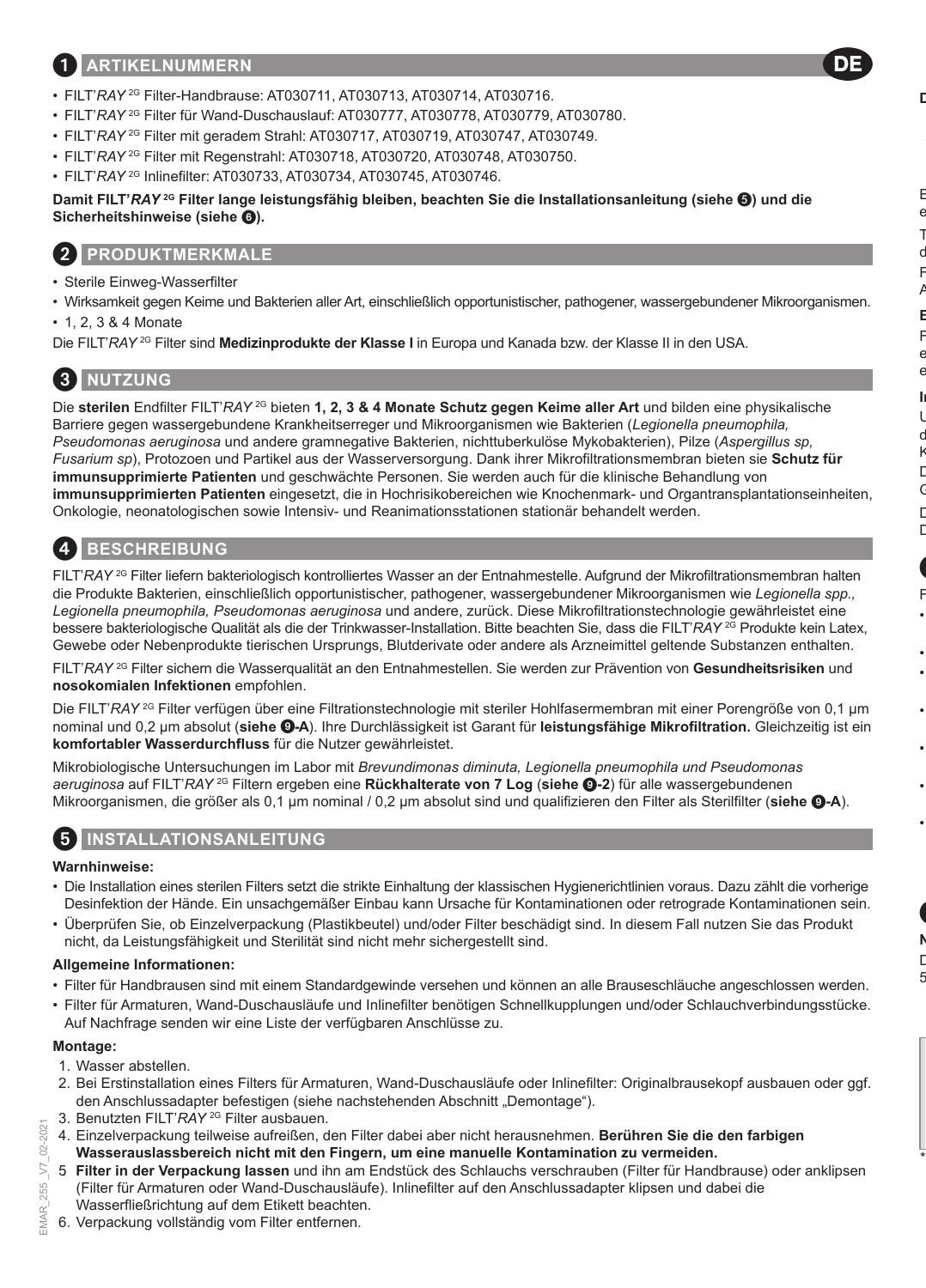7. Einige Sekunden Wasser laufen lassen und prüfen, ob Anschluss/Anschlüsse und Filter **absolut dicht** bleiben. Bei Undichtigkeiten die Montage noch einmal neu durchführen, ggf. mit einem neuen Filter.

#### **Demontage:**

- 1. Wasser abstellen.
- 2. Gebrauchten Filter vom Endstück des Schlauchs abschrauben (Filter für Handbrausen) oder vom Verbindungsstück abklipsen (Filter für Armaturen, Wand-Duschausläufe und/oder Inlinefilter).
- 3. Gebrauchten Filter gemäß der für die Einrichtung gültigen Vorschriften entsorgen.

Ein nicht-freisetzbares bakteriostatisches Mittel ist in das Plastikmaterial der FILT'*RAY* 2G Filter eingearbeitet, um das Risiko einer retrograden Kontamination des Filters selbst zu minimieren (**siehe** 8).

Trotzdem können eine unkontrollierte Nutzung sowie die Umgebung zu einer retrograden Kontamination führen. Jeder Filter, bei dem der Verdacht besteht, dass er kontaminiert ist – und insbesondere bei visuell sichtbarer Verschmutzung – sollte ausgetauscht werden. Für Australien sollte das Produkt gemäß der aktuellen Version des Plumbing Code of Australia und des Standards AS/NZS 3500.1:2018 installiert werden.

#### **Entsorgung:**

FILT'*RAY* 2G Filter stellen nach Gebrauch kein spezielles Infektionsrisiko dar. Sie können ohne Probleme **über den Hausmüll** entsorgt werden. Es empfiehlt sich jedoch, Kunststoffprodukte über die dafür vorgesehenen Sammelstellen nachhaltig zu entsorgen (**siehe** 9**-1**). Die Bedienungsanleitung und der weiße Karton sind recycelbar (Papier/Karton).

#### **Instandhaltung:**

Um die Rückverfolgbarkeit des Produkts zu vereinfachen, ist auf dem Filter ein abziehbares und selbsthaftendes Etikett, auf dem sich folgende Informationen befinden: Herstellungs- und Haltbarkeitsdatum, Chargen- und Einheitsnummer des Filters. Kleben Sie das Etikett auf das Rückverfolgbarkeitsdokument und tragen Sie das Installations- und Entfernungsdatum ein. Diese Informationen sind auch in Form einer Datamatrix/eines UDI-Codes (Unique Device Identifier) verfügbar, wie z. B. (01) GTIN: Global Trade Item Number, (10) Chargennummer, (17) Verfallsdatum, (21) Einheitsnummer, (240) Artikelnummer aqua-tools.

Diese Informationen sind auch deutlich auf den Etiketten und der Verpackung des Produkts gekennzeichnet. Die Nutzungsdauer wird durch ein numerisches Symbol gekennzeichnet, das die Anzahl der Monate angibt.

### 6 **SICHERHEITSHINWEISE**

FILT'*RAY* 2G Filter:

- dürfen keinesfalls zur Wassergewinnung für **pharmazeutische Zwecke** (Wasser als Bestandteil in Trinklösungen, Injektionen oder Infusionen) verwendet werden.
- sind Einwegprodukte. Sie können weder erneut sterilisiert noch an einer anderen Wasserentnahmestelle neu installiert werden.
- haben eine für den verwendeten Filter spezifische **maximale Nutzungsdauer** sowie ein auf dem Etikett angegebenes **Verfalldatum,** welche unbedingt zu beachten sind.
- dürfen nicht in direkten Kontakt mit Keimen kommen (schmutzige Haut oder Hände, kontaminierte Aerosole, biologische Ausscheidungen).
- während der gesamten Nutzungsdauer nicht abschrauben oder abnehmen, außer im Fall von Desinfektionsmaßnahmen des Versorgungsnetzes. In diesem Fall ist im Anschluss ein neuer Filter zu verwenden.
- dürfen nicht gestoßen werden oder herunterfallen. Die Leistungsfähigkeit des Produkts ist nicht mehr sichergestellt, wenn das Filtergehäuse physisch beschädigt ist. Das Produkt nicht öffnen.
- Die Filter für Dusche sollten nach Gebrauch immer wieder an der Wandhalterung angebracht werden. Sie dürfen während der gesamten Nutzungsdauer nicht abgeschraubt werden. Ebenso darf der Filter für Waschtischarmaturen, der Filter für Wand-Duschausläufe oder der Inlinefilter während der gesamten Nutzungsdauer nicht abgeklipst werden, außer im Fall von Desinfektionsmaßnahmen des Versorgungsnetzes (in diesem besonderen Fall muss ein neuer Filter montiert werden).

### 7 **TECHNISCHE MERKMALE**

#### **Nutzungsbedingungen:**

Die Leistungsfähigkeit von FILT'*RAY* 2G Filtern ist sichergestellt, wenn Wasserdruck und -temperatur zwischen 1 und 5 bar bzw. 5 °C und 60 °C betragen. Die Durchflussraten unter normalen Bedingungen sind wie folgt:

|                   |                | FILT'RAY <sup>2G</sup> Handbrause | FILT'RAY <sup>2G</sup> für Armaturen und Inlinefilter* |
|-------------------|----------------|-----------------------------------|--------------------------------------------------------|
|                   |                | Durchflussrate (I/min)            |                                                        |
| Wasserdruck (bar) |                | 4.5                               | 2.2                                                    |
|                   | $\Omega$       | 8.7                               | 4,6                                                    |
|                   | 3              | 11.9                              | 6,3                                                    |
|                   | $\overline{4}$ | 14,9                              |                                                        |
|                   | 5              | 16.9                              | 8.8                                                    |

\* *Filter für Armaturen mit niedriger Durchflussrate*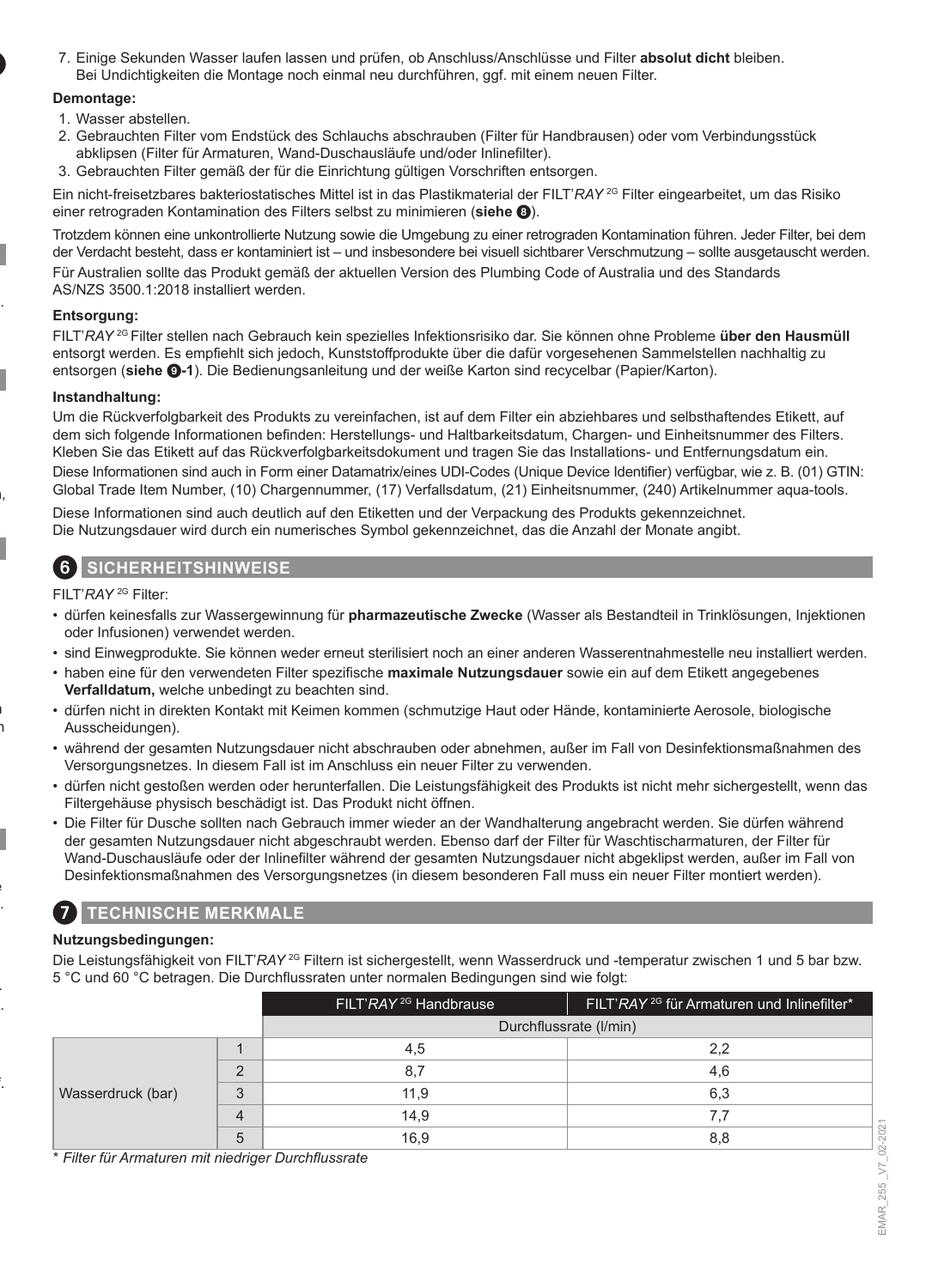#### **Thermische und chemische Beständigkeit:**

FILT'*RAY* 2G Filter weisen eine thermische und chemische Beständigkeit gegenüber Desinfektionsmaßnahmen auf, die in der Regel im Versorgungsnetz durchgeführt werden (**siehe** 9-1). Temperaturbeständigkeit: **30 Minuten bei 70 °C** (max. Werte), Chlorbeständigkeit: **60 Minuten bei Chlorlösung bis 100 ppm** (max. monatlicher Wert):

Filter mit Standzeit 1 Monat: 1 Stunde bei 100 ppm, Standzeit 2 Monate: 2 Stunden bei 100 ppm, Standzeit 3 Monate: 3 Stunden bei 100 ppm, Standzeit 4 Monate: 4 Stunden bei 100 ppm**Durchlässigkeit:**

Dank der **Technologie Bubl'AirWash** (**siehe** 9**-B**) bleiben FILT'*RAY* 2G Filter durchlässig und sehr leistungsfähig. Dennoch kann sich der Durchfluss vor Ende der maximalen Nutzungsdauer verringern, wenn sich im Wasserkreislauf eine ungewöhnlich hohe Konzentration von Schmutzpartikeln oder Schwebstoffen befindet (z. B. nach einer Instandhaltungsmaßnahme). Falls der Durchfluss auf ein nicht mehr akzeptables Niveau absinkt, sollte der Filter gewechselt werden.

### 8 **PRODUKTKONFORMITÄT**

Die FILT'*RAY* 2G Filter:

- werden mit Gammastrahlen nach NF EN ISO 11137 sterilisiert. **Nicht erneut sterilisieren.**
- sind **Medizinprodukte der Klasse I** und entsprechen der Richtlinie 93/42/EWG über Medizinprodukte; **CE-Kennzeichnung 0459 im Jahr 2020.**
- sind **Produkte der Klasse II für die USA (FDA-510K clearance).**
- sind **Medizinprodukte der Klasse I in Kanada** und entsprechen der Richtlinie DORS/98-282.
- enthalten einen **antibakteriellen Wirkstoff,** um dem Risiko retrograder Kontamination vorzubeugen. Mikrobiologische Untersuchungen dieses Wirkstoffs im Labor haben eine Reduzierung der äußeren Oberflächenkontamination um mehr als 99,9 % für *Pseudomonas aeruginosa, Escherichia coli, Staphylococcus* und Methicillin-resistente *Staphylococcus aureus* (MRSA) nachgewiesen (**siehe** 9-2).
- entsprechen internationalen Trinkwasservorschriften (**ACS**  Frankreich, **KTW**  Deutschland, **WRAS**  Großbritannien, **WaterMark** - Australien/Neuseeland).
- entsprechen den australischen und neuseeländischen Standards AS/NZS 3497 für "Trinkwasserbehandlungsgeräte" und AS/NZS 4348 für "Wasserversorgung - Haushaltswasserfiltersysteme - Leistungsanforderungen" Klasse II (a), mikrobiologische Behandlung, Bakterienretention und haben die **WaterMark**-Zertifizierung und -Kennzeichnung. Weitere Informationen im Datenblatt "Performance data sheet", das auf Anfrage in englischer Sprache erhältlich ist.

### 9 **HERSTELLERINFORMATIONEN**

Die FILT'*RAY* 2G Filter werden hergestellt durch:

**aqua-tools** | 26, rue Charles-Édouard Jeanneret | 78300 POISSY | France

- 1. Weitere Informationen auf unserer Webseite: www.aqua-tools.com Kontakt: **Tel.:** + 33 1.39.75.02.20, **E-Mail:** contact@aqua-tools.com
- 2. Der "Scientific and Technical Validation Guide" für Filter ist auf Anfrage erhältlich.

#### **Quellen-Angaben:**

- **A.** Filter mit Sterilmembran wird als die Rückhalterate bei einer Beaufschlagung mit 10<sup>7</sup> CFU des Bakteriums Brevundimonas diminuta pro cm² Filtrationsfläche in der "American standard Test Method ASTM F838-15a and in FDA - Guidance for Industry - Sterile Drug Products Produced by Aseptic Processing - Current Good Manufacturing Practice" definiert.
- **B**. The Bubl'Air Wash™ Technologie ist ein Mechanismus zur Verlängerung der Filterlebensdauer, der während der Filtration eine wirbelnde Strömung einführt, um zu verhindern, dass die Partikel vollständig an der Membran hängen bleiben und so die Zusetzung des Filters verlangsamt.

#### **Produktetikett - Bedeutung der Symbole**

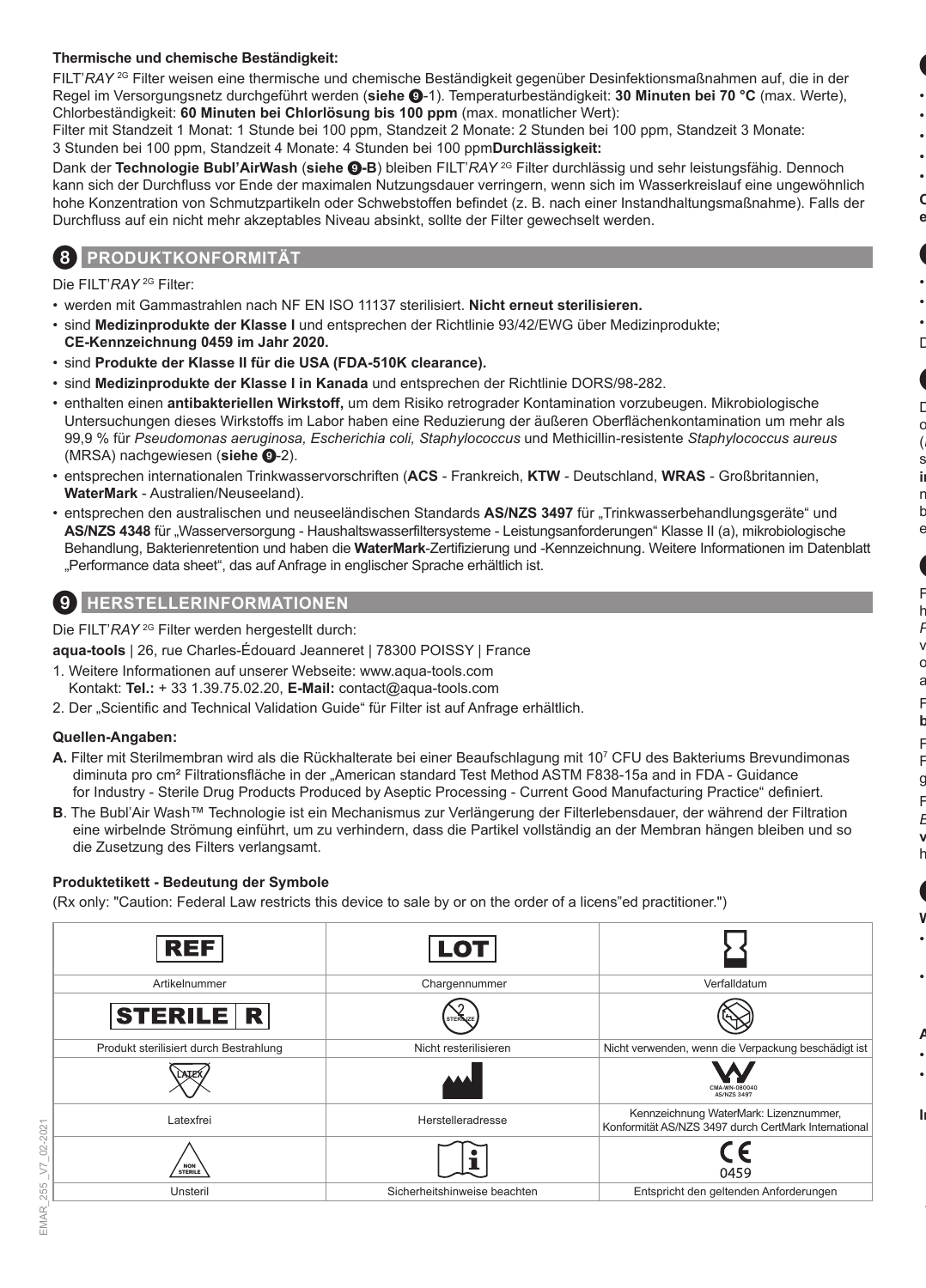### 1 **REFERENTIES**

- FILT'*RAY* 2G handdouche: AT030711, AT030713, AT030714, AT030716.
- FILT'*RAY* 2G douchekop muurmodel: AT030777, AT030778, AT030779, AT030780.
- FILT'*RAY* 2G filter met rechte straal: AT030717, AT030719, AT030747, AT030749.
- FILT'*RAY* 2G filter met douchestraal: AT030718, AT030720, AT030748, AT030750.
- FILT'*RAY* 2G in-lijn filter: AT030733, AT030734, AT030745, AT030746.

#### **Om een optimale werking van de FILT'***RAY* **<sup>2G</sup>-filters te garanderen, dient u het installatieprotocol (zie <sup>(3)</sup>) en de gebruiksvoorschriften te volgen (zie** 6**).**

### 2 **ALGEMENE EIGENSCHAPPEN**

- Steriele waterfilters voor eenmalig gebruik.
- Doeltreffend tegen alle ziektekiemen en bacteriën, inclusief opportunistische waterpathogene micro-organismen.
- 1, 2, 3 & 4 maanden.

De FILT'*RAY* 2G-filters zijn **medische hulpmiddelen van klasse I** in Europa en Canada, klasse II in de VS.

# 3 **TOEPASSINGEN**

De FILT'*RAY* 2G **steriele antibacteriële** waterfilters met levensduur van **1,2, 3 & 4 maanden** vormen een fysieke bescherming om het risico op besmetting door micro-organismen in het water te beperken. Watergedragen micro-organismen zoals bacteriën (*Legionella pneumophila, Pseudomonas aeruginosa* en andere Gram-negatieve bacillen, niet-tuberculente Mycobacteriën), schimmels (*Aspergillus sp, Fusarium sp*), pprotozoën en deeltjes uit het waterdistributiesysteem. De **bescherming van immuungecompromitteerde patiënten** en kwetsbare personen wordt uitgevoerd door het microfiltratiemembraan. Filters zijn nodig bij het beheer van gehospitaliseerde **immunogecompromitteerde patiënten** in afdelingen met verhoogd risico zoals beenmerg- en orgaantransplantatieafdeling, oncologieafdeling, intensive-careafdeling, reanimatieafdeling, neonatale afdeling en andere plaatsen waar dergelijke patiënten worden verpleegd.

# 4 **BESCHRIJVING**

FILT'*RAY* 2G-filters zijn ontworpen om bacteriologisch gecontroleerd water te produceren aan het aftappunt. Deze hulpmiddelen houden bacteriën, waaronder opportunistische waterpathogene micro-organismen zoals *Legionella spp., Legionella pneumophila, Pseudomonas aeruginosa* en andere, vast door middel van een microfiltratiemembraan. Deze microfiltratietechnologie zorgt voor een bacteriologische kwaliteit van het water die superieur is aan die van het drinkwatersysteem. Er dient te worden opgemerkt dat FILT'*RAY* 2G-filters geen latex, weefsels of bijproducten van dierlijke oorsprong, bloedderivaten of enige stof die als geneesmiddel wordt beschouwd, bevatten.

FILT'*RAY* 2G-filters zijn ontworpen om de waterproductie op het aftappunt veilig te stellen. Ze worden aanbevolen in de **beheersprocedures en de preventie van zorginfecties.**

FILT'*RAY* 2G-filters gebruiken 0.1μm nominaal en 0.2μm absolute steriele kwaliteit tubulaire membraanfiltratie technologie (**zie** 9**-A**). Filters zorgen voor een **hoogwaardige microfiltratie van het water** en leveren tegelijkertijd een **comfortabel debiet** voor de gebruikers.

FILT'*RAY* 2G-filters worden onderworpen aan microbiologische testen uitgevoerd in laboratoria met bacteriën zoals *Brevundimonas diminuta, Legionella pneumophila en Pseudomonas aeruginosa.* Deze testen tonen een **retentie-efficiëntie van 7 log** (**zie** 9**-2**) aan voor alle watergedragen micro-organismen groter dan 0,1μm nominaal /0,2 μm absoluut en kwalificeren het filter als een steriel kwaliteitsfilter (**zie** 9**-A**).

### 5 **INSTALLATIEPROTOCOL**

#### **Waarschuwingen:**

- De installatie van een steriel filter moet de klassieke regels van asepsis respecteren. Voorafgaande desinfectie van de handen is vereist.Het niet naleven van deze richtlijnen kan leiden tot vervuiling of herbesmetting.
- Controleer of de individuele verpakking van de filter niet doorboord of gescheurd is en of de filter niet beschadigd is. Indien de filter zou beschadigd zijn, kunnen de prestaties en de steriliteit ervan niet meer gegarandeerd worden. Wij bevelen aan deze niet meer te gebruiken.

#### **Algemene informatie:**

- De handdouchefilter heeft een standaard opzetstuk en kan op alle doucheslangen worden aangesloten.
- De kraan, douchekop en in-lijn filter vereisen het gebruik van snelkoppelingen en/of slangaansluitingen. Neem contact met ons op voor een lijst met beschikbare aansluitingen.

#### **Installatie:**

- 1. Sluit de watertoevoer.
- 2. Bij de eerste installatie: verwijder de originele douchekop of bevestig de snelkoppeling indien nodig voor de filterkraan, de douchekop of de in-lijn filter (zie verwijderen, hieronder).
- 3. Verwijder de gebruikte FILT'*RAY* 2G-filter.
- 4. Open de individuele verpakking van het apparaat gedeeltelijk, terwijl u de filter in de zak houdt. **Raak de gekleurde waterstraaluitgang niet met uw vingers aan om manuele contaminatie te vermijden.**

**NL**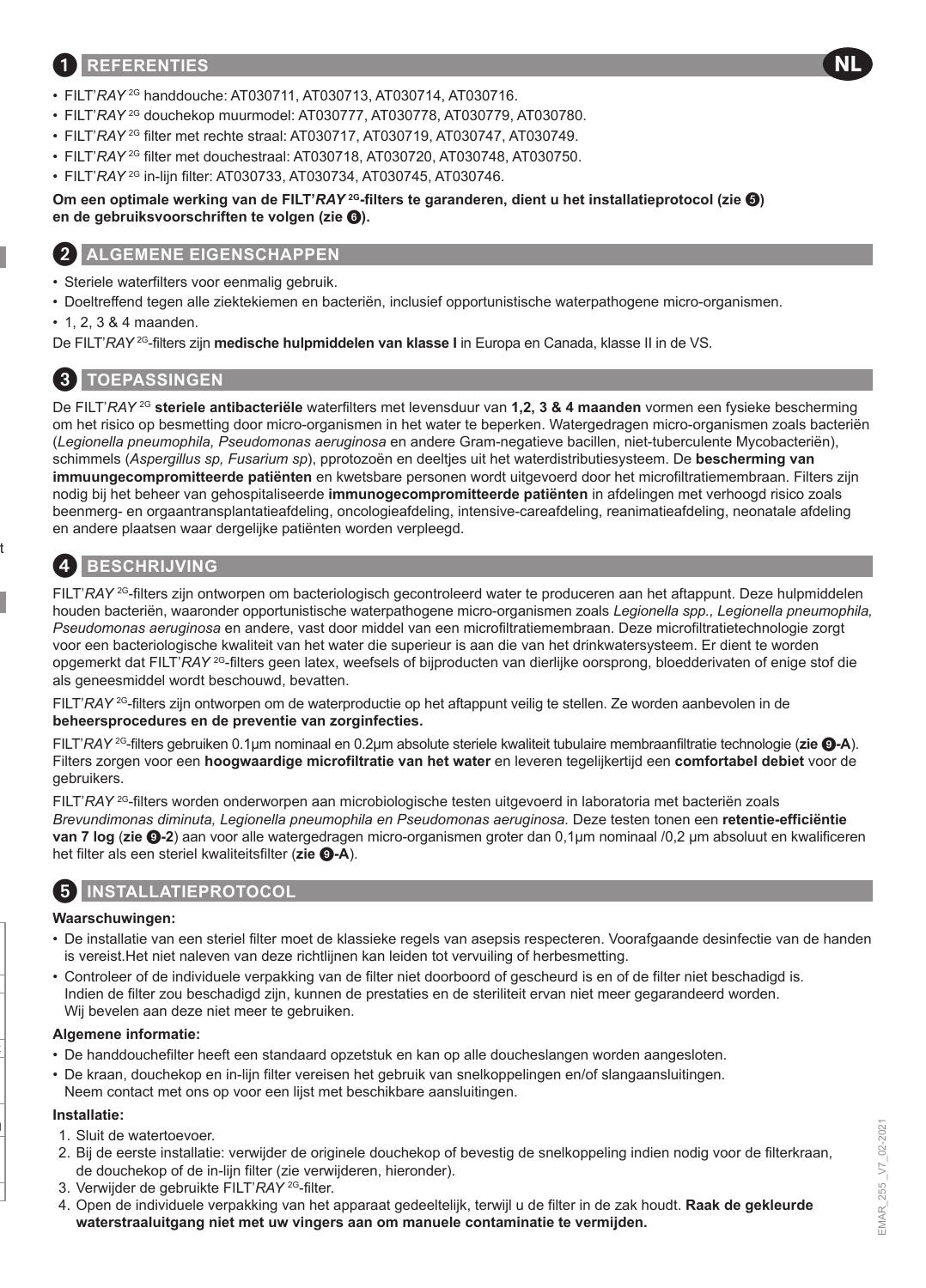- 5. **Terwijl de filter nog gedeeltelijk in de verpakking zit,** schroeft u de handdouchefilter op het uiteinde van de slang, klikt u de filterkraan of de douchekop vast. Klem de in-lijn-filter op de snelkoppeling in de richting van de pijl op het etiket.
- 6. Verwijder de verpakking van de filter.
- 7. Open het water gedurende een paar seconden en controleer de **waterdichtheid** van de filter en de snelkoppeling. Als er een lek is, herhaal dan de procedure met, indien nodig, een ander filter.

#### **Verwijderen:**

- 1. Sluit de watertoevoer.
- 2. Maak de gebruikte handdouchefilter los door deze van de doucheslang los te schroeven of door de filterkraan, de douchekop en/of de in-lijn-filter los te klikken van de snelkoppeling.
- 3. Gooi de gebruikte filter weg in overeenstemming met de afvalverwerkingsprocedures van de instelling.

In het kunststofmateriaal van de FILT'*RAY* 2G-filters is een niet-recycleerbaar bacteriostatisch middel verwerkt om het risico op herbesmetting van de filter zelf tot een minimum te beperken (**zie** 8).

Het gebruik in een niet-gecontroleerde omgeving kan echter een bron van herbesmetting zijn. Elke filter die vermoedelijk verontreinigd is, zeker wanneer visueel zichtbaar, moet worden vervangen.

Voor Australië moet het product worden geïnstalleerd volgens de huidige versie van de Plumbing Code of Australia en de norm AS/NZS 3500.1:2018.

#### **Afvalverwerking:**

Na gebruik vormen de filters geen bijzonder besmettelijk risico. Ze worden daarom **ingedeeld als huishoudelijk afval** (HWW). Het wordt echter aanbevolen om deze plastic producten te verwijderen via milieuvriendelijke inzamelings- en verwerkingskanalen (**zie** 9**-1**). De folder en de witte doos zijn recycleerbaar (papier/karton).

#### **Onderhoudsbeheer:**

Om de opvolging van de onderhoudswerkzaamheden te vergemakkelijken, moet het verwijderbare kleefetiket met de volgende kenmerken: productiedatum, vervaldatum, partijnummer en eenheidsnummer, dat zich op het filter bevindt, worden losgemaakt. Plak het op het traceerblad en vul de installatie- en verwijderingsdatum in. Deze informatie is ook beschikbaar in de vorm van een datamatrix/UDI-code (Unique Device Identifier), zoals (01) GTIN: Global Trade Item Number, (10) lotnummer, (17) vervaldatum, (21) eenheidsnummer, (240) aqua-tools referentie.

Deze informatie staat ook duidelijk vermeld op de etiketten en de verpakking van de filter. De levensduur wordt aangeduid met een numeriek symbool dat het aantal maanden aangeeft.

### 6 **VOORZORGSMAATREGELEN**

De FILT'*RAY* 2G filters:

- Mogen in geen geval worden gebruikt voor de productie van water voor farmaceutisch gebruik (water dat met name wordt gebruikt in de samenstelling van drinkbare, injecteerbare of perfusie-oplossingen).
- Zijn voor eenmalig gebruik en kunnen niet opnieuw worden gesteriliseerd of op een ander waterpunt worden geïnstalleerd.
- Hebben een **maximale gebruiksduur** die specifiek is voor het gebruikte filter en een **vervaldatum** op het etiket die in acht moet worden genomen.
- Mogen niet in direct contact komen met een bron van ziektekiemen (vervuilde huid of handen, verontreinigde aërosolen, biologische vloeistoffen, enz.).
- Mogen niet worden losgeschroefd of losgekoppeld gedurende de gehele gebruiksperiode, behalve bij het desinfecteren van het netwerk, in welk geval een nieuw filter moet worden geplaatst.
- Mogen niet worden blootgesteld aan schokken of vallen. De prestaties van de filters zijn niet meer verzekerd in het geval van fysieke schade aan de romp. Probeer het apparaat ook niet te openen.
- Douchefilters moeten na gebruik altijd op hun wandhouder worden teruggeplaatst. Zij mogen op geen enkel moment tijdens de gebruiksperiode worden losgeschroefd. Hetzelfde geldt voor de kraan-, de wanddouche- of de in-line filters die op geen enkel moment tijdens de gehele gebruiksperiode mogen worden losgeschroefd, behalve wanneer het waterleidingnet wordt gedesinfecteerd (in dat geval moet een nieuwe filter worden geplaatst).

### 7 **TECHNISCHE KENMERKEN**

#### **Gebruiksvoorwaarden:**

De prestaties van FILT'*RAY* <sup>2G</sup>-filters zijn gegarandeerd wanneer de druk en de temperatuur van het leidingwater respectievelijk tussen 1 en 5 bar en 5°C en 60°C liggen. De gemeten debieten aan de uitlaat zijn als volgt:

|                                          |   | FILT'RAY <sup>2G</sup> handdouche filters | FILT'RAY <sup>2G</sup> kraan- of in-lijn-filters* |
|------------------------------------------|---|-------------------------------------------|---------------------------------------------------|
|                                          |   |                                           | Debiet (I/min)                                    |
|                                          |   | 4.5                                       | 2.2                                               |
| Waterdruk (bar)<br>Statisch of dynamisch |   | 8.7                                       | 4.6                                               |
|                                          | 3 | 11.9                                      | 6.3                                               |
|                                          | Δ | 14.9                                      | 7.7                                               |
|                                          | 5 | 16.9                                      | 8.8                                               |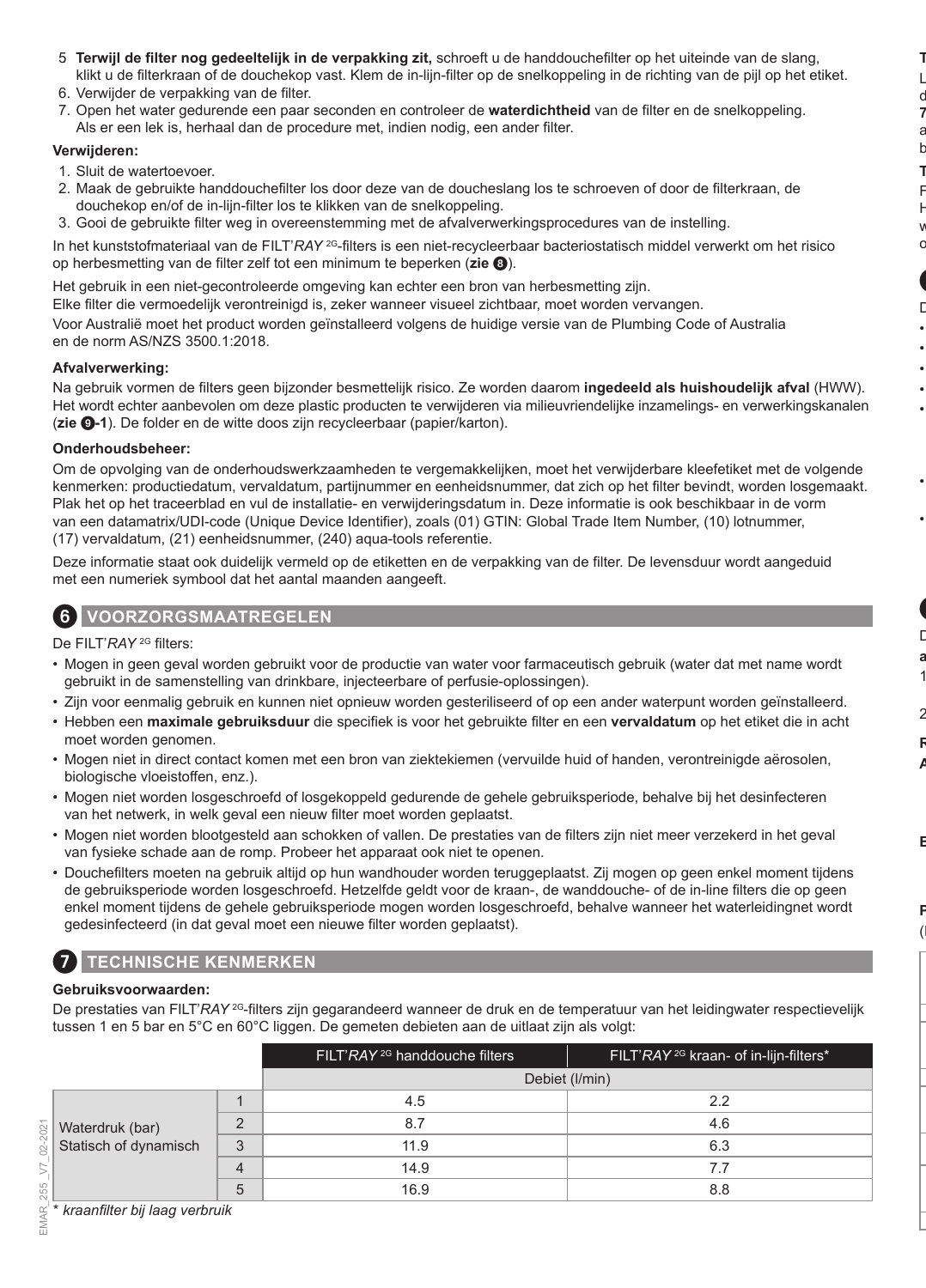#### **Thermische en chemische weerstand:**

Les filtres FILT'*RAY* <sup>2G</sup>-filters zijn bestand tegen de thermische en chemische spoelingen die gewoonlijk worden gebruikt bij desinfectieprocedures van het waternet (**zie** 9-1). Hun prestaties worden behouden na een thermische spoeling aan **70°C gedurende 30 min** (max. accumulatie) of bij een dosis actief chloor van **100 ppm gedurende 60 min** (max. maandelijkse accumulatie): filters 1 maand: 1 uur bij 100ppm, 2 maanden: 2 uur bij 100ppm, 3 maanden: 3 uur bij 100ppm, 4 maanden: 4 uur bij 100ppm.

#### **Tolerantie voor verstopping:**

FILT'*RAY* 2G-filters zijn bestand tegen verstoppingen dankzij de **Technologie Bubl'AirWash** (**zie** 9**-B**). Het is echter mogelijk om voor het einde van de maximale levensduur een afname van het debiet te constateren als het water in het netwerk een ongebruikelijk niveau van deeltjes of zwevende micro-organismen heeft (bijvoorbeeld na een onderhoudsoperatie). Wanneer het debiet onvoldoende wordt, is het aan te raden het filter te vervangen.

### 8 **PRODUCTCONFORMITEIT**

De FILT'*RAY* 2G-filters:

- Zijn gesteriliseerd door middel van gammastraling volgens de norm NF EN ISO 11137. **Niet hersteriliseren.**
- Zijn **medische hulpmiddelen klasse I** in overeenstemming met Richtlijn 93/42/EEG. **CE-markering 0459: jaar 2020.**
- Zijn **klasse II-apparaten voor de VS (FDA-510K clearance).**
- Zijn **medische hulpmiddelen klasse I in Canada** conform DORS/98-282.
- Bevatten een **bacteriostatisch middel** om het risico op herbesmetting van het apparaat te minimaliseren. In microbiologische laboratoriumtests op de effectiviteit van dit middel is een vermindering van de uitwendige oppervlaktebesmetting aangetoond van meer dan 99,9% voor *Pseudomonas aeruginosa, Escherichia coli, Staphylococcus aureus* en Methicillin-Resistant *Staphylococcus aureus* (MRSA) (zie <sup> $Q$ </sup>-2).
- Hebben internationale geldigverklaringen van de naleving van de drinkwaterrichtlijn (**ACS**  Frankrijk, **KTW**  Duitsland, **WRAS** - Verenigd Koninkrijk, **WaterMark** - Australië/ Nieuw-Zeeland).
- Voldoen aan de Australische en Nieuw-Zeelandse normen **AS/NZS 3497** "Drinking Water Treatment Unit" en **AS/NZS 4348** "Water Supply - Domestic Type Water Treatment Equipment - Performance Requirements" klasse II(a), microbiologische behandeling, bacterieretentie, en beschikken over **WaterMark** certificering en markering. Voor meer informatie verwijzen wij u naar het « performance data sheet » dat op aanvraag beschikbaar is – enkel beschikbaar in het Engels.

### 9 **INFORMATIE VAN DE FABRIKANT**

De FILT'*RAY* <sup>2G</sup>-filters worden vervaardigd door:

**aqua-tools** | 26, rue Charles-Édouard Jeanneret | 78300 POISSY | Frankrijk

- 1. Voor meer informatie, bezoek onze website: www.aqua-tools.com
	- of contacteer ons: **tel. :** + 33 1.39.75.02.20. **E-mail** : contact@aqua-tools.com
- 2. De "Wetenschappelijke en Technische Validatiegids" voor filters is op verzoek verkrijgbaar.

#### **Referenties:**

- **A.** Filter met sterilisatiegraad is gedefinieerd in "American standard Test Method ASTM F838-15a and in FDA Guidance for Industry
- Sterile Drug Products Produced by Aseptic Processing Current Good Manufacturing Practice" zoals de retentie-efficiëntie van een bacteriële uitdaging van 10<sup>7</sup> KVE per cm<sup>2</sup> filteroppervlak.
- **B**. The Bubl'Air Wash™ Technology is een mechanisme om de levensduur van de filters te verlengen. Dit mechanisme introduceert een turbulente stroming tijdens de filtratie om te voorkomen dat deeltjes volledig op het membraan vast komen te zitten en zorgt ervoor dat de filters een lange levensduur hebben.

#### **Productlabel - betekenis van pictogrammen**

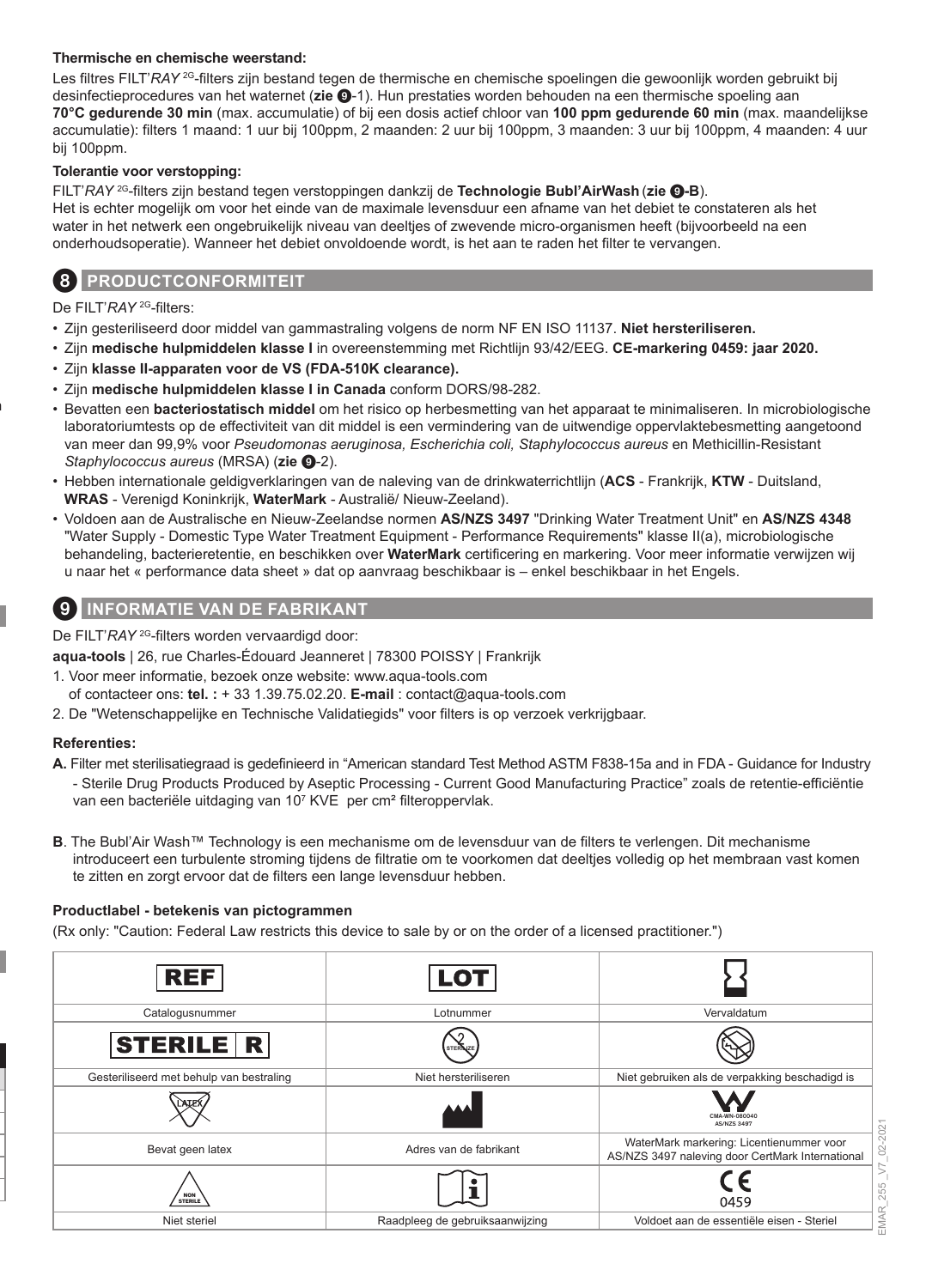### 1 **RÉFÉRENCER**

- FILT'*RAY* 2G Brusehoved: AT030711, AT030713, AT030714, AT030716.
- FILT'*RAY* 2G Vægbruser: AT030777, AT030778, AT030779, AT030780.
- FILT'*RAY* 2G Vandhane med lige stråle: AT030717, AT030719, AT030747, AT030749.
- FILT'*RAY* 2G Brusehoved: AT030718, AT030720, AT030748, AT030750.
- FILT'*RAY* 2G Linjefilter: AT030733, AT030734, AT030745, AT030746.

**For at garantere en optimal ydeevne i FILT'***RAY* **2G-filtrene skal du overholde installationsprotokollen (se ) og forholdsregler for anvendelse (se** 6**).**

### 2 **GENERELLE KARAKTERISTIKA**

- Sterile filtre til engangsbrug
- Effektivt mod alle mikroorganismer mod bakterier, herunder sygdomsfremkaldende opportunister af vandig oprindelse.
- 1, 2, 3 og 4 måneder
- FILT'*RAY* 2G filtre er **medicinsk udstyr af klasse I** i Europa og Canada, klasse II i USA.

# 3 **BRUG**

Terminalfiltrene FILT'*RAY* 2G **1,2, 3 og 4 måneder, sterile og imod alle mikroorganismer** sikrer en fysisk barriere til reduktion af infektionsrisici forbundet med mikroorganismer af vandig oprindelse, så som bakterierne (*Legionella pneumophila, Pseudomonas aeruginosa* og andre Gram-negative bakterier, ikke-tuberkuløse mycobakterier), svampe (*Aspergillus sp, Fusarium sp*), protozoer og partikler der stammer fra vanddistributionsnettet. **Beskyttelse af patienter med nedsat immunforsvar** og sårbare personer udføres takket være mikrofiltreringsmembranen. Filtrene er nødvendige for at tage hånd om **patienter med nedsat immunforsvar,** som er indlagt på afsnit med forhøjet risiko så som enheder til transplantation af knoglemarv og organtransplantation, kræftafdelinger, intensive afdelinger, genoptræning, neonatale afdelinger ethvert sted hvor man behandler denne type af patienter.

# 4 **BESKRIVELSE**

FILT'*RAY* <sup>2G</sup> filtrene er beregnet til at fremstille vand uden bakterier på brugsstedet. Disse anordninger tilbageholder bakterierne, herunder sygdomsfremkaldende mikroorganismer af opportunistisk karakter, der stammer fra vandige miljøer, så som *Legionella spp., Legionella pneumophila, Pseudomonas aeruginosa* og andre takket være en mikrofiltreringsmembran. Denne mikrofiltreringsteknologi sikrer en bakteriologisk kvalitet større end den i drikkevand. Det skal bemærkes at FILT'*RAY* 2G anordningerne hverken indeholder latex eller stof fra animalske underprodukter, heller ikke afledt af blod eller ethvert stof, der anses som et medikament.

FILT'*RAY* 2G filtrene er skabt til at sikre produktionen af vand på brugsstedet. De anbefales i procedurer til **styring og forebyggelse af infektioner forbundet med behandlinger.**

FILT'*RAY* 2G filtrene udnytter en filtreringsteknik med en rørmembran på 0.1µm nominelt og 0.2µm absolut og af steriliseringsgrad (**se** 9**-A**). Filtrene sikrer en **mikrofiltrering af vandet med høj ydeevne** og leverer samtidigt en **passende mængde** til brugerne.

De mikrobiologiske udfordringer udført i laboratorier med bakteriestammerne *Brevundimonas diminuta, Legionella pneumophila et Pseudomonas aeruginosa* på filtrene FILT'*RAY* 2G udviser en effektivitet med **tilbageholdelse af 7 log** (**se** 9**-2**) for alle mikroorganismer i vandigt miljø større end 0.1µm nominelt /0.2 μm absolut og kvalificerer det som steriliseringsfilter (**se** 9**-A**).

### 5 **INSTALLATIONSPROTOKOL**

### **Advarsler:**

- Påsætningen af et sterilt filter skal følge de klassiske aseptiske regler. Forudgående hånddesinfektion er påkrævet. En håndtering, der ikke overholder dette kan være kilde til forurening eller retrokontaminering.
- Kontroller at engangsemballageposen hverken er perforeret eller revet itu og at filteret ikke er beskadiget. I dette tilfælde må anordningen ikke anvendes, da dens sterilitet ikke længere kan sikres.

### **Generelle oplysninger:**

- Filteret til brusehovedet indeholder en fastgørelsesmuffe og kan tilsluttes alle bruserslanger.
- Filteret til vandhanen, vægbruseren og linjefilteret kræver brug af hurtige koblinger og/eller rørstik, kontakt os for at få listen over tilgængelige koblinger.

#### **Påsætning:**

- 1. Luk for vandtilgangen.
- 2. Hvis det er den første installation: sæt det originale brusehoved eller fastgør adaptorkoblingen til vandhanefiltret, vægbruseren eller linjen (se aftagning nedenfor).
- 3. Læg det brugte FILT'*RAY* 2G filter væk.
- 4. Åben engangsemballagen delvist, og behold filteret i posen. **Berør ikke den farvede udgang til vandstrålen med fingrene for at undgå enhver manuel forurening.**

202 š

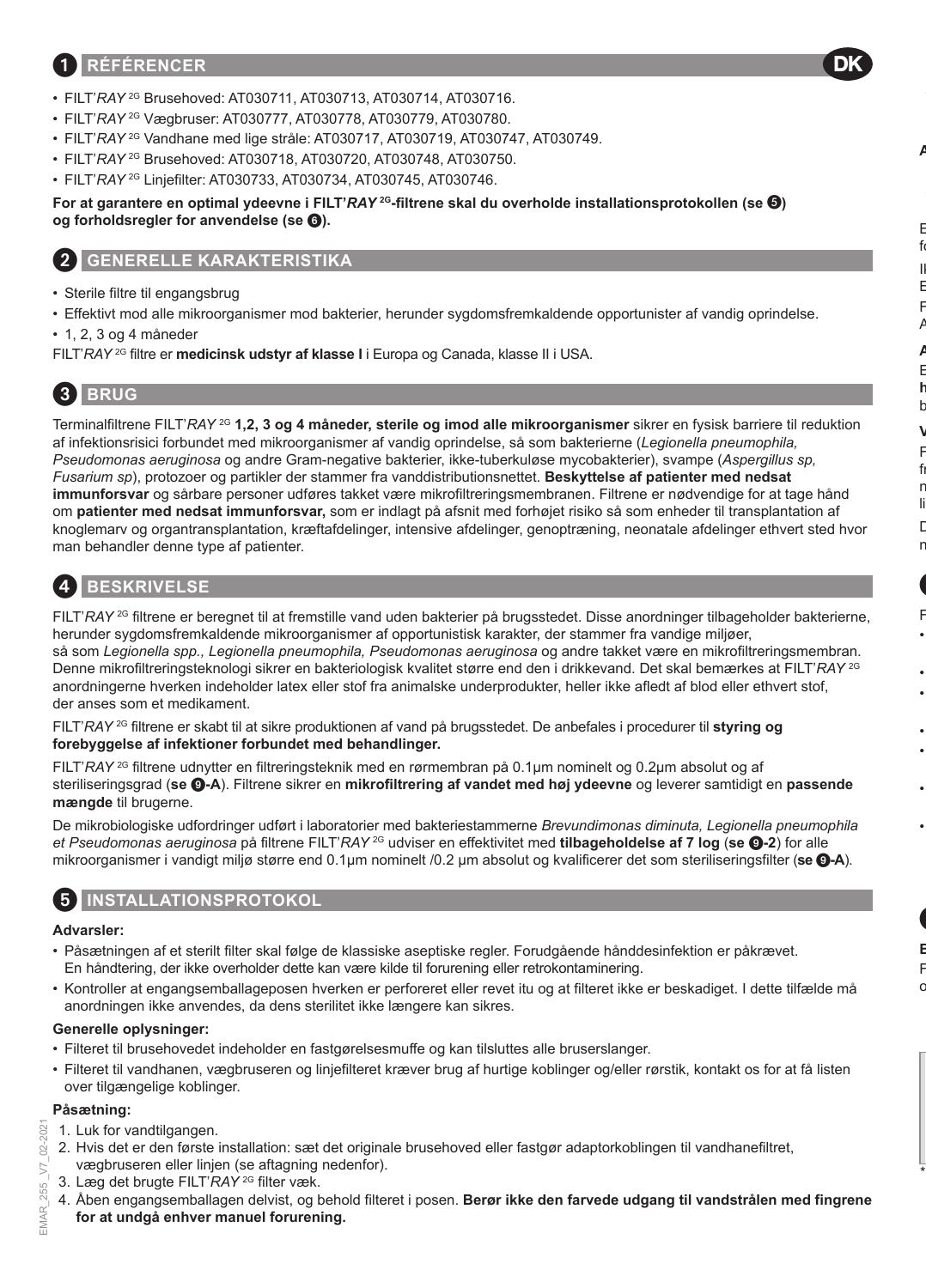- 5. **Skru bruserfiltret på enden af mundstykket mens du holder det i posen,** clips vandhanefilteret eller vægbruserfilteret på. Clips linjefilteret på adaptertilslutningen og følg pilens retning for vandstrømmen på etiketten.
- 6. Tag filterposen af
- 7. Åben vandet nogle sekunder og kontroller at samlingen(-rne) og filteret forbliver **perfekt tæt.**
- I tilfælde af en læk, gentages processen om nødvendigt med et andet filter.

#### **Aftagning:**

- 1. Luk for vandtilgangen.
- 2. Frigør bruserfilteret ved at skrue mundstykket eller clips vandhanefilteret, vægbruseren og/eller linjefilteret af på samlingen.
- 3. Bortskaf det brugte filter i henhold til etablissementets procedurer.

Et bakteriostatisk middel, der ikke kan påfyldes er indlagt i plastmaterialet på FILT'*RAY* 2G filtrene for at minimere risikoen for retrokontaminering af filteret selv (**se** 8).

Ikke desto mindre kan en anvendelse og et ikke-kontrolleret miljø være en kilde til retrokontaminering.

Ethvert filter, som man mistænker er forurenet, og specielt når det er synligt, skal udskiftes.

For Australien skal produktet installeres ifølge den gældende udgave af "Plumbing code of Australia" og normen AS/NZS 3500.1 :2018.

#### **Affaldshåndtering:**

Efter brugen udgør filtrene ikke nogen særlig infektionsrisiko. De er også klassificeret blandt **affald, der kan bortskaffes med husholdningsaffald** (DADM). Alligevel anbefales det at bortskaffe disse plastprodukter i med økoansvarlig indsamling og behandling (**se** 9**-1**). Brugsanvisningen og den hvide æske kan genbruges (papir/karton).

#### **Vedligeholdelse:**

For at gøre opfølgningen af vedligeholdelse, aftag den selvklæbende aftagelige etiket på filteret hvor følgende karakteristika står: fremstillingsdato, forældelse, batchnummer og serienummer. Sæt den på trackinglisten og oplys installationsdatoen og nedtagelsesdatoen. Disse oplysninger er ligeledes tilgængelige i form af en datamatrix/UDI-kode (Unik anordningsidentifikation) lige som (01) GTIN: Global Trade Item Number, (10) batchnummer, (17) udløbsdato, (21) serienummer, (240) aqua-tools-reference.

Disse oplysninger er også klart identificeret etiketterne og anordningens emballage. Brugstiden er identificeret med det numeriske symbol, der indikerer antallet af måneder.

### 6 **FORHOLDSREGLER VED BRUG**

FILT'*RAY* 2G filtre:

- Må under ingen omstændigheder bruges til vand til **farmaceutisk brug** (især vand der indgår i opløsninger til at drikke, injektioner eller drops).
- Er til engangsbrug og kan hverken gensteriliseres eller geninstalleres på en anden vandforbindelse.
- Har en **maksimal anvendelses-varighed** der er specifik for det anvendte filter og en **udløbsdato** angivet på etiketten, som skal overholdes.
- Må ikke komme i direkte kontakt med en bakteriekilde (våd hud eller hænder, forurenede aerosoldåser, biologiske væsker).
- Må ikke skrues af eller afbrydes i hele den periode de er installeret, undtagen i tilfælde af desinfektion af ledningsnettet, og i det tilfælde, skal der påsættes et nyt filter.
- Må ikke udsættes for chock eller fald. Filterets ydeevne er ikke længere sikret i tilfælde af fysisk ødelæggelse af hylsteret. Forsøg heller ikke at åbne anordningen.
- Bruser filtrene skal altid sættes tilbage på holderen på væggen efter brug. De må ikke skrues ud på noget tidspunkt i anvendelsesperioden. Ligeledes må vandhanefilteret, filteret til vægbruseren eller til vandrøret ikke tages af på noget tidspunkt i hele deres anvendelsesperiode, bortset fra tilfælde af desinficering af vandkredsløbet (lige præcis i det tilfælde skal der installeres et nyt filter).

# 7 **TEKNISK YDEEVNE**

#### **Betingelser for brug:**

FILT'*RAY* 2G filtrenes ydeevne er sikret når trykket og temperaturen i brugsvandet ligger mellem henholdsvis 1 og 5 bar og 5°C og 60°C. Vandmængderne ved udgangen er som følger:

|                                          |                | FILT'RAY <sup>2G</sup> bruserfilter | Filtre FILT'RAY <sup>2G</sup> vandhane- og linjefilter* |
|------------------------------------------|----------------|-------------------------------------|---------------------------------------------------------|
|                                          |                | Mængde (I/min)                      |                                                         |
| Statisk eller dynamisk<br>vandtryk (bar) |                | 4.5                                 | 2.2                                                     |
|                                          | $\Omega$       | 8.7                                 | 4.6                                                     |
|                                          | 3              | 11.9                                | 6.3                                                     |
|                                          | $\overline{4}$ | 14.9                                | 7.7                                                     |
|                                          | 5              | 16.9                                | 8.8                                                     |

\* *vandhanefiltre til lavt vandforbrug*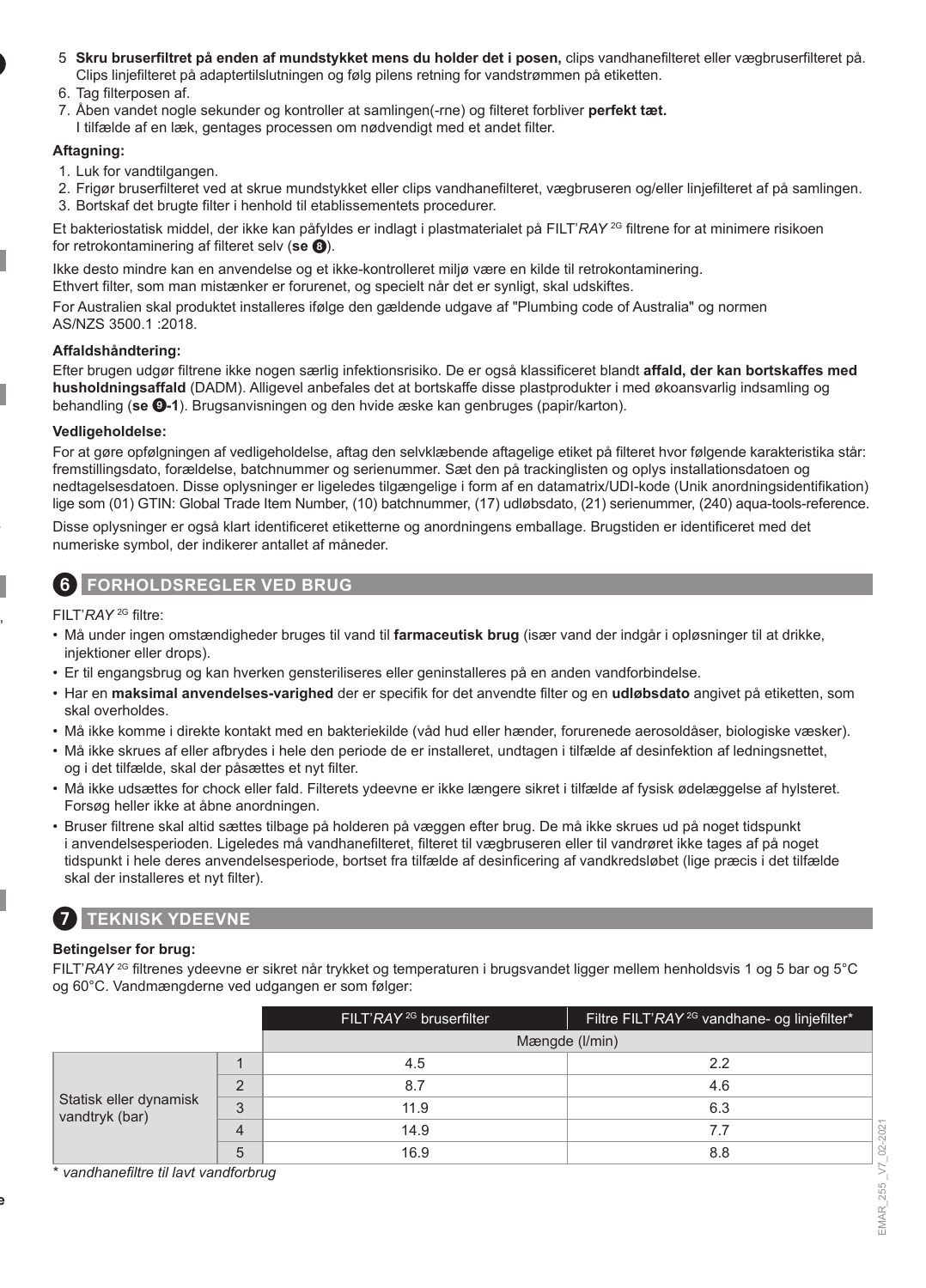#### **Termisk og kemisk modstandsdygtighed :**

Les filtres FILT'*RAY* <sup>2G</sup> filtrene kan modstå termiske og kemiske chock der normalt iværksættes i desinfektionsprocedurer i nettet (**se** 9-1). Deres ydeevne er bevaret efter en behandling på **70°C i 30 minutter** (maks. akkumuleret) eller en dosis aktivt klor på **100 ppm i 60 minutter** (cumul mensuel maxi.) :

(maks. månedligt akkumuleret) : filtre 1 måned: 1 time ved 100ppm, 2 måneder: 2 timer ved 100ppm, 3 måneder: 3 timer ved 100ppm, 4 måneder: 4 timer ved 100ppm.**Tolerance ved tilstopning:**

FILT'*RAY* 2G udviser en tolerance ved tilstopning takket være **Technologie Bubl'AirWash** (**se** 9**-B**).

Alligevel kan man observere en nedgang i udledningsmængden før afslutningen af den maksimale varighed for brug hvis brugsvandet har et forhøjet indhold af partikler eller mikroorganismer i opløst tilstand (for eksempel som følge af en vedligeholdelsesoperation). Når udløbsmængden bliver utilstrækkelig anbefales det et foretage en udskiftning af filteret.

### **OVERENSSTEMMELSE AF PRODUKT**

FILT'*RAY* 2G filtre:

- Bliver steriliseret med gammastråling i henhold til normen NF EN ISO 11137. **Må ikke gensteriliseres.**
- Er **medicinske anordninger af klasse I** i overensstemmelse med direktivet 93/42/CEE. Mærkning **CE 0459: år 2020.**
- Er **anordninger af klasse II. for USA (FDA-510K clearance).**
- Er **medicinske anordninger af klasse I i Canada** i overensstemmelse med DORS/98-282.
- Indeholder et **bakteriostatisk middel** for at minimere risikoen for retrokontaminering af anordningen. I laboratoriet har mikrobiologiske tests af effektivitet af dette middel vist en reduktion af kontaminering af den ydre overflade på over 99,9% for *Pseudomonas aeruginosa, Escherichia coli, Staphylococcus aureus* og *Staphylococcus aureus* Resistent for Méticilline (SARM) (**se @-**2).
- Disponerer over internationale valideringer for overensstemmelse med drikkevand (**ACS**-Frankrig, **KTW**-Tyskland, **WRAS**-Storbritannien, **WaterMark**-Australien/New Zealand).
- Er i overensstemmelse med australske og new zealandske normer **AS/NZS 3497** «behandlingsenhed til drikkevand» og **AS/NZS 4348** «Vandforsyning - Apparater til behandling af vand af typen husholdning- Krav til ydeevne» klasse II(a), mikrobiologisk behandling, tilbageholdelse af bakterier og råder over en certificering og brandet **WaterMark.** For yderligere oplysninger se dokumentet «dataark for ydeevne» tilgængeligt efter anmodning – kun på engelsk.

### 9 **FABRIKANTENS OPLYSNINGER**

FILT'*RAY* 2G filtre fremstilles af:

**aqua-tools** | 26, rue Charles-Édouard Jeanneret | 78300 POISSY | Frankrig

- 1. For yderligere oplysninger besøg vores hjemmeside www.aqua-tools.com eller kontakt os: **tlf:** + 33 1.39.75.02.20. **e-mail:** contact@aqua-tools.com
- 2. «Videnskabelig og teknisk valideringsvejledning» om filtrene er tilgængelig efter anmodning.

#### **Fodnoter:**

- **A.** Filter med steriliseringsegenskaber er defineret i "American standard Test Method ASTM F838-15a and in FDA Guidance for Industry - Sterile Drug Products Produced by Aseptic Processing — Current Good Manufacturing Practice" som effektivitet for tilbageholdelse af en bakteriel udfordring på 10<sup>7</sup> CFU på *Brevundimonas diminuta* pr. cm² filtreringsoverflade.
- **B**. The Bubl'Air Wash™ Technology er en mekanisme rettet imod at udvide varigheden af filterets liv ved at lægge de tilstedeværende partikler på mikrofiltreringsmembranen tilbage i opløsningen og således forsinke fænomenet med opfyldning af filteret.

#### **Produktetiket - piktogrammernes betydning**

(Kun Rx: "Advarsel: Føderale love begrænser dette produkt til salg efter ordre fra en praktiserende læge.")

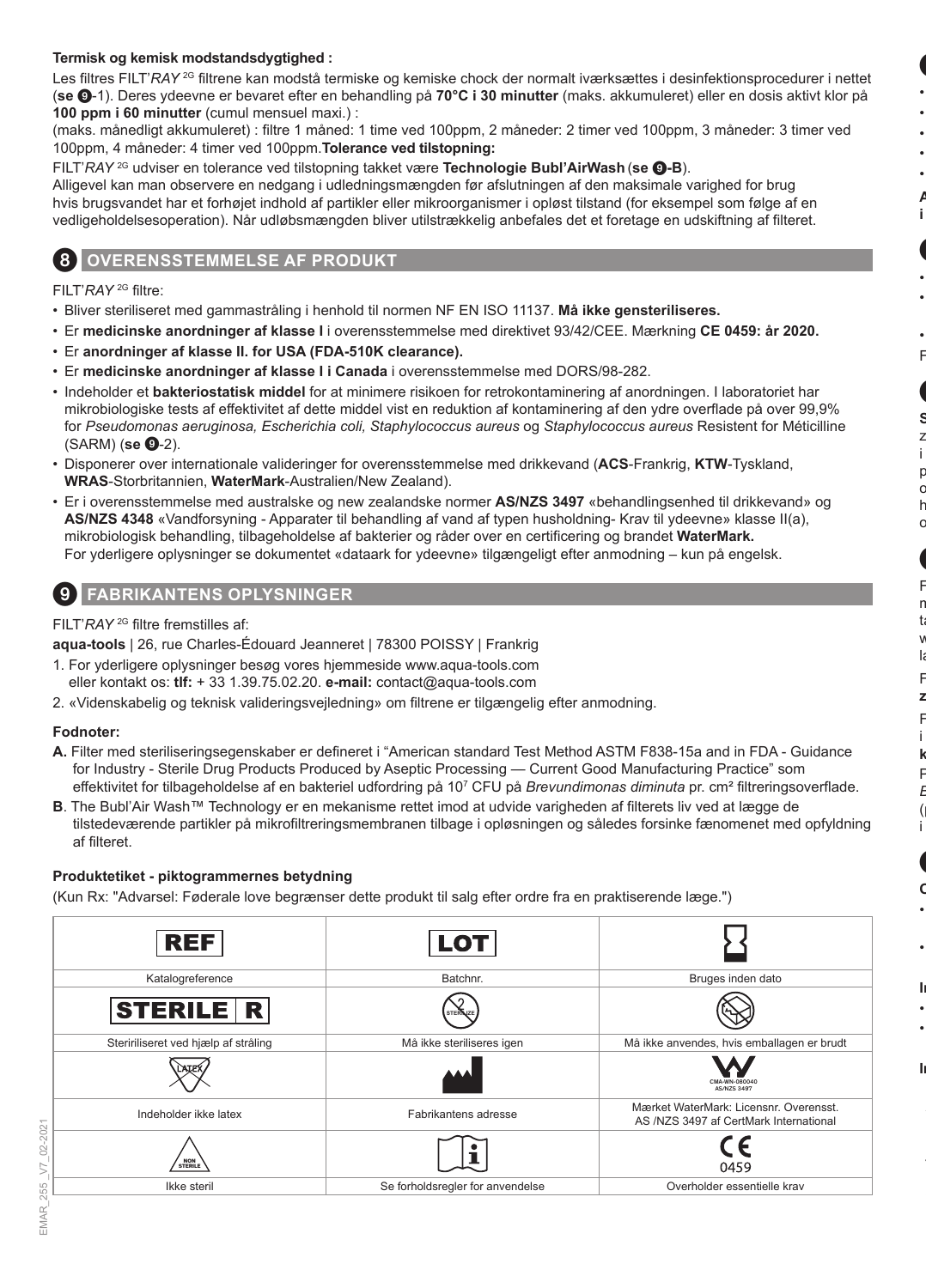### 1 **NUMERY KATALOGOWE**

- FILT'*RAY* 2G Słuchawka natryskowa: AT030711, AT030713, AT030714, AT030716.
- FILT'*RAY* 2G Głowica do natrysku ściennego: AT030777, AT030778, AT030779, AT030780.
- FILT'*RAY* 2G Głowica z prostym strumieniem do umywalki: AT030717, AT030719, AT030747, AT030749.
- FILT'*RAY* 2G Głowica ze strumieniem deszcz do umywalki: AT030718, AT030720, AT030748, AT030750.
- FILT'*RAY* 2G Głowica do instalacje liniowej: AT030733, AT030734, AT030745, AT030746.

#### **Aby zagwarantować optymalną wydajność filtrów FILT'***RAY* **2G, należy przestrzegać protokołu instalacji (patrz ) i środków ostrożności dotyczących użytkowania (patrz** 6**).**

# 2 **OPIS OGÓLNY**

- Filtry sterylne do jednorazowego użytku
- Skuteczność przeciwko wszystkim zarazkom, bakteriom, w tym oportunistycznym mikroorganizmom chorobotwórczym pochodzącym z wody.
- 1, 2, 3 & 4 miesiące
- Filtry FILT'*RAY* 2G są **wyrobami medycznymi klasy I** w Europie i Kanadzie, a klasy II w USA.

### 3 **UŻYTKOWANIE**

**Sterylne** filtry **antybakteryjne** FILT'*RAY* 2G **1, 2, 3 i 4 miesiące** stanowią fizyczną barierę celem zmniejszenia ryzyka zakażeń związanych z mikroorganizmami pochodzącymi z wody, takimi jak bakterie (*Legionella pneumophila, Pseudomonas aeruginosa* i inne pałeczki Gram-ujemne, niegruźlicze prątki wywołujące Mykobakteriozę), grzyby (*Aspergillus sp, Fusarium sp*), pierwotniaki i zanieczyszczenia pochodzące z sieci dystrybucji wody. **Ochrona pacjentów z obniżoną odpornością** i osób osłabionych jest realizowana dzięki membranie mikrofiltracyjnej. Filtry są niezbędne przy **pacjentach z obniżoną odpornością,**  hospitalizowanych w oddziałach wysokiego ryzyka, takich jak oddziały transplantacji szpiku kostnego i narządów, oddziały onkologiczne, oddziały intensywnej terapii, reanimacja, oddziały neonatologiczne i inne miejsca opieki dla tego typu pacjentów.

# 4 **OPIS**

Filtry FILT'*RAY* 2G są przeznaczone do dystrybucji wody kontrolowanej pod względem bakteriologicznym. Za pomocą membrany mikrofiltracyjnej urządzenia te zatrzymują bakterie, w tym oportunistyczne mikroorganizmy chorobotwórcze pochodzące z wody, takie jak *Legionella spp., Legionella pneumophila, Pseudomonas aeruginosa* i inne. Ta technologia mikrofiltracji zapewnia wyższą jakość bakteriologiczną niż jakość wody z instalacji wody pitnej. Należy pamiętać, że urządzenia FILT'*RAY* 2G nie zawierają lateksu, tkanek lub produktów ubocznych pochodzenia zwierzęcego, pochodnych krwi ani żadnych substancji uważanych za leki.

Filtry FILT'*RAY* <sup>2G</sup> są stworzone w celu zabezpieczenia dystrybucji wody w punktach czerpalnych. Są zalecane w procedurach **zarządzania i zapobiegania zakażeniom związanym z opieką zdrowotną.**

Filtry FILT'*RAY* 2G wykorzystują technologię filtracji membraną cylindryczną o progu filtracji (**patrz** 9**-A**) 0,1 μm nominalnie i 0,2 μm całkowicie. Filtry zapewniają **wysoką skuteczność mikrofiltracji wody,** zapewniając jednocześnie użytkownikom **komfortowy wypływ** wody.

Przeprowadzone w laboratoriach testy mikrobiologiczne polegające na przepuszczeniu przez filtry FILT'*RAY* 2G szczepów *Brevundimonas diminuta, Legionella pneumophila i Pseudomonas aeruginosa* wykazują skuteczność retencji **wynoszącą 7 log** (**patrz** 9**-2**) dla wszystkich mikroorganizmów pochodzenia wodnego powyżej 0,1 μm nominalnie / 0,2 μm całkowicie i kwalifikuja filtr jako filtr o progu filtracji (**patrz <b>@-A**).

### 5 **PROTOKÓŁ INSTALACJI**

#### **Ostrzeżenia:**

- Montaż sterylnego filtra musi być wykonany w warunkach aseptycznych. Wymagana jest wcześniejsza dezynfekcja rąk. Niewłaściwe postępowanie może być źródłem skażenia lub wtórnego skażenia.
- Należy sprawdzić czy jednostkowe opakowanie nie jest przedziurawione ani rozdarte i czy filtr nie jest uszkodzony. Jeśli taka sytuacja miała miejsce, nie należy używać urządzenia, ponieważ skuteczność i sterylność nie są już gwarantowane.

#### **Informacja ogólna:**

- Filtr w postaci słuchawki natryskowej posiada standardowe przyłącze i może być podłączony do każdego rodzaju węża natryskowego.
- Filtr w postaci głowicy do umywalki, głowicy do natrysku ściennego i głowicy do instalacji liniowej wymaga użycia szybkozłączek i/lub podłączeń z wężykiem, skontaktuj się z nami, aby uzyskać listę dostępnych złączek.

#### **Instalacja:**

- 1. Zamknąć zasilanie w wodę.
- 2. Jeśli pierwsza instalacja: zdemontuj oryginalną wylewkę natryskową lub zamocuj przejściówkę, jeśli to konieczne, do głowicy do umywalki, głowicy do natrysku ściennego lub głowicy do instalacji liniowej (patrz demontaż poniżej).
- 3. Zdemontuj zużyty filtr FILT'*RAY* 2G.
- 4. Częściowo otwórz jednostkowe opakowanie urządzenia, trzymając filtr w opakowaniu. **Nie dotykaj palcami kolorowego wylotu strumienia wody, aby uniknąć skażenia filtra dłonią.**
- 5. **Trzymając filtr w opakowaniu,** przykręć filtr słuchawkę natryskową do przyłącza węża natryskowego, wciśnij filtr głowicę do umywalki lub głowicę do natrysku ściennego. Wciśnij filtr do instalacji liniowej do przejściówki, przestrzegając kierunku strzałki przepływu wody na etykiecie.

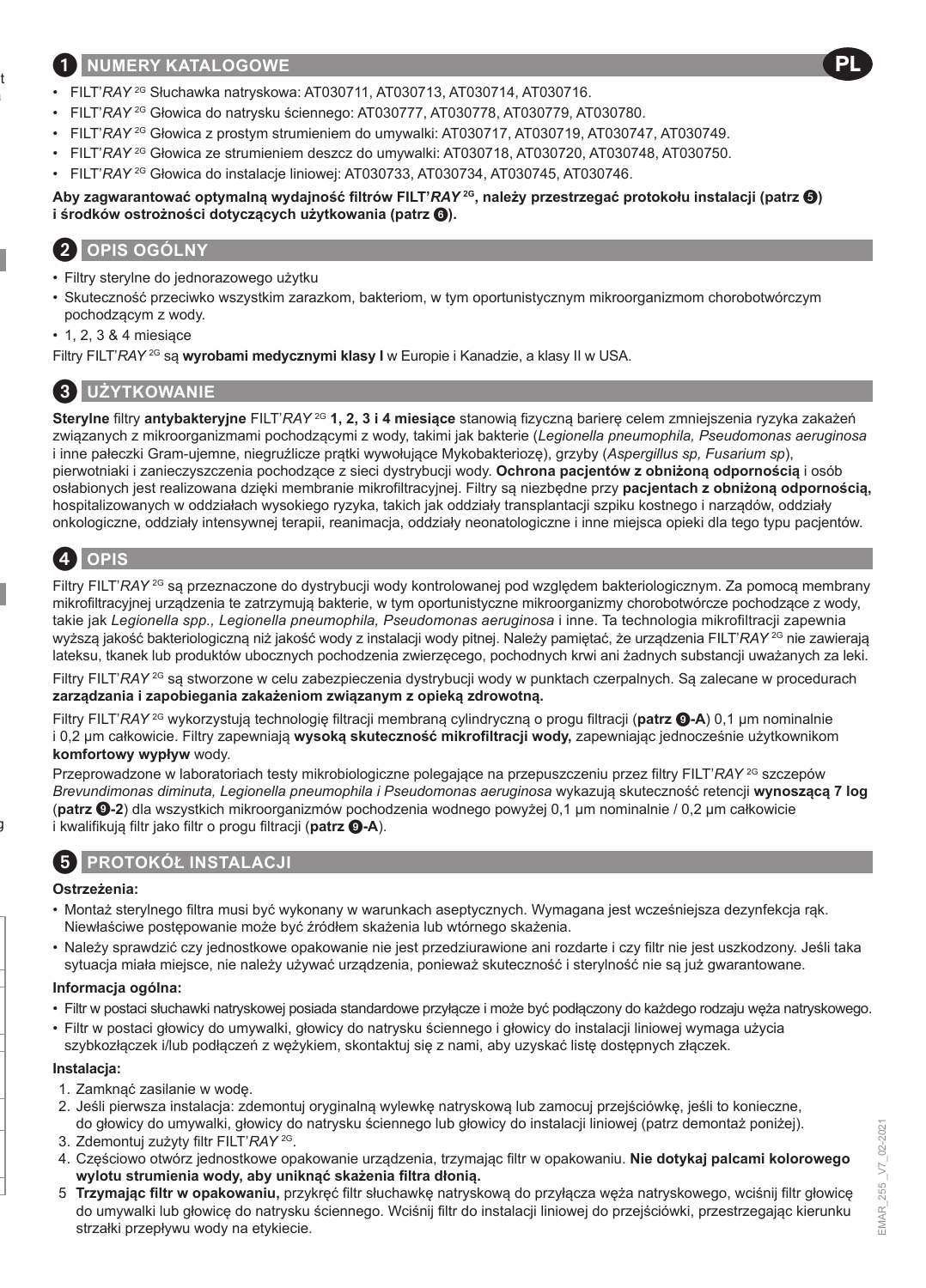- 6. Zdjąć opakowanie z filtra.
- 7. Otworzyć na kilka sekund wypływ wody i sprawdzić, czy złączka(i) i filtr pozostają idealnie szczelne. W przypadku przecieku powtórzyć procedurę, jeśli to konieczne, z innym filtrem.

#### **Demontaż:**

- 1. Zamknąć zasilanie w wodę.
- 2. Zdejmij zużyty filtr słuchawkę natryskową, wykręcając ją z przyłącza węża natryskowego lub odłączając od przejściówki filtr głowicę do umywalki, głowicę do natrysku ściennego i/lub głowicę do instalacji liniowej.
- 3. Zużyty filtr należy zutylizować zgodnie z obowiązującymi procedurami w budynku.

Do materiału z tworzywa sztucznego filtrów FILT'*RAY* 2G wprowadzony jest nierozpuszczalny środek bakteriostatyczny, aby zminimalizować ryzyko wtórnego skażenia samego filtra (**patrz** 8).

Jednak niekontrolowane użycie i środowisko mogą być źródłem wtórnego skażenia.

Każdy filtr podejrzewany o skażenie, a zwłaszcza pod względem wizualnym, należy wymienić.

W przypadku Australii produkt należy zainstalować zgodnie z obowiązującą wersią "Plumbing code of Australia" i normą AS/NZS 3500.1:2018.

#### **Gospodarka odpadami:**

Po użyciu filtry nie stanowią żadnego szczególnego ryzyka zakaźnego. Są zatem klasyfikowane jako **odpady porównywalne z odpadami komunalnymi.** Zaleca się jednak pozbywanie się tych produktów z tworzyw sztucznych za pośrednictwem ekologicznie odpowiedzialnych kanałów zbiórki i przetwarzania (**patrz** 9**-1**). Instrukcja i białe pudełko nadają się do recyklingu (papier/karton).

#### **Konserwacja:**

Aby ułatwić monitorowanie operacji konserwacyjnych, należy usunąć usuwalną etykietę samoprzylepną umieszczoną na filtrze, na której pojawiają się następujące informacje: data produkcji, data ważności, numer partii i numer jednostkowy. Przyklej go na arkuszu identyfikowalności i wpisz datę instalacji i datę demontażu. Informacje te są również dostępne w postaci DataMatrix/ kod UDI (unikalnego identyfikatora urządzenia), takiego jak (01) GTIN: Global Trade Item Number, (10) numer partii, (17) data ważności, (21) Numer Jednostkowy, (240) numer aqua-tools.

Informacje te są również wyraźnie oznaczone na etykietach i opakowaniu urządzenia. Czas użytkowania identyfikowany jest za pomocą symbolu numerycznego wskazującego liczbę dni lub miesięcy.

### 6 **ŚRODKI OSTROŻNOŚCI**

Filtry FILT'*RAY* 2G :

- Pod żadnym pozorem nie mogą być stosowane do produkcji wody do **użytku farmaceutycznego** (wody stosowanej w szczególności w kompozycji roztworów doustnych, do wstrzykiwania lub do perfuzji).
- Są przeznaczone do jednorazowego użytku i nie mogą być ponownie sterylizowane ani ponownie instalowane w innym punkcie czerpalnym.
- Posiadają **maksymalny czas użytkowania** właściwy dla używanego filtra i **datę ważności** zapisaną na etykiecie, której należy przestrzegać.
- Nie mogą mieć bezpośredniego kontaktu ze źródłem zarazków (brudna skóra lub dłonie, zanieczyszczone aerozole, płyny ustrojowe)
- Nie mogą być wykręcane ani odłączane przez cały okres użytkowania, z wyjątkiem dezynfekcji instalacji i w tym przypadku należy założyć nowy filtr.
- Nie mogę być uderzone ani upuszczone. Wydajność filtra nie jest już gwarantowana w przypadku fizycznego uszkodzenia obudowy. Nie należy też otwierać urządzenia.
- Po użyciu filtrów w postaci słuchawki natryskowej należy zawsze odłożyć słuchawkę na ścienny uchwyt. Nie wolno ich wykręcać w żadnym momencie całego okresu użytkowania. Filtry w postaci głowic do umywalki, do natrysku ściennego lub do instalacji liniowej również nie mogą być odpinane w żadnym momencie całego okresu użytkowania, z wyjątkiem przypadku dezynfekcji sieci wodociągowej (w tym konkretnym przypadku należy zainstalować nowy filtr).

### 7 **WYDAJNOŚĆ TECHNICZNA**

#### **Warunki użytkowania:**

Skuteczność filtrów FILT'*RAY* 2G jest zapewniona jeśli ciśnienie i temperatura wody mieści się między 1 a 5 barów i 5°C a 60°C. Wypływ wody na wyjściu filtra jest następujący:

|                                                                                 | Filtr FILT'RAY <sup>2G</sup> słuchawka natryskowa | Filtr FILT'RAY <sup>2G</sup> głowica i głowica do instalacji<br>liniowej* |
|---------------------------------------------------------------------------------|---------------------------------------------------|---------------------------------------------------------------------------|
|                                                                                 |                                                   | Wypływ (L/min)                                                            |
|                                                                                 | 4.5                                               | 2.2                                                                       |
| Ciśnienie wody<br>c<br>(w barach)<br>3<br>statyczne lub<br>4<br>dynamiczne<br>5 | 8.7                                               | 4.6                                                                       |
|                                                                                 | 11.9                                              | 6.3                                                                       |
|                                                                                 | 14.9                                              | 7.7                                                                       |
|                                                                                 | 16.9                                              | 8.8                                                                       |

\* *filtry głowica do umywalki z niskim zużyciem wody*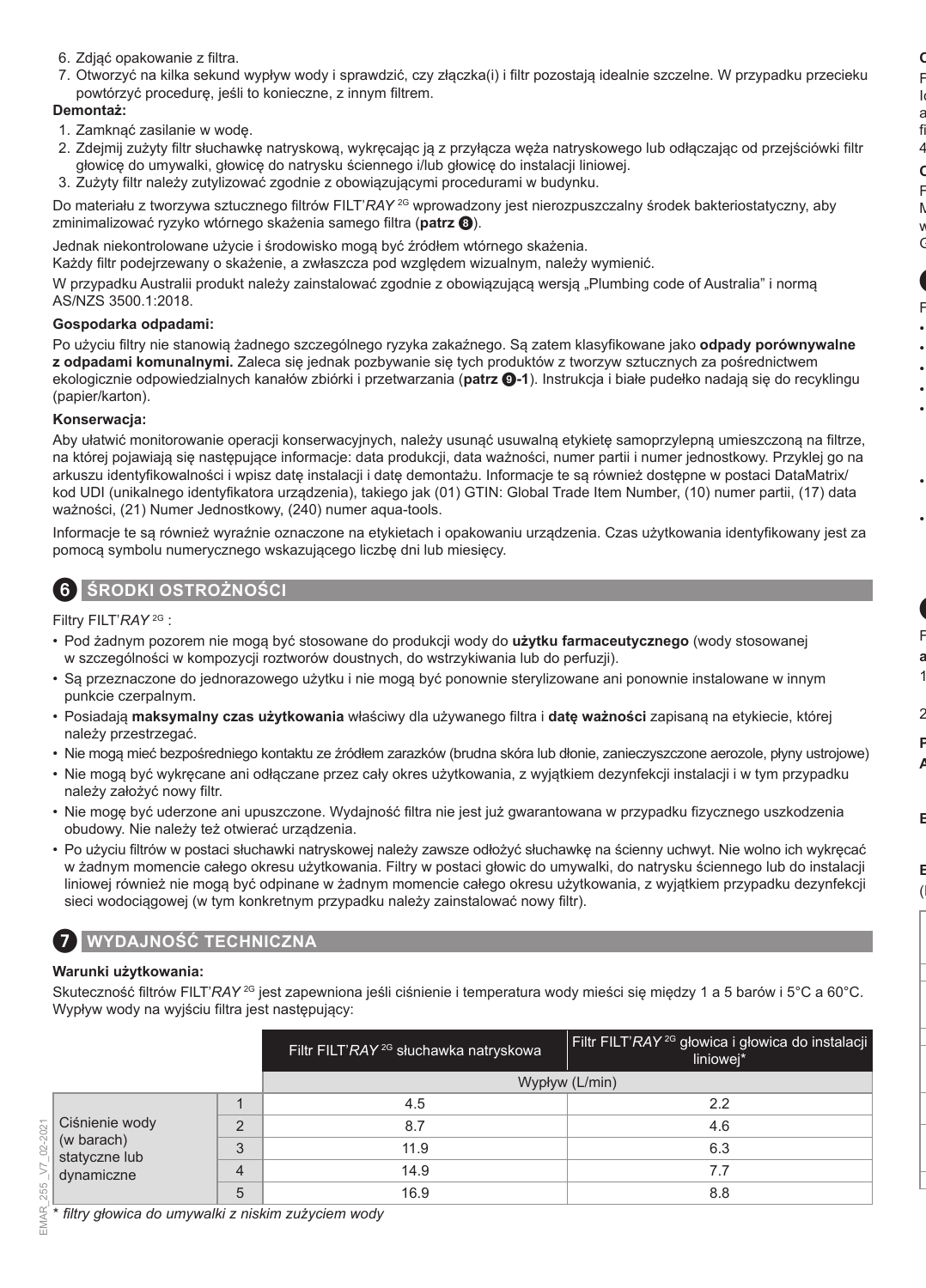#### **Odporność na dezynfekcję termiczną i chemiczną:**

Filtry FILT'*RAY* 2G są odporne na dezynfekcje termiczną i chemiczną zwykle stosowane w procedurach dezynfekcji instalacji (**patrz** 9-1). Ich skuteczność utrzymuje się po dezynfekcji w temperaturze **70°C przez 30 min** (łączny czas maksymalnie) lub przy dawce aktywnego chloru **100 ppm przez 60 min** (łączny czas maksymalnie w ciągu miesiąca):

filtry 1 miesiąc: 1 godzina przy 100 ppm, 2 miesiące: 2 godziny przy 100 ppm, 3 miesiące: 3 godziny przy 100 ppm, 4 miesiące: 4 godziny przy 100 ppm.

#### **Odporność na zapychanie się:**

Filtry FILT'*RAY* 2G są odporne na zapychanie się dzięki **Technologii Bubl'AirWash** (**patrz** 9**-B**).

Można jednak zaobserwować spadek przepływu na wyjściu filtra przed końcem maksymalnego okresu użytkowania, jeśli woda w instalacji ma nietypowy poziom zanieczyszczeń lub mikroorganizmów w zawiesinie (na przykład po działaniach konserwacji). Gdy wypływ staje się niewystarczający, zaleca się wymianę filtra.



### 8 **ZGODNOŚĆ PRODUKTU**

Filtry FILT'*RAY* 2G :

- Są sterylizowane za pomocą promieniowania gamma zgodnie z normą PN-EN ISO 11137. **Nie sterylizować ponownie.**
- Są **wyrobami medycznymi klasy I** zgodnie z dyrektywą 93/42/EWG. **Znak CE 0459: rok 2020.**
- Są **wyrobami klasy II w USA (zatwierdzenie FDA-510K) .**
- Są **wyrobami medycznymi klasy I w Kanadzie** zgodnie z DORS/98-282.
- Zawierają **środek bakteriostatyczny,** aby zminimalizować ryzyko wtórnego skażenia urządzenia. W laboratorium testy mikrobiologicznej skuteczności tego środka wykazały zmniejszenie skażenia powierzchni zewnętrznej o ponad 99,9% *Pseudomonas aeruginosa, Escherichia coli, Staphylococcus aureus* i *Staphylococcus aureus* odporne na Mecytylinę (MRSA) (**patrz**  $\mathbf{Q}$ -2).
- Posiadają międzynarodowe certyfikaty zgodności wody pitnej (**ACS**  Francja, **KTW**  Niemcy, **WRAS**  Wielka Brytania, **WaterMark** - Australia / Nowa Zelandia).
- Są zgodne z australijskimi i nowozelandzkimi normami **AS/NZS 3497** "jednostka uzdatniania wody pitnej" i **AS/NZS 3497** "Zaopatrzenie w wodę - Urządzenia do uzdatniania wody użytkowej - Wymagania dotyczące wydajności" klasa II(a), procesy mikrobiologiczne, retencja bakterii oraz certyfikacja i oznakowanie **WaterMark.** Więcej informacji można znaleźć w dokumencie "performance data sheet" dostępnym na zapytanie - tylko w języku angielskim.

### 9 **INFORMACJE PRODUCENTA**

Filtry FILT'*RAY* 2G są produkowane przez:

**aqua-tools** | 26, rue Charles-Édouard Jeanneret | 78300 POISSY | Francja

- 1. Więcej informacji, odwiedź naszą stronę internetową: www.aqua-tools.com
- Lub skontaktuj się z nami: **tel.:** + 33 1.39.75.02.20. **e-mail** : contact@aqua-tools.com
- 2. "Naukowy i techniczny przewodnik walidacji" dotyczący filtrów jest dostępny na zapytanie.

#### **Przypisy:**

- **A.** Filtry o progu filtracji jest zdefiniowany w "American standard Test Method ASTM F838-15a oraz w FDA Guidance for Industry - Sterile Drug Products Produced by Aseptic Processing - Current Good Manufacturing Practice" jako skuteczność retencji przy badaniu na przepuszczalność bakterii *Brevundimonas diminuta* 10<sup>7</sup> jtk/cm² na powierzchnię filtrującą.
- **B**. The Bubl'Air Wash™ Technology to mechanizm mający na celu wydłużenie żywotności filtra poprzez ponowne zawieszenie cząstek obecnych na membranie mikrofiltracyjnej, a tym samym spowolnienie zjawiska zapychania się filtra.

#### **Etykieta produktu - znaczenie piktogramów**

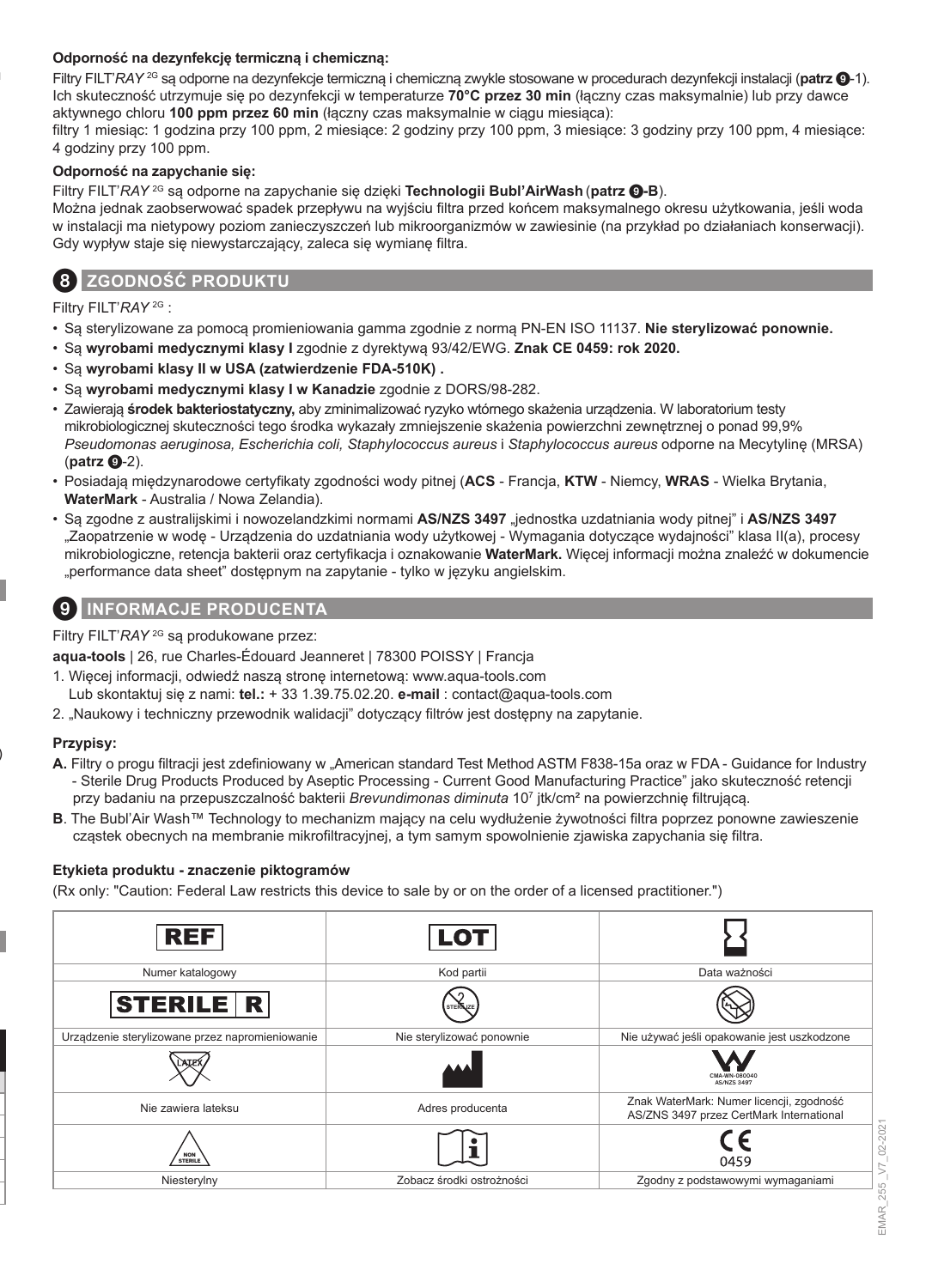### 1 **CODURI**

- Duș mobil FILT'*RAY* 2G: AT030711, AT030713, AT030714, AT030716.
- FILT'*RAY* 2G Duș fix: AT030777, AT030778, AT030779, AT030780.
- Robinet cu jet drept FILT'*RAY* 2G : AT030717, AT030719, AT030747, AT030749.
- Robinet jet duș mobil FILT'*RAY* 2G: AT030718, AT030720, AT030748, AT030750.
- FILT'*RAY* 2G Filtru de conductă: AT030733, AT030734, AT030745, AT030746.

**Pentru a garanta o funcționare optimă a filtrelor FILT'***RAY***<sup>26</sup>, vă rugăm să respectați procedura de instalare (a se vedea <sup>6</sup>) și avertismentele privind utilizarea (a se vedea** 6**).**

RO

### 2 **CARACTERISTICI GENERALE**

- Filtre sterile, de unică folosință.
- Eficiente împotriva tuturor germenilor, a bacteriilor, inclusiv împotriva microorganismelor patogene oportuniste, de origine hidrică.
- 1, 2, 3, și 4 luni.

Filtrele FILT'*RAY*<sup>2G</sup> sunt *dispozitive medicale de clasă I* în Europa și în Canada, de clasă II în SUA.

# 3 **UTILIZARE**

Filtrele terminale FILT'*RAY* 2G **1,2, 3 & 4 luni, sterile împotriva tuturor germenilor patogeni** asigură o barieră fizică pentru reducerea riscurilor infecțioase legate de microorganismele de origine hidrică, precum bacteriile (*Legionella pneumophila, Pseudomonas aeruginosa* și alți bacili gram negativi, micobacterii netuberculoase), ciupercile (*Aspergillus sp, Fusarium sp*), protozoarele și particulele provenind din rețeaua de distribuție a apei. **Protecția pacienților imunodeficienți** și a persoanelor vulnerabile se efectuează cu ajutorul membranei de microfiltrare. Filtrele sunt necesare în cadrul preluării **pacienților imunodeficienți** spitalizați în zone cu risc mărit, precum unitățile de grefare a măduvei osoase și de transplant de organe, în serviciile de oncologie, în unitățile de terapie intensivă, de reanimare, în serviciile de neonatologie și în orice alt loc în care se îngrijesc astfel de pacienți.

# 4 **DESCRIERE**

Filtrele FILT'*RAY* <sup>2G</sup> sunt destinate producerii de apă controlată bacteriologic la punctul de utilizare. Aceste dispozitive retin bacteriile, inclusiv microorganismele patogene oportuniste de origine hidrică, precum *Legionella spp., Legionella pneumophila, Pseudomonas aeruginosa* și altele, prin intermediul unei membrane de microfiltrare. Această tehnologie de microfiltrare asigură o calitate bacteriologică superioară celei din rețeaua de apă potabilă. De reținut că dispozitivele FILT'*RAY* 2G nu conțin nici latex, nici țesuturi sau produse secundare de origine animală, nici derivate din sânge sau din orice altă substanță considerată drept medicament.

Filtrele FILT'*RAY* <sup>2G</sup> sunt concepute pentru securizarea productiei de apă la punctele de utilizare. Se preconizează utilizarea lor în procedurile de **gestionare și de prevenire a infecțiilor asociate îngrijirilor medicale.**

Filtrele FILT'*RAY* <sup>2G</sup> utilizează o tehnologie de filtrare prin membrană tubulară cu 0,1 µm în valoare nominală și 0,2 µm în valoare absolută de grad sterilizant (**a se vedea** 9**-A**). Filtrele asigură o **microfiltrare a apei de înaltă performanță,** furnizând, în același timp un **debit confortabil** pentru utilizatori.

Testele microbiologice realizate în laboratoare cu speciile *Brevundimonas diminuta, Legionella pneumophila și Pseudomonas aeruginosa* pe filtrele FILT'*RAY* 2G demonstrează o eficacitate de **retenție de 7 log** (**a se vedea** 9**-2**) pentru toate microorganismele de origine hidrică cu dimensiuni mai mari de 0,1 µm nominal /0,2 μm absolut și califică filtrul ca fiind un filtru de grad sterilizant (a se vedea  $Q-A$ ).

### 5 **PROCEDURA DE INSTALARE**

#### **Avertismente:**

- Fixarea unui filtru steril trebuie să respecte regulile de aseptizare clasice. Dezinfectarea prealabilă a mâinilor este obligatorie. O manipulare neconformă poate conduce la contaminări sau retrocontaminări.
- Verificați că punga ambalajului unitar nu este nici perforată, nici ruptă și că filtrul nu este deteriorat. În caz contrar nu utilizați dispozitivul, deoarece buna functionare și sterilitatea nu mai sunt asigurate.

#### **Informații generale:**

- Filtrul pentru duș mobil dispune de un capăt de fixare standard și poate fi racordat la toate cordoanele flexibile de duș.
- Filtrul de robinet, pentru duș fix și pentru conductă necesită utilizarea de racorduri rapide și/sau de piese de conectare tubulare. Contactați-ne pentru a obține lista de racorduri disponibile.

#### **Montare:**

- 1. Închideți robinetul de intrare a apei.
- 2. Dacă este vorba de prima instalare: dezinstalați para originală a dușului sau fixați reducțiile, dacă este necesar, pentru filtrul de robinet, de duș fix sau de conductă (a se vedea montarea, mai departe).
- 3. Dezinstalați filtrul FILT'*RAY* 2G uzat.
- 4. Deschideți parțial ambalajul unitar, păstrând filtrul în pungă. **Nu atingeți cu degetele orificiul colorat, de ieșire a jetului de apă, pentru a evita orice contaminare manuală.**

02-2021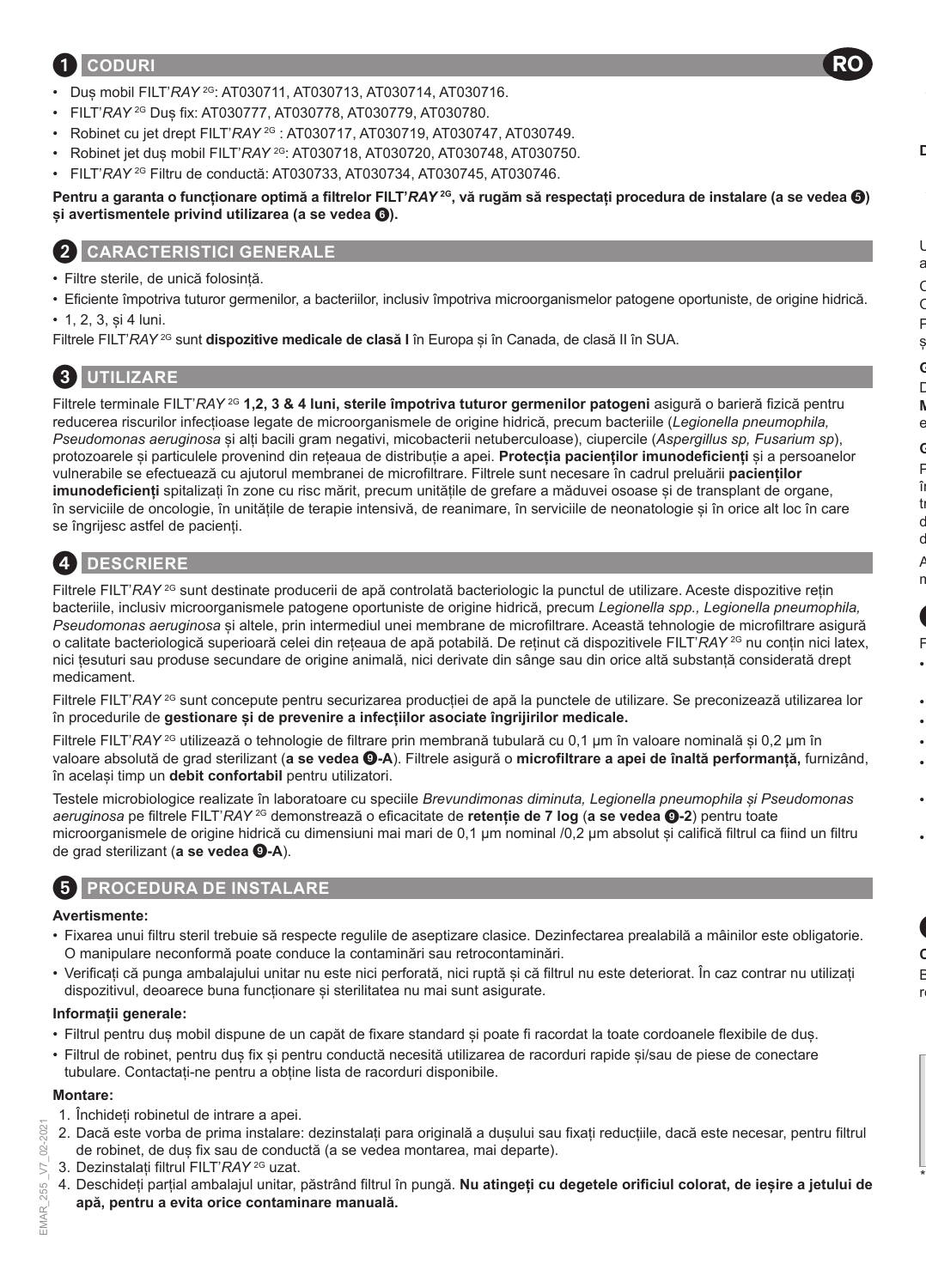- 5. **Continuând să mențineți filtrul în pungă,** înșurubați filtrul de duș mobil la capătul cordonului flexibil, clipsați filtrul de robinet sau de duș fix. Clipsați filtrul de conductă pe reducție așa cum indică sensul săgeții fluxului de apă de pe etichetă.
- 6. Scoateți punga filtrului.
- 7. Porniți apa câteva secunde și verificați că racordul(rile) și filtrul rămân **perfect etanșe.**
- În caz de scurgeri, reluați procedura, folosind, dacă este necesar, un alt filtru.

#### **Demontare:**

- 1. Închideți robinetul de intrare a apei.
- 2. Eliberați filtrul uzat al dușului mobil deșurubându-l din capătul cordonului flexibil sau declipsați filtrul de robinet, de duș fix și/sau filtrul de conductă din reducție.
- 3. Eliminați filtrul uzat conform procedurilor în vigoare din unitate.

Un agent bacteriostatic neextractibil este încorporat în materialul plastic din care sunt confecționate filtrele FILT'*RAY* 2G pentru a minimiza riscul de retrocontaminare a filtrului (**a se vedea** 8).

Cu toate acestea, o utilizare și un mediu ambiant necontrolat pot fi surse de retrocontaminare.

Orice filtru despre care se presupune a fi contaminat, mai ales prin cercetare vizuală, trebuie înlocuit.

Pentru Australia, produsul trebuie instalat cu respectarea versiunii în vigoare a actului legislativ "Plumbing code of Australia" și a standardului AS/NZS 3500.1 :2018.

#### **Gestionarea deșeurilor:**

După uzare, filtrele nu prezintă un risc infecțios particular. De aceea, sunt clasificate ca **Deșeuri Asimilabile Deșeurilor Menajere** (DADM). Se recomandă, totuși, eliminarea acestor produse din plastic prin intermediul filierelor de colectare și tratare eco-responsabile (**a se vedea** 9**-1**). Prospectul și cutia albă sunt reciclabile (hârtie/carton).

#### **Gestionarea mentenanței:**

Pentru a facilita urmărirea operațiunilor de mentenanță, îndepărtați eticheta adezivă amovibilă situată pe filtru, pe care sunt înscrise caracteristicile următoare: data fabricației, data de expirare, numărul de lot și numărul unității. Lipiți-o pe foaia de trasabilitate și notați data de instalare și data demontării. Aceste informații sunt, de asemenea, disponibile sub forma unui datamatrix/cod UDI (cod unic de identificare a dispozitivului) ca de exemplu (01) GTIN: Global Trade Item Number, (10) număr de lot, (17) data de expirare, (21) număr unitate, (240) cod aqua-tools.

Aceste informații sunt, de asemenea, marcate, în mod clar, pe etichetele și pe ambalajul dispozitivului. Durata de utilizare este marcată printr-un simbol numeric ce indică numărul de luni.

### 6 **AVERTISMENTE DE UTILIZARE**

Filtrele FILT'*RAY* 2G:

- Nu se vor utiliza, în niciun caz, pentru producerea apei de **uz farmaceutic** (apa care intră în special în compoziția soluțiilor buvabile, injectabile sau perfuzabile).
- Sunt de unică folosință și nu pot fi nici resterilizate, nici reinstalate pe un alt punct de apă.
- Au o **durată maximă de utilizare** specifică filtrului utilizat și o **dată de expirare** înscrisă pe etichetă, ce trebuie respectate.
- Nu vor fi puse în contact direct cu o sursă de germeni patogeni (piele sau mâini murdare, aerosoli contaminați, lichide biologice).
- Nu vor fi deșurubate sau deconectate pe întreaga durată de utilizare, cu excepția cazului de dezinfecție a rețelei, iar în acest caz, se va instala un filtru nou.
- Nu vor fi supuse la șocuri, nici la căderi. Buna funcționare a filtrelor nu mai este asigurată în caz de deteriorare fizică a carcasei. Nu încercați să deschideți dispozitivul.
- Filtrele pentru duș vor fi întotdeauna reprinse pe suportul mural după utilizare. Ele nu vor fi deșurubate în niciun moment, pe întreaga durată de utilizare. De asemenea, filtrul pentru robinet, cel pentru duș mural și filtrul de conductă nu vor fi declipsate în niciun moment, pe întreaga durată a utilizării lor, cu excepţia cazului în care se dezinfectează apa din rețea (în acest caz particular, se va instala un filtru nou).

### 7 **CARACTERISTICI TEHNICE**

#### **Condiții de utilizare:**

Buna functionare a filtrelor FILT<sup>'</sup>RAY<sup>2G</sup> este asigurată atunci când presiunea și temperatura apei din rețea se situează, respectiv, între 1 și 5 bari și 5°C și 60°C. Debitul apei măsurat la ieșire este următorul:

|                                               |   | Filtru FILT'RAY <sup>2G</sup> | Filtru FILT'RAY <sup>2G</sup> de robinet si filtru de conductă <sup>*</sup> |
|-----------------------------------------------|---|-------------------------------|-----------------------------------------------------------------------------|
|                                               |   |                               | Debit (I/min)                                                               |
| Presiunea apei (bari)<br>statică sau dinamică |   | 4.5                           | 22                                                                          |
|                                               |   | 8.7                           | 4.6                                                                         |
|                                               | 3 | 11.9                          | 6.3                                                                         |
|                                               | 4 | 14.9                          | 7.7                                                                         |
|                                               |   | 16.9                          | 8.8                                                                         |

\* *filtre de robinet cu consum redus de apă*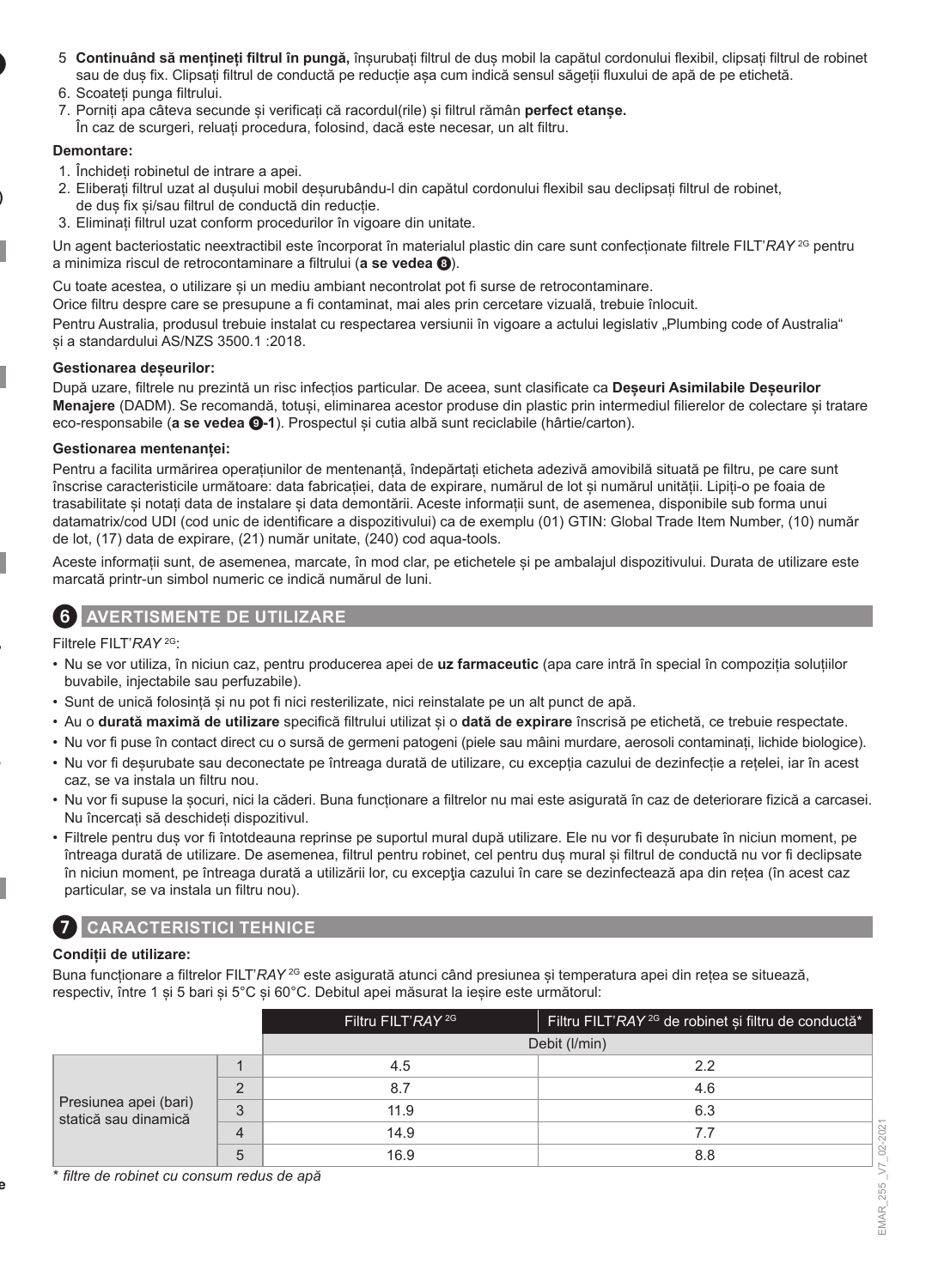#### **Rezistență termică și chimică:**

Filtrele FILT'*RAY* <sup>2G</sup> pot rezista la socurile termice și chimice ce se produc, în mod obișnuit, în procedurile de dezinfectare din rețea (**a se vedea** 9-1). Funcționarea lor nu este afectată după un tratament la **70°C, timp de 30 min.** (cumul maxim) sau cu o doză de clor activ de **100 ppm, timp de 60 min.** (cumul lunar maxim): filtre 1 lună: 1 oră la 100 ppm, 2 luni: 2 ore la 100 ppm, 3 luni: 3 ore la 100 ppm, 4 luni: 4 ore la 100 ppm.

#### **Toleranța la colmatare:**

Filtrele FILT'*RAY* 2G prezintă toleranță la colmatare mulțumită **Tehnologiei Bubl'AirWash** (**a se vedea** 9**-B**). Cu toate acestea, este posibil să se observe o diminuare a debitului de ieșire înainte terminării duratei maxime de utilizare, dacă apa din retea prezintă un procent neobisnuit de particule sau de microorganisme în suspensie (în urma unei operații de mentenanță, de exemplu). Dacă debitul de ieșire devine insuficient, se recomandă înlocuirea filtrului.

### **CONFORMITATEA PRODUSULUI**

Filtrele FILT'*RAY* 2G:

- Sunt sterilizate prin iradiere gama, conform standardului NF EN ISO 11137. **A nu se resteriliza.**
- Sunt **dispozitive medicale de clasă I,** conforme directivei 93/42/CEE. **Marcaj CE 0459: an 2020.**
- Sunt **dispozitive de clasă II pentru SUA (FDA-510K clearance).**
- Sunt **dispozitive medicale de clasă I în Canada** conform DORS/98-282.
- Conțin un **agent bacteriostatic** pentru a minimiza riscul de retrocontaminare a dispozitivului. În laborator, testele microbiologice de eficacitate a agentului au demonstrat o reducere a contaminării suprafeței externe de mai mult de 99,9 % pentru *Pseudomonas aeruginosa, Escherichia coli, Staphylococcus aureus* și *Staphylococcus aureus* rezistent la meticilină (SARM) (**a se vedea @-**2).
- Dispun de validări internaționale de conformitate a apei (**ACS**  Franța, **KTW**  Germania, **WRAS**  Regatul Unit, **WaterMark** - Australia/ Noua Zeelandă).
- Sunt conforme normelor australiene și neo-zeelandeze **AS/NZS 3497** "unitate de tratament de apă potabilă" și **AS/NZS 4348** "Aprovizionare cu apă - Aparate de tratare a apei de tip domestic - exigențe de funcționare" clasă II(a), tratare microbiologică, retenție de bacterii, și dispun de certificare și de marcaj **WaterMark.** Pentru mai multe informații, consultați documentul "performance data sheet" disponibil la cerere – numai în engleză.

### **INFORMATIILE FABRICANTULUI**

Filtrele FILT'*RAY* 2G sunt fabricate de către:

**aqua-tools** | 26, rue Charles-Édouard Jeanneret | 78300 POISSY | France

- 1. Pentru mai multe informații, vizitați site-ul nostru web www.aqua-tools.com Sau contactați-ne: **tel. :** + 33 1.39.75.02.20. **e-mail** : contact@aqua-tools.com
- 2. "Ghidul de validare științifică și tehnică" relativ la filtre este disponibil la cerere.

#### **Note:**

- **A.** Filtru de calitate sterilizare este definit în "American standard Test Method ASTM F838-15a and in FDA Guidance for Industry - Sterile Drug Products Produced by Aseptic Processing — Current Good Manufacturing Practice" ca eficacitatea de retenție a unei probe bacteriene de 10<sup>7</sup> CFU de *Brevundimonas diminuta* pe cm² de suprafață de filtrare.
- **B**. The Bubl'Air Wash™ Technology este mecanismul ce vizează extinderea duratei de viață a filtrului, prin trecerea din nou în suspensie a particulelor prezente pe membrana de microfiltrare și încetinirea, astfel a fenomenului de saturație a filtrului.

#### **Etichetă produs - semnificația pictogramelor**

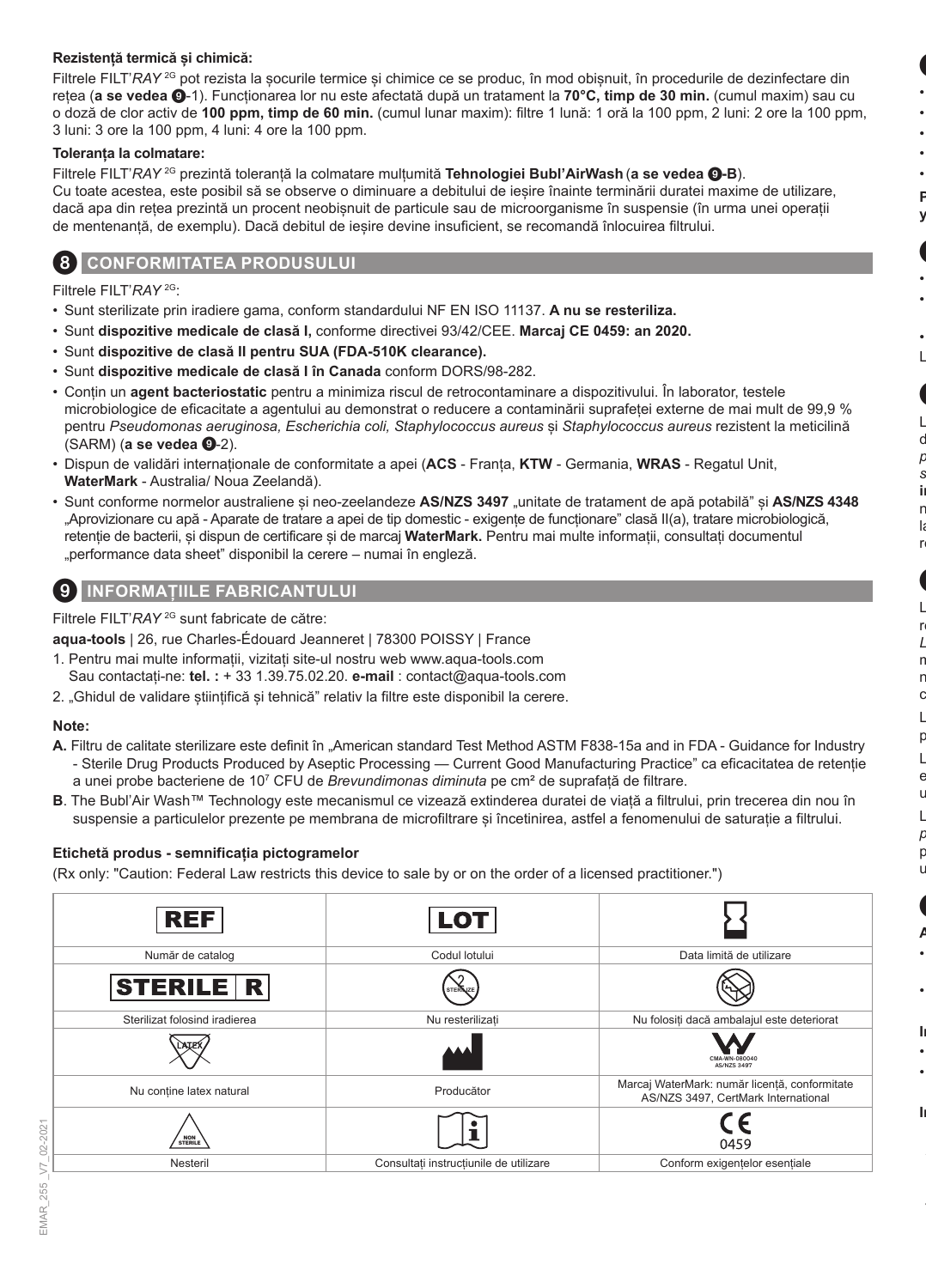### 1 **REFERENCIAS**

- FILT'*RAY* 2G Alcachofa de ducha: AT030711, AT030713, AT030714, AT030716.
- FILT'*RAY* 2G Ducha fija: AT030777, AT030778, AT030779, AT030780.
- FILT'*RAY* 2G Grifo chorro único: AT030717, AT030719, AT030747, AT030749.
- FILT'*RAY* 2G Grifo chorro alcachofa: AT030718, AT030720, AT030748, AT030750.
- FILT'*RAY* 2G Filtro en línea: AT030733, AT030734, AT030745, AT030746.

**Para garantizar un rendimiento óptimo de los filtros FILT'***RAY* **2G, respete el protocolo de instalación (ver ) y** las precauciones de uso (ver  $\odot$ ).

### 2 **CARACTERÍSTICAS GENERALES**

- Filtros estériles de un solo uso.
- Eficacia antigérmenes de todo tipo contra las bacterias, incluidos los microorganismos patógenos oportunistas de transmisión hídrica.
- 1, 2, 3 y 4 meses
- Los filtros FILT'*RAY* 2G son **dispositivos médicos de clase I** en Europa y Canadá, y de clase II en EE. UU.

# 3 **USO**

Los filtros terminales FILT'*RAY* 2G **1, 2, 3 y 4 meses estériles antigérmenes de todo tipo** garantizan una barrera física para disminuir los riesgos de infección relacionados con los microorganismos de transmisión hídrica como bacterias (*Legionella pneumophila, Pseudomonas aeruginosa* y otros bacilos Gram negativos, Micobacterias no tuberculosas), hongos (*Aspergillus sp, Fusarium sp*), protozoos y partículas que provienen de la red de suministro de agua. La **protección de los pacientes inmunodeprimidos** y de las personas vulnerables se realiza gracias a la membrana de microfiltración. Los filtros son necesarios en el ámbito de tratamiento **de pacientes inmunodeprimidos** hospitalizados en zonas de alto riesgo, como las unidades de trasplantes de médula ósea y órganos, los servicios de oncología, las unidades de cuidados intensivos, reanimación, los servicios neonatales y cualquier otro lugar de cuidados para este tipo de pacientes.



### 4 **DESCRIPCIÓN**

Los filtros FILT'*RAY* <sup>2G</sup> están diseñados para producir agua controlada bacteriológicamente en el punto de uso. Estos dispositivos retienen las bacterias, incluidos los microorganismos patógenos oportunistas de transmisión hídrica como *Legionella spp., Legionella pneumophila, Pseudomonas aeruginosa* y otros, gracias a una membrana de microfiltración. Esta tecnología de microfiltración garantiza una calidad bacteriológica superior a la de la red de agua potable. Los dispositivos FILT'*RAY* 2G no contienen látex ni tejidos o subproductos de origen animal, ni derivados de sangre o de cualquier sustancia considerada como medicamento.

Los filtros FILT'*RAY* <sup>2G</sup> están concebidos para asegurar la producción de agua en los puntos de uso. Se aconsejan en los procedimientos de **gestión y prevención de infecciones relacionadas con la asistencia sanitaria.**

Los filtros FILT'*RAY* 2G utilizan una tecnología de filtración por membrana tubular 0.1µm nominal y 0.2µm absoluta de grado esterilizador (**ver** 9**-A**). Los filtros aseguran una **microfiltración del agua de alto rendimiento** al tiempo que proporcionan un **flujo de agua cómodo** para los usuarios.

Los challenge test microbiológicos llevados a cabo en laboratorio con las especies de *Brevundimonas diminuta, Legionella pneumophila y Pseudomonas aeruginosa* en los filtros FILT'*RAY* 2G demuestran una eficacia de **retención de 7 log** (**ver** 9**-2**) para todos los microorganismos de transmisión hídrica superiores a 0.1µm nominal /0.2 μm absoluto y califican el filtro como un filtro de grado esterilizador (ver **0-A**).

# 5 **PROTOCOLO DE INSTALACIÓN**

#### **Advertencias:**

- La instalación de un filtro estéril debe respetar las reglas de asepsia clásicas. Es necesario desinfectar las manos previamente. Una manipulación incorrecta puede provocar una contaminación o una retrocontaminación.
- Compruebe que el envoltorio del envase unitario no está perforado ni rasgado y que el filtro no está dañado. Llegado el caso, no utilice el dispositivo ya que el rendimiento y la esterilidad no están garantizados.

#### **Información general:**

- El filtro alcachofa de ducha cuenta con un empalme de fijación estándar y se puede acoplar a cualquier flexo de ducha.
- Los filtros grifo, ducha fija y en línea requieren empalmes rápidos y/o conectores tubulares. Póngase en contacto con nosotros para obtener la lista de empalmes disponibles.

#### **Instalación:**

- 1. Cierre el suministro de agua.
- 2. Si es la primera instalación: retire la alcachofa de ducha original o fije el empalme adaptador si es necesario para los filtros grifo, ducha fija o en línea (ver desinstalación, a continuación).
- 3. Retire el filtro FILT'*RAY* 2G usado.
- 4. Abra parcialmente el envase unitario y mantenga el filtro dentro del envoltorio. **No toque el orificio de color de salida del chorro de agua con los dedos para evitar una contaminación manual.**

**ES**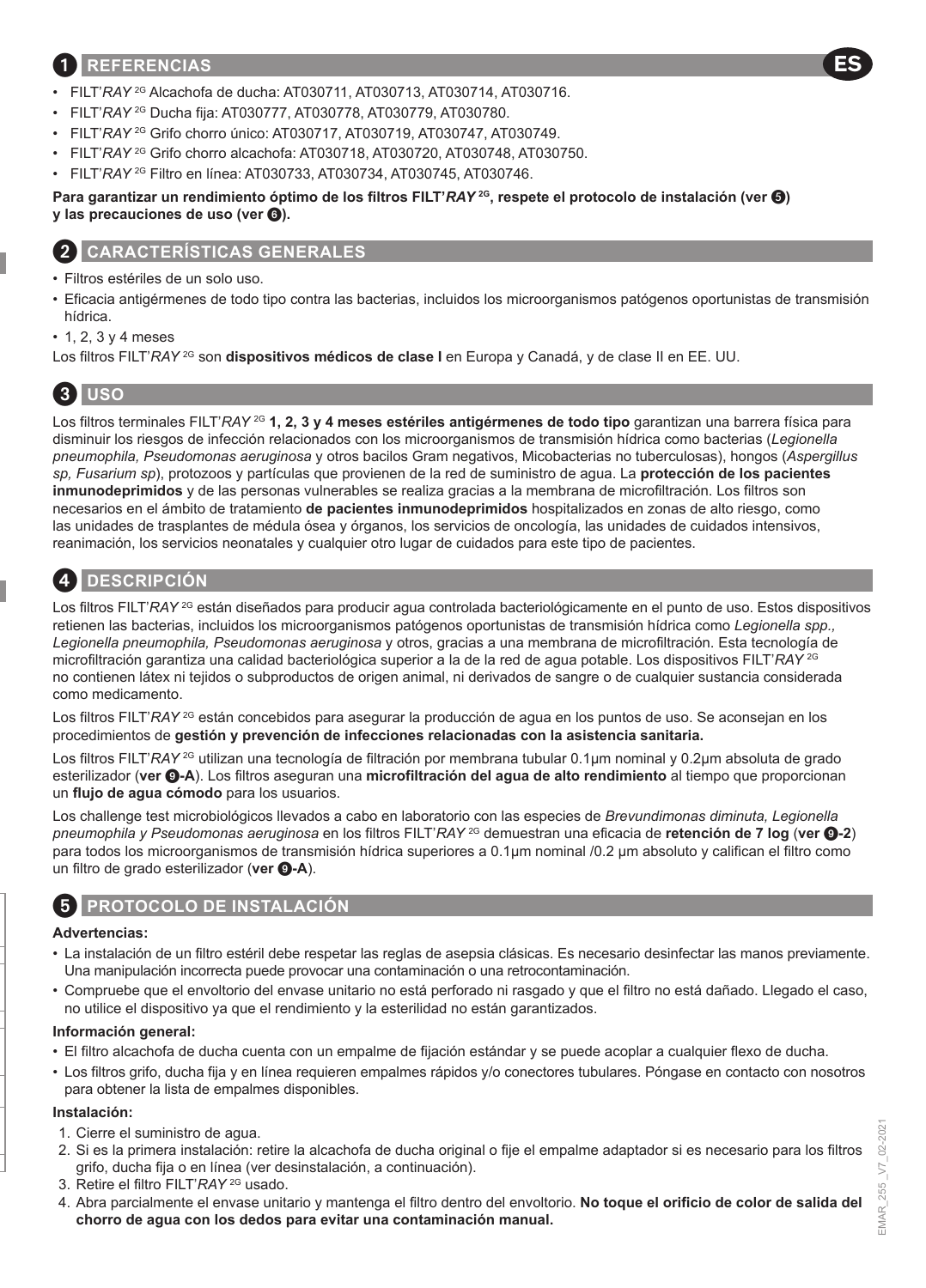- 5. **Sin sacar el filtro del envoltorio,** enrosque el filtro alcachofa de ducha al empalme del flexo, fije el filtro grifo o la ducha fija. Fije el filtro en línea al empalme adaptador siguiendo el sentido de la flecha del flujo de agua de la etiqueta.
- 6. Retire el envoltorio del filtro.
- 7. Abra el agua unos segundos y compruebe que el(los) empalme(s) y el filtro permanecen **completamente herméticos.**  En caso de fuga, vuelva a comenzar el procedimiento con otro filtro si fuera necesario.

#### **Desinstalación:**

- 1. Cierre el suministro de agua.
- 2. Retire el filtro alcachofa de ducha usado desenroscándolo del empalme del flexo o retire el filtro grifo, ducha fija y/o filtro en línea del empalme adaptador.
- 3. Deshágase del filtro usado siguiendo los protocolos del establecimiento.

Los filtros FILT'*RAY* <sup>2G</sup> incorporan en su materia plástica un compuesto bacteriostático no lixiviable para minimizar el riesgo de retrocontaminación del propio filtro (**ver** 8).

No obstante, un uso y un entorno no controlados pueden ser origen de una retrocontaminación.

Debe reemplazarse cualquier filtro del que se sospeche que está contaminado, en particular visualmente. Para Australia el producto debe ser instalado según la versión vigente del "Plumbing Code of Australia" y la norma AS/NZS 3500.1:2018.

#### **Gestión de residuos:**

Una vez que se hayan usado, los filtros no comportan riesgos de infección particulares. Están clasificados como **residuos asimilables a domésticos** (RAD). No obstante, es recomendable deshacerse de estos productos plásticos mediante la recogida y tratamiento ecorresponsables (**ver** 9**-1**). La hoja de instrucciones y la caja blanca se pueden reciclar (papel/cartón).

#### **Mantenimiento:**

Para facilitar el seguimiento de las operaciones de mantenimiento, retire la etiqueta adhesiva del filtro donde figuran las características siguientes: fecha de fabricación, de caducidad, código del lote y código unitario. Pegue la etiqueta en la hoja de seguimiento e indique la fecha de instalación y desinstalación. Dicha información también está disponible como datamatrix/ código UDI (Identificador Único del Dispositivo) como (01) GTIN: Global Trade Item Number, (10) código del lote, (17) fecha de caducidad, (21) Código Unitario, (240) referencia aqua-tools.

Esta información también está claramente indicada en las etiquetas y envase del dispositivo. El período de uso está señalado por un símbolo numérico que indica el número de mes.



6 **PRECAUCIONES DE USO**

Los filtros FILT'*RAY* 2G :

- No deben utilizarse bajo ningún concepto para la producción de agua de **uso farmacéutico** (agua que forma parte especialmente de soluciones orales, inyectables o para perfusiones).
- Son de un solo uso y no se pueden volver a esterilizar ni volver a instalar en otro punto de agua.
- Tienen un **período de tiempo de uso máximo** específico al filtro y una **fecha de caducidad** que se debe respetar grabada en la etiqueta.
- No deben entrar en contacto directo con una fuente de gérmenes (piel o manos sucias, aerosoles contaminados, líquidos biológicos).
- No se deben desenroscar o desconectar durante el período de utilización, excepto en caso de desinfectar la red y, en tal caso, se deberá colocar un filtro nuevo.
- No se deben exponer a golpes o caídas. No se asegura el rendimiento de los filtros en caso de deterioro físico de la funda. Tampoco intente abrir el dispositivo.
- Siempre se debe reponer los filtros ducha en su soporte tras su uso. Nunca se deben desatornillar durante sus vidas. Tampoco el filtro de grifo, filtro ducha mural ni el filtro en línea se deben quitar en ningún momento durante sus vidas, menos el caso de la desinfección de la red de agua (en este caso específico, se debe instalar un nuevo filtro).

# 7 **PRESTACIONES TÉCNICAS**

### **Condiciones de uso:**

Se garantiza el rendimiento de los filtros FILT'*RAY* <sup>2G</sup> mientras que la presión y la temperatura del agua de la red estén respectivamente entre 1 y 5 bares y 5 ºC y 60 ºC. Los flujos de agua de salida medidos son los siguientes:

|                                              |          | Filtro FILT'RAY <sup>2G</sup> alcachofa de ducha | Filtro FILT'RAY <sup>2G</sup> grifo y filtro en línea <sup>*</sup> |
|----------------------------------------------|----------|--------------------------------------------------|--------------------------------------------------------------------|
|                                              |          | Flujo (I/min)                                    |                                                                    |
|                                              |          | 4.5                                              | 22                                                                 |
| Presión de agua (bar)<br>estática o dinámica | $\Omega$ | 8.7                                              | 4.6                                                                |
|                                              | 3        | 11.9                                             | 6.3                                                                |
|                                              |          | 14.9                                             | 7.7                                                                |
|                                              | h        | 16.9                                             | 8.8                                                                |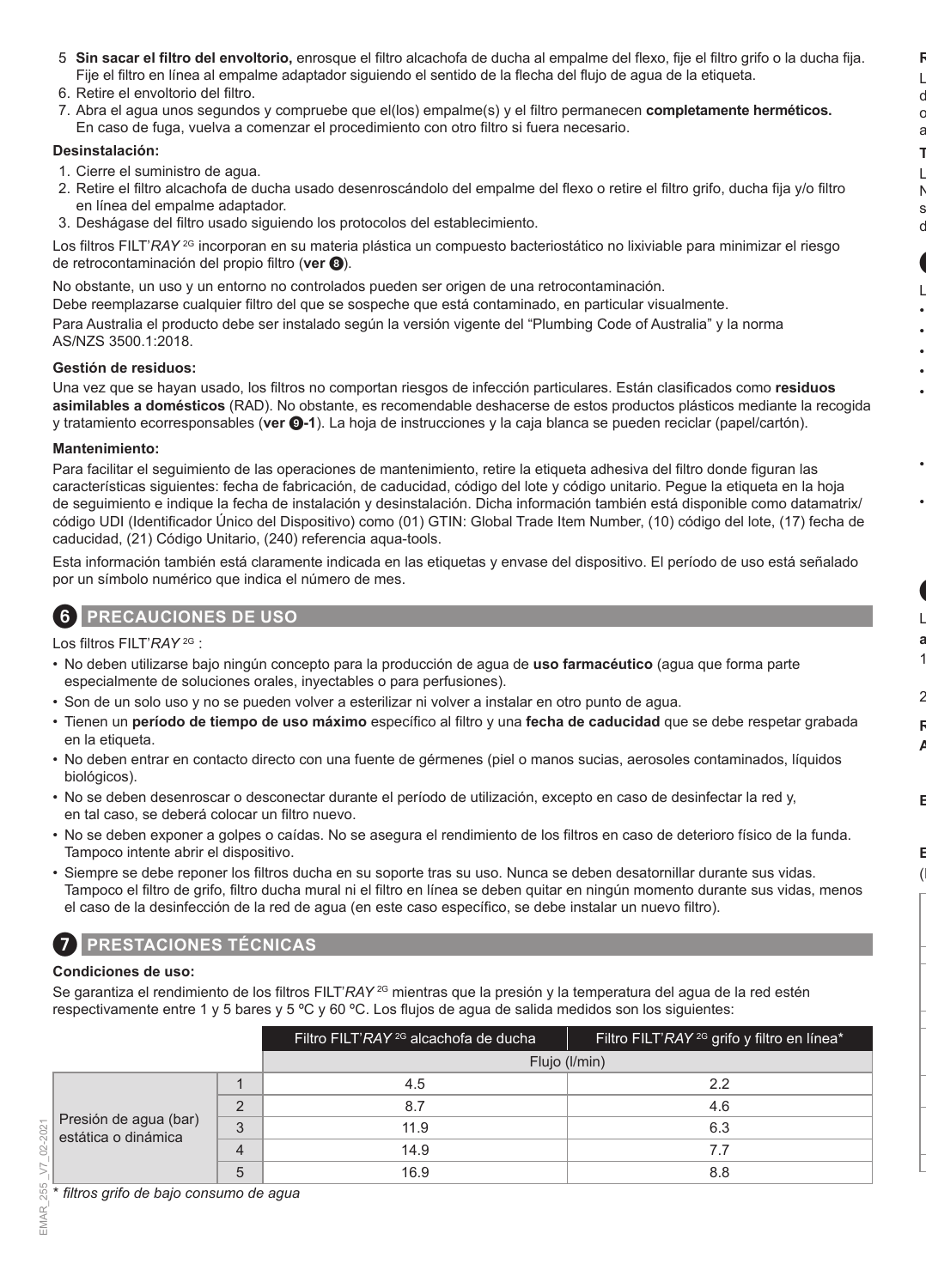#### **Resistencia térmica y química:**

Los filtros FILT'*RAY* <sup>2G</sup> pueden resistir los choques térmicos y químicos que se llevan a cabo normalmente en los procedimientos de esterilización de la red (**ver** 9-1). Permanecem eficazes após o tratamento térmico a **70°C durante 30 min** (máximo) o a una dosis de cloro activo dee **100°C durante 60 min** (máximo mensual): filtros 1 mes: 1 hora a 100ppm, 2 meses: 2 horas a 100ppm, 3 meses: 3 horas a 100ppm, 4 meses: 4 horas a 100ppm.

#### **Tolerancia a las obstrucciones:**

Les filtres FILT'*RAY* 2G tienen tolerancia a las obstrucciones gracias a la **Technologie Bubl'AirWash** (**ver** 9**-B**). No obstante, es posible observar una disminución del flujo de salida antes del fin del período de tiempo de uso máximo si el agua de la red presenta una tasa inhabitual de partículas o microorganismos en suspensión (debido a una operación de mantenimiento, por ejemplo). Se recomienda reemplazar el filtro cuando el flujo de salida se convierte en insuficiente.

### 8 **CONFORMIDAD DEL PRODUCTO**

Los filtros FILT'*RAY* 2G :

- Están esterilizados mediante irradiación gamma conforme a la norma NF EN ISO 11137. **No volver a esterilizar.**
- Son **dispositivos médicos de clase I** conforme a la directiva 93/42/CEE. **Marcado CE 0459: año 2020.**
- Son **dispositivos de clase II en EE. UU. (FDA-510K clearance).**
- Son **dispositivos médicos de clase I en Canadá** conformes al DORS/98-282.
- Contienen un **agente bacteriostático** para minimizar el riesgo de retrocontaminación del dispositivo. En el laboratorio, pruebas microbiológicas de eficacia de este compuesto han demostrado una reducción de la contaminación de la superficie externa de más del 99,9% para *Pseudomonas aeruginosa, Escherichia coli, Staphylococcus aureus* y *Staphylococcus aureus* Resistente a la Meticilina (SARM) (ver **0**-2).
- Disponen de validaciones internacionales conformes al agua potable (**ACS**  Francia, **KTW**  Alemania, **WRAS**-Reino Unido, **WaterMark** - Australia/ Nueva Zelanda).
- Cumplen con las normas australianas y neozelandesas **AS/NZS 3497** «unidad e tratamiento del agua potable» y **AS/NZS 4348** «Abastecimiento de agua - Aparatos de tratamiento del agua de tipo doméstico- Exigencias de rendimiento» clase II(a), tratamiento microbiológico, retención de bacterias, y disponen de la certificación y el marcado **WaterMark.** Para más información, consulte el documento «performance data sheet», disponible bajo demanda – solo en inglés.

### 9 **INFORMACIÓN DEL FABRICANTE**

Los filtros FILT'*RAY* 2G están fabricados por:

**aqua-tools** | 26, rue Charles-Édouard Jeanneret | 78300 POISSY | Francia

- 1. Para más información, visite nuestra página web : www.aqua-tools.com o contáctenos: **tel. :** + 33 1.39.75.02.20. **e-mail** : contact@aqua-tools.com
- 2. La «Guía de validación científica y técnica» relativa a los filtros está disponible bajo demanda.

#### **Referencia:**

- **A.** Filtro de grado esterilizanteizante está definido en el "American standard Test Method ASTM F838-15a and in FDA Guidance for Industry - Sterile Drug Products Produced by Aseptic Processing — Current Good Manufacturing Practice" como la eficacia de retención de un challenge test bacteriano de 10<sup>7</sup> CFU de *Brevundimonas diminuta* por cm² de superficie de filtración.
- **B**. The Bubl'Air Wash™ Technology es un mecanismo que tiene por objetivo aumentar la vida útil del filtro efectuando una nueva suspensión de las partículas presentes en la membrana de microfiltración y reducir así el fenómeno de saturación del filtro.

#### **Etiqueta producto – significado de los pictogramas**

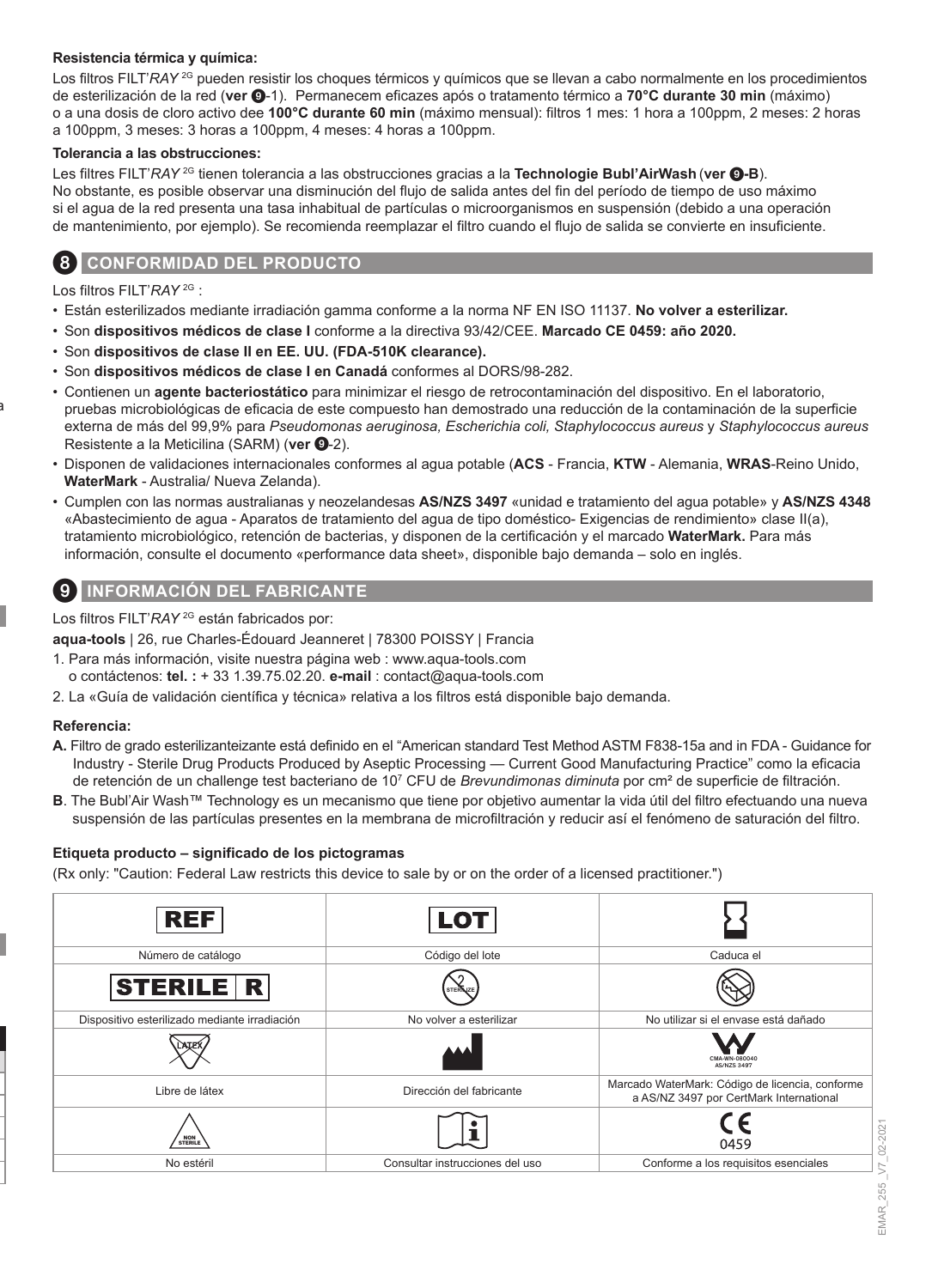### 1 **REFERÊNCIAS**

- FILT'*RAY* 2G Chuveiro: AT030711, AT030713, AT030714, AT030716.
- FILT'*RAY* 2G Chuveiro de parede: AT030777, AT030778, AT030779, AT030780.
- FILT'*RAY* 2G Torneira com jato reto: AT030717, AT030719, AT030747, AT030749.
- FILT'*RAY* 2G Torneira com jato chuva: AT030718, AT030720, AT030748, AT030750.
- FILT'*RAY*2G Filtro em linha: AT030733, AT030734, AT030745, AT030746.

**Para garantir um ótimo desempenho dos filtros FILT'***RAY* **2G, deve ser respeitado o protocolo de instalação (ver ) e precauções na sua utilização (ver** 6**).**

### 2 **CARACTERÍSTICAS GERAIS**

- Filtros estéreis de utilização única.
- Eficaz contra todos os germes e bactérias, incluindo os micro-organismos oportunistas de origem hídrica.
- 1, 2, 3 e 4 meses

Os filtros FILT'RAY<sup>2G</sup> são dispositivos médicos de classe I na Europa e Canadá, de classe II nos EUA.

# 3 **UTILIZAÇÃO**

**Os filtros terminais** FILT'*RAY* 2G **1, 2, 3 e 4 meses estéreis anti todos os germes** garantem uma barreira física para a redução dos riscos infeciosos ligados aos mico-organismos de origem hídrica, tais como bactérias (*Legionella pneumophila, Pseudomonas aeruginosa* e outros bacílicos Gram negativos, micobactérias não tuberculosas), fungos (*Aspergillus sp, Fusarium sp*), protozoários e as partículas provenientes das redes de distribuição de água. **A proteção dos pacientes imunodeprimidos** e de pessoas debilitadas, é efetuada graças à sua microfiltração. Os filtros são necessários nos cuidados dos **pacientes imunodeprimidos** hospitalizados em áreas de risco elevado, como unidades de transplantes de medula óssea e transplantes de órgãos, serviços de oncologia, unidades de cuidados intensivos, reanimação, serviços neonatais e qualquer outro local de atendimento deste tipo de pacientes.

# 4 **DESCRIÇÃO**

Os filtros FILT'*RAY* <sup>2G</sup> são concebidos para debitar água bacteriologicamente controlada, no ponto de utilização. Estes dispositivos fazem a retenção das bactérias, incluindo micro-organismos patogénicos de origem hídrica, tais como a Legionella spp., *Legionella pneumophila, Pseudomonas aeruginosa* através da sua membrana de microfiltração. Esta tecnologia de microfiltração garante uma qualidade bacteriológica superior, em relação à rede de água potável. É de salientar, que os dispositivos FILT'*RAY* 2G não contêm látex, tecidos ou subprodutos de origem animal, derivados sanguíneos ou quaisquer outras substâncias consideradas como um medicamento.

Os filtros FILT'*RAY* 2G são concebidos para proteger a produção de água nos pontos de utilização. Os filtros são recomendados nos procedimentos de **gestão e prevenção das infeções associadas aos cuidados de saúde**.

Les filtres FILT'*RAY*<sup>2G</sup> utilizam uma tecnologia de filtragem com uma membrana tubular de 0.1μm nominal e 0.2μm absoluto de grau de esterilização (**ver** 9**-A**). Os filtros garantem uma **microfiltração da água com alto desempenho** enquanto **debitam um fluxo confortável** para os utilizadores.

Os testes microbiológicos realizados em laboratório com espécies de *Brevundimonas diminuta, Legionella pneumophila e Pseudomonas aeruginosa* com filtros FILT'*RAY* 2G demonstram uma **retenção eficiente de 7 log** (**ver** 9**-2**) para todos os micro-organismos de origem hídrica superiores a 0.1 μm nominal / 0.2 μm absoluto e qualificam o filtro como um filtro de grau de esterilização (ver **@-A**).

### 5 **PROTOCOLO DE INSTALAÇÃO**

#### **Avisos:**

- A instalação de um filtro estéril deve respeitar as regras clássicas da assepsia. É necessária uma desinfeção prévia das mãos. O manuseio não adequado pode levar à contaminação ou retro contaminação.
- Certifique-se de que a embalagem da unidade individual não está perfurada ou rasgada e que o filtro não está danificado. Se for este o caso, não use o dispositivo, pois o seu desempenho e esterilização não estão mais garantidos.

#### **Informação geral:**

- O filtro de chuveiro tem um encaixe de ligação standard, o que permite a sua ligação a todos os flexíveis de duche.
- Os filtros de torneira, de chuveiro de parede e em linha, requerem o uso de ligações rápidas ou de conetores tubulares, entre em contacto connosco para ter acesso à lista de ligações disponíveis.

#### **Instalação:**

- 1. Cortar a alimentação de água.
- 2. Se for a primeira instalação: remover a cabeça do chuveiro original ou fixar a ligação adaptador caso seja necessário, para o filtro de torneira, chuveiro de parede ou em linha (ver remover, abaixo).
- 3. Remover o filtro FILT'*RAY* 2G usado.
- 4. Abrir parcialmente a embalagem individual, mantendo o filtro no interior do saco. **Não tocar no terminal colorido do jato de água com os dedos, para evitar qualquer contaminação manual.**

 $2021$ C-CU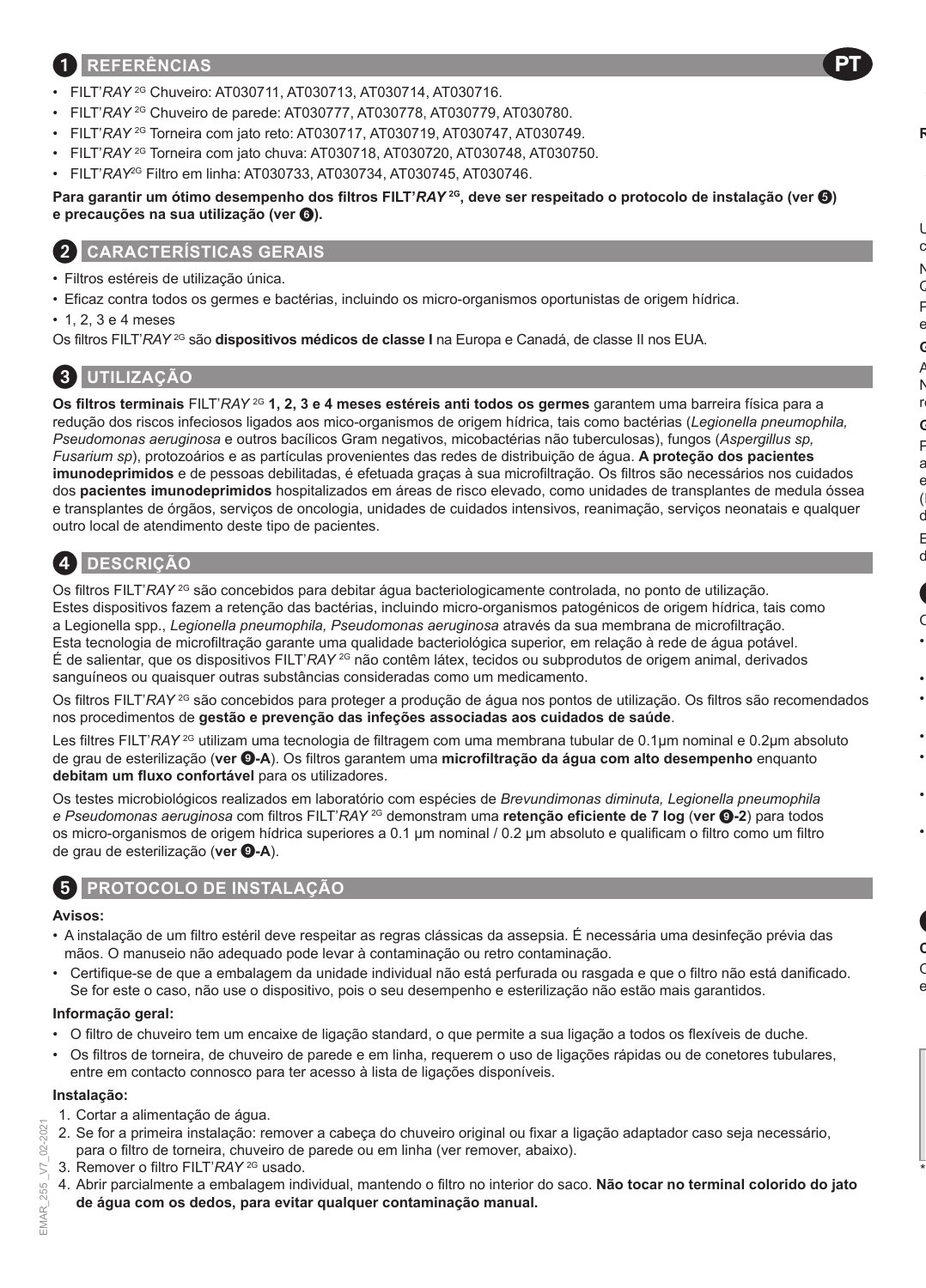- 5. **Manter o filtro no saco,** enroscar o filtro de chuveiro na ponta do flexível, encaixar o filtro na torneira ou no chuveiro de parede. Encaixar o filtro em linha na ligação adaptador, seguindo a direção da seta do fluxo de água na etiqueta.
- 6. O saco pode agora ser removido e retirar o filtro.
- 7. Abrir a água por alguns segundos e certificar-se que a(s) ligação(s) e o filtro permanecem **perfeitamente estanques.**

#### **Remover:**

- 1. Cortar a alimentação de água.
- 2. Remover o filtro chuveiro usado, desenroscando a ponta do flexível ou desencaixando o filtro torneira, e/ou filtro em linha da ligação adaptador.
- 3. Eliminar o filtro usado conforme os procedimentos do estabelecimento.

Um agente bacteriostático não lixiviado está incorporado na matéria plástica do filtro FILT'*RAY* 2G para minimizar o risco de retro contaminação dos dispositivos (**ver** 8).

No entanto, o uso num ambiente não controlado pode ser uma fonte de retro contaminação.

Qualquer filtro que se suspeite contaminado, em particular visualmente, deve ser substituído.

Para a Austrália, o produto deve ser instalado de acordo com a versão em vigor do «Plumbing code of Australia» e a norma AS/NZS 3500.1:2018.

#### **Gestão de resíduos:**

Após a utilização, os filtros não apresentam qualquer risco infecioso em particular. São classificados como resíduos domésticos. No entanto, recomenda-se que esses produtos plásticos sejam descartados através dos canais de recolha de tratamento eco responsável (**ver** 9**-1**). As instruções e a caixa branca são recicláveis (papel/papelão).

#### **Gestão da manutenção:**

Para facilitar o rastreio dos procedimentos de manutenção, retirar a etiqueta adesiva removível do filtro, onde se encontram as seguintes informações: datas de fabrico e de validade, número de lote e número unitário. Colá-la na folha de rastreabilidade e preencher a data de colocação e de remoção. Esta informação também está disponível num sistema de codificação, o UDI (Identificação Única do Dispositivo), tal como o (01) GTIN (número de identificação global para uso comercial), (10) número de lote, (17) data de validade, (21) Número Unitário, (240) referência aqua-tools.

Estas informações também estão claramente identificadas na etiqueta e embalagem do dispositivo. O tempo de duração da sua utilização está identificado por um símbolo numérico que indica o número de meses.

### 6 **CONTRA-INDICAÇÕES**

Os filtros FILT'*RAY* 2G:

- Em caso algum, devem ser utilizados para a produção de água para **uso farmacêutico** (incluindo a sua utilização na composição de soluções bebíveis, injetáveis ou para perfusão).
- São de utilização única e não podem ser esterilizados novamente, nem reinstalados em qualquer outro ponto de água.
- Têm um tempo de **duração máxima de utilização** específico de acordo com o filtro utilizado, e uma **data de validade** na etiqueta que deve ser respeitado.
- Não devem entrar em contacto direto com uma fonte de germes (pele ou mãos sujas, aerossóis contaminados, líquidos orgânicos).
- Não devem ser desenroscados ou desconetados durante a duração da sua utilização, salvo no caso de desinfeção da rede, se assim for, deve ser colocado um novo filtro.
- Não devem sofrer qualquer choque ou queda. O desempenho dos filtros deixa de estar garantido no caso de deterioração física do dispositivo. Não tentar abrir o dispositivo.
- Os filtros de duche devem ser sempre colocados no seu suporte mural após a sua utilização. Não devem ser desapertados em momento algum, durante todo o seu tempo de duração. Da mesma forma, o filtro de torneira, o filtro de chuveiro de parede ou o filtro em linha, não devem ser retirados em nenhum momento durante o tempo de duração de utilização, exceto no caso de desinfeção da rede de água (neste caso, deve ser instalado um novo filtro).

### 7 **ESPECIFICAÇÕES TÉCNICAS**

#### **Condições de utilização:**

O desempenho dos filtros FILT'*RAY* 2G é garantido quando a pressão e a temperatura da água se encontram entre 1 e 5 bar e 5°C e 60°C, respetivamente. O débito de água em condições normais é o seguinte:

|                                                                              | Filtro FILT'RAY <sup>2G</sup> chuveiro | Filtro FILT'RAY <sup>2G</sup> Torneira e filtro em linha <sup>*</sup> |
|------------------------------------------------------------------------------|----------------------------------------|-----------------------------------------------------------------------|
|                                                                              |                                        | Débito (I/min)                                                        |
| Pressão da água (bar)<br>$\mathbf{Q}$<br>v<br>estática ou dinâmica<br>4<br>b | 4.5                                    | 2.2                                                                   |
|                                                                              | 8.7                                    | 4.6                                                                   |
|                                                                              | 11.9                                   | 6.3                                                                   |
|                                                                              | 14.9                                   |                                                                       |
|                                                                              | 16.9                                   | 8.8                                                                   |

\* *filtros com baixo consumo de água*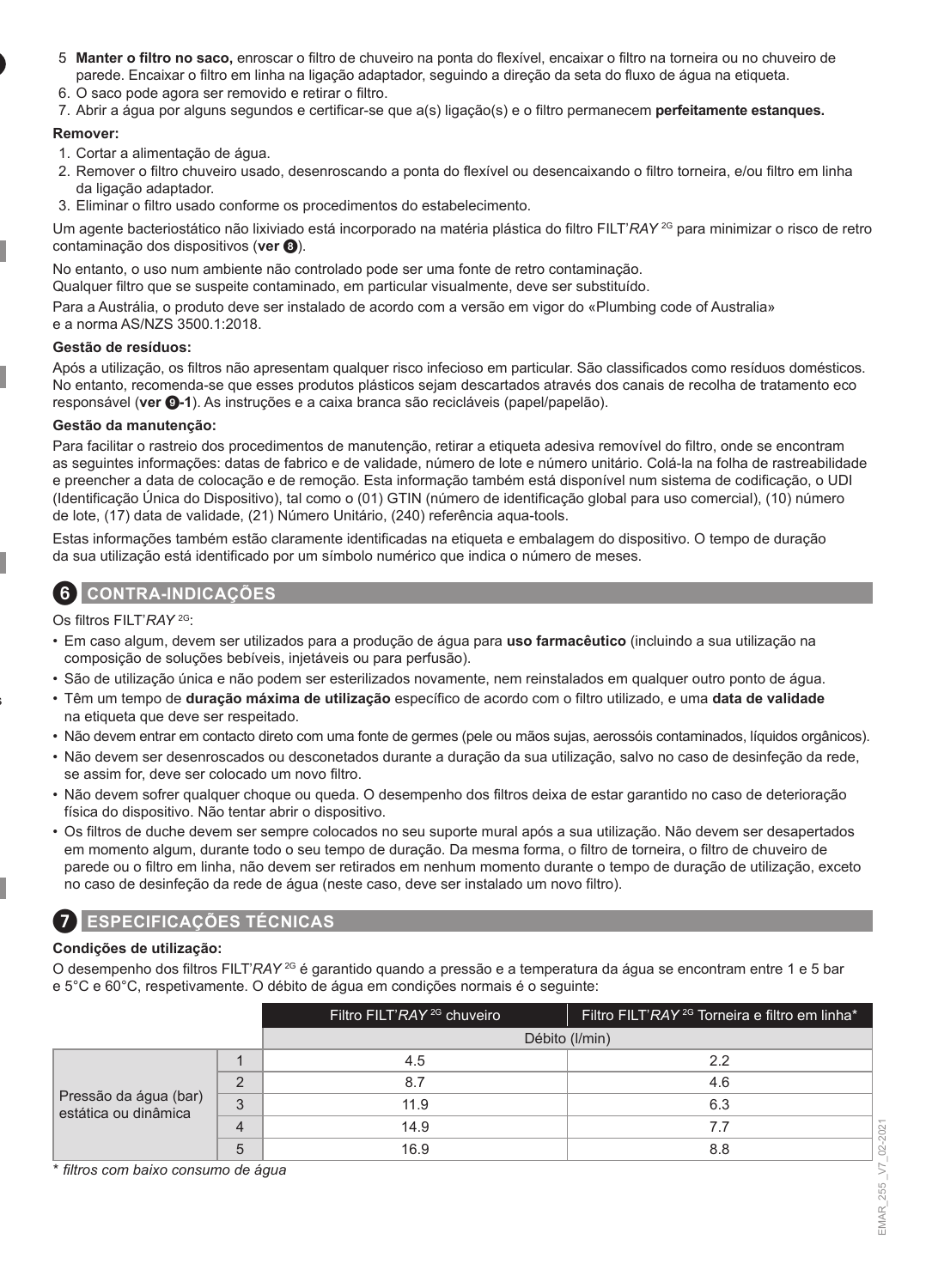#### **Resistência térmica e química:**

Os filtros FILT'*RAY* 2G são resistentes aos choques térmicos e químicos que ocorrem frequentemente durante a desinfeção do sistema de abastecimento de água (**ver** 9-1). Permanecem eficazes após o tratamento térmico a **70°C durante 30 min**  (máximo acumulado) ou a uma dose de cloro ativo a **100 ppm durante 60 min** (máximo mensal acumulado): Filtros 1 mês: 1 hora a 100ppm, 2 meses: 2 horas a 100ppm, 3 meses: 3 horas a 100ppm, 4 meses: 4 horas a 100ppm.

#### **Tolerância de entupimento:**

Os filtros FILT'*RAY* 2G apresentam uma tolerância ao entupimento graças à **Tecnologia Bubl'AirWash** (**ver** 9**-B**). No entanto, é possível observar uma diminuição da taxa de débito antes do fim da duração máxima de utilização, caso a água tenha um nível anormal de partículas ou microrganismos suspensos (na sequência de uma operação de manutenção, por exemplo). Quando o débito se torna insuficiente, recomenda-se que o filtro seja substituído.

### 8 **CONFORMIDADE DO PRODUTO**

Os filtros FILT'*RAY* 2G:

- São esterilizados por irradiação gama de acordo com a norma NF EN ISSO 11137. **Não reutilizar.**
- São **dispositivos médicos de classe I,** conforme a diretiva 93/42/CEE. **Marcação CE 0459: ano 2020.**
- São **dispositivos médicos de classe II Class II nos EUA (FDA-510K alfândega).**
- São **dispositivos médicos de classe I no Canadá** conforme a DORS/98-282.
- Têm um **agente bacteriostático** para minimizar o risco de retro contaminação do dispositivo. Em laboratório, os testes microbiológicos da eficácia deste agente mostraram uma redução na contaminação da superfície externa de mais de 99.9% para a *Pseudomonas aeruginosa, Escherichia coli, Staphylococcus aureus* e *Staphylococcus aureus* resistente à meticilina (SARM) (ver **0**-2).
- Validação internacional de conformidade de água potável (**ACS**  França, **KTW**  Alemanha, **WRAS**  Reino Unido, **WaterMark** - Austrália/Nova Zelândia).
- Estão em conformidade com as normas australianas e neozelandesas **AS/NZS 3497** "unidade de tratamento de água potável" e **AS/NZS 4348** "Abastecimento de água - Dispositivos domésticos de tratamento de água - Requisitos de desempenho" classe II(a), tratamento microbiológico, retenção de bactérias e tem certificação de marcação **WaterMark.** Para mais informações consulte a ficha de dados de desempenho disponível mediante pedido - apenas em inglês.

### 9 **INFORMAÇÕES DO FABRICANTE**

Os filtros FILT'*RAY* 2G são fabricados por:

**aqua-tools** | 26, rue Charles-Édouard Jeanneret | 78300 POISSY | França

- 1. Para mais informações visite o nosso website: www.aqua-tools.com ou contacte-nos: **Tel. :** + 33 1.39.75.02.20. **e-mail** : contact@aqua-tools.com
- 2. O "Guia de Validação Científica e Técnica" para filtros, está disponível mediante pedido.

#### **Referências:**

- **A.** O filtro de grau de esterilização é definido pelo " American standard Test Method ASTM F838-15a ASTM F838-15a e na FDA - Guidance for Industry - Sterile Drug Products Produced by Aseptic Processing - Current Good Manufacturing Practice", como a eficácia de retenção bacteriana de 10<sup>7</sup> CFU de *Brevundimonas diminuta* cm² de superfície de filtração.
- **B**. A Tecnologia Bubl'Air Wash™ é um mecanismo para prolongar a vida útil dos filtros que faz suspender as partículas presentes na membrana de microfiltração, retardando o fenómeno de saturação do filtro.

#### **Etiqueta do produto – significado dos símbolos**

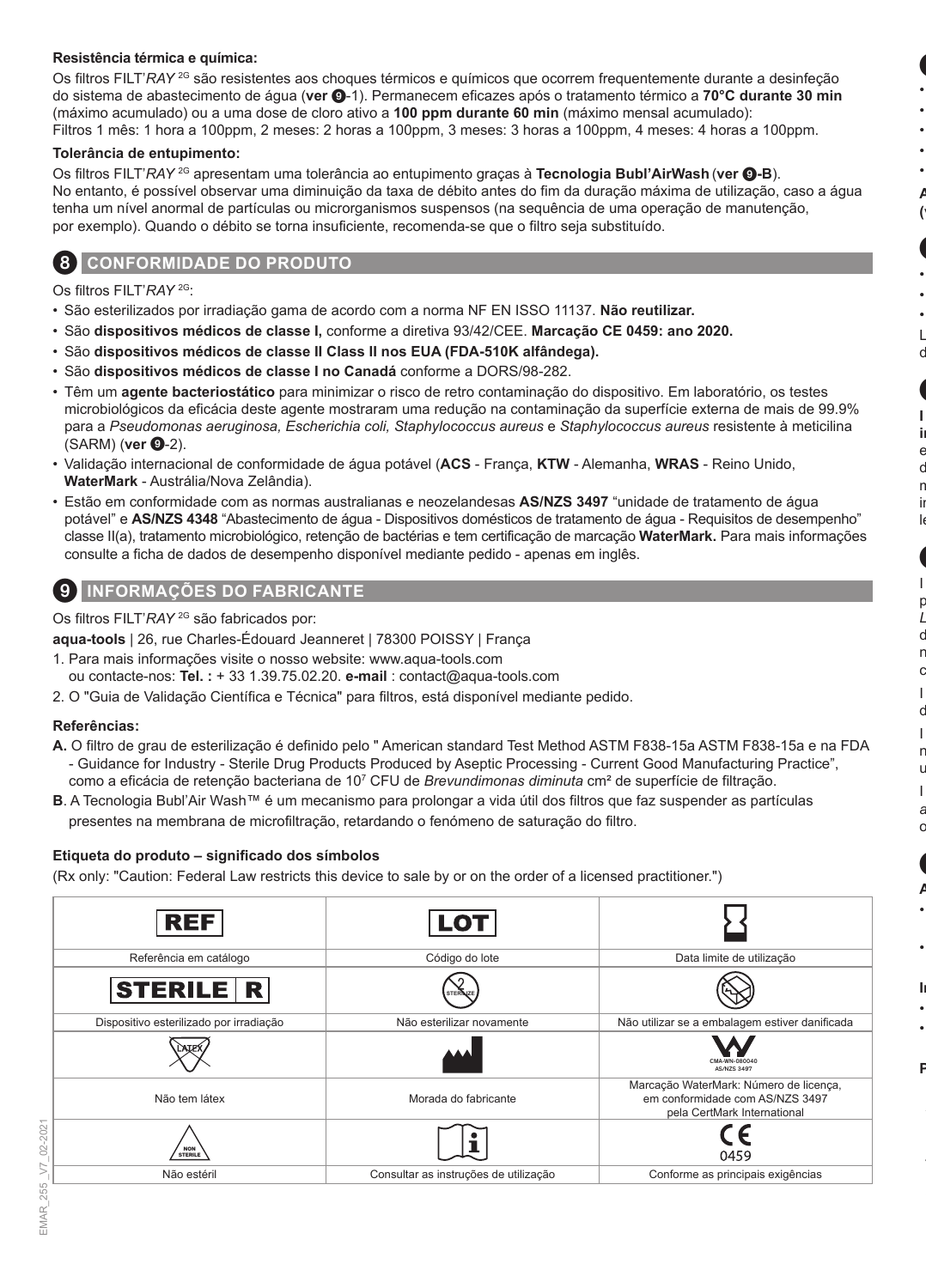### 1 **RIFERIMENTI**

- FILT'*RAY* 2G Doccetta: AT030711, AT030713, AT030714, AT030716.
- FILT'*RAY* 2G Doccia a parete: AT030777, AT030778, AT030779, AT030780.
- FILT'*RAY* 2G Rubinetto monogetto: AT030717, AT030719, AT030747, AT030749.
- FILT'*RAY* 2G Rubinetto getto doccetta: AT030718, AT030720, AT030748, AT030750.
- FILT'*RAY* 2G Filtri in linea: AT030733, AT030734, AT030745, AT030746.

#### **Al fine di garantire una prestazione ottimale dei filtri FILT'***RAY* **2G, si prega di rispettare il protocollo d'installazione (vedere ) e le precauzioni d'uso (vedere** 6**).**

### 2 **CARATTERISTICHE GENERALI**

- Filtri sterili monouso.
- Efficace contro tutti i germi e i batteri, compresi i microrganismi patogeni opportunisti di origine acquatica.
- 1, 2, 3 e 4 mesi

Les filtres FILT'*RAY* <sup>2G</sup> sono **dispositivi medici di classe I** in Europa e in Canada, mentre negli USA sono classificati come dispositivi medici di classe II.

# 3 **UTILIZZO**

**I filtri terminali sterili antibatterici** FILT'*RAY* 2G **1, 2, 3 e 4 mesi garantiscono una barriera fisica per la riduzione dei rischi infettivi legati ai microrganismi di origine acquatica, come batteri** (*Legionella pneumophila, Pseudomonas aeruginosa* e altri bacilli Gram negativi, Micobatteri non tubercolari), funghi (*Aspergillus sp, Fusarium sp*), protozoi e le particelle provenienti dalla rete di distribuzione idrica. La **protezione dei pazienti immunodepressi** e delle persone vulnerabili avviene grazie alla membrana di microfiltrazione. I filtri sono necessari nell'ambito della gestione **dei pazienti immunodepressi** ospedalizzati in aree ad alto rischio, come le unità per il trapianto del midollo osseo, unità per il trapianto d'organi, i reparti di oncologia, le unità di terapia intensiva, rianimazione, i reparti neonatali e ogni altra struttura per il trattamento di questo tipo di pazienti.

# 4 **DESCRIZIONE**

I filtri FILT'*RAY* <sup>2G</sup> hanno lo scopo di produrre acqua batteriologicamente pura al punto di utilizzo. Questi dispositivi sono indicati per il trattamento dei batteri, compresi i microrganismi patogeni opportunisti di origine acquatica come la *Legionella spp., Legionella pneumophila, Pseudomonas aeruginosa* e altre, attraverso una membrana di microfiltrazione. Questa tecnologia di microfiltrazione garantisce una qualità batteriologica superiore rispetto alla rete idrica. Da notare che i dispositivi FILT'*RAY* 2G non contengono lattice, tessuti o sottoprodotti di origine animale, né tantomeno derivati dal sangue o da ogni sostanza considerata come medicinale.

I filtri FILT'*RAY* 2G sono stati realizzati per rendere sicura la produzione di acqua nei punti di utilizzo. Il loro utilizzo è consigliato durante le procedure di **gestione e prevenzione delle infezioni associate ai trattamenti.**

I filtri FILT'*RAY* 2G utilizzano una tecnologia di filtrazione a membrana tubolare di grado sterilizzante (**vedere** 9**-A**) da 0.1µm nominali e 0.2µm assoluti. I filtri garantiscono una **microfiltrazione dell'acqua ad alte prestazioni,** fornendo al tempo stesso un **flusso confortevole** per gli utenti.

I challenge microbiologici condotti in laboratorio con le specie *Brevundimonas diminuta, Legionella pneumophila e Pseudomonas aeruginosa* sui filtri FILT'*RAY* 2G mostrano un'efficienza di **ritenzione pari a 7 log** (**vedere** 9**-2**) per tutti i microrganismi di origine acquatica superiori a 0.1µm nominali/0.2 μm assoluti e qualificano il filtro come filtro di grado sterilizzante (**vedere** 9**-A**).

### **PROTOCOLLO DI INSTALLAZIONE**

#### **Avvertenze:**

- Per la posa di un filtro sterile utilizzare le classiche tecniche asettiche. Si richiede di lavare preventivamente le mani. Una manipolazione non conforme può essere all'origine di una contaminazione o di una retro-contaminazione.
- Verificare che il sacchetto di imballaggio singolo non sia perforato o lacerato e che il filtro non sia danneggiato. In caso contrario, non utilizzare il dispositivo poiché le prestazioni e la sterilità non sono più garantite.

#### **Informazioni generali:**

- Il filtro doccetta è dotato di una ghiera di fissaggio standard e può essere raccordato a tutti i tubi flessibili da doccia.
- Per i filtri rubinetto, doccia a parete e in linea sono necessari dei raccordi rapidi e/o collegamenti tubolari. Contattateci per ottenere la lista dei raccordi disponibili.

#### **Posa:**

- 1. Chiudere la linea di mandata dell'acqua.
- 2. Prima installazione: rimuovere il soffione originale o, se necessario, fissare l'adattatore per il filtro rubinetto, doccia a parete o in linea (consultare la sezione "Rimozione").
- 3. Rimuovere il filtro FILT'*RAY* 2G usato.
- 4. Aprire parzialmente l'imballaggio singolo, facendo attenzione al filtro presente nel sacchetto. **Non toccare con le dita il foro colorato di uscita del getto al fine di evitare ogni possibile contaminazione manuale.**
- 5. **Mantenendo il filtro all'interno del sacchetto,** avvitare il filtro doccetta all'estremità del flessibile, agganciare il filtro rubinetto o la doccia a parete. Agganciare il filtro in linea all'adattatore seguendo il senso della freccia presente sull'etichetta relativo al flusso dell'acqua.

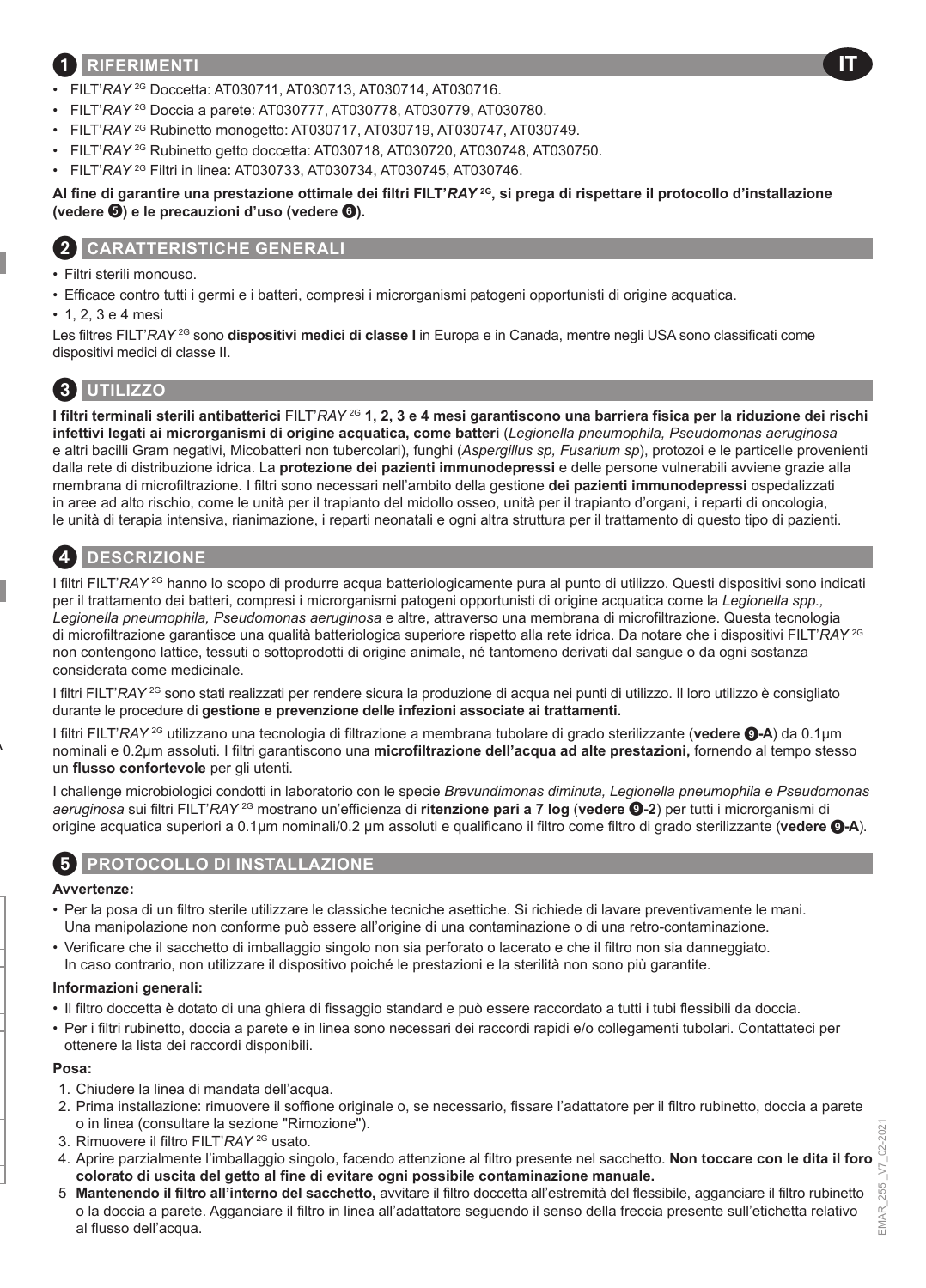- 6. Rimuovere il sacchetto del filtro.
- 7. Aprire l'acqua per alcuni secondi e verificare che il/i raccordo/i e il filtro siano **perfettamente stagni.** In caso di fuoriuscita d'acqua, ripetere la procedura con (qualora fosse necessario) un nuovo filtro.

#### **Rimozione:**

- 1. Chiudere la linea di mandata dell'acqua.
- 2. Liberare il filtro doccetta usato, svitandolo dall'estremità del flessibile o sganciare il filtro rubinetto, doccia a parete e/o filtro in linea dall'adattatore.
- 3. Eliminare il filtro usato conformemente alle procedure della struttura.

Nel materiale plastico dei filtri FILT'*RAY* 2G è presente un agente batteriostatico non cedibile, al fine di minimizzare il rischio di retro-contaminazione del filtro stesso (**vedere** 8).

Tuttavia, un utilizzo e un ambiente non controllato possono essere fonte di retro-contaminazione.

Ogni filtro presumibilmente contaminato, soprattutto sul piano visivo, deve essere sostituito.

Per l'Australia, il prodotto deve essere installato secondo la versione in vigore del "Plumbing code of Australia" e la norma AS/NZS 3500.1:2018.

#### **Gestion des déchets :**

Dopo l'utilizzo, i filtri non hanno nessun rischio infettivo particolare. Sono classificati come **rifiuti assimilabili ai rifiuti domestici**. Si consiglia inoltre di smaltire i prodotti plastici attraverso le filiere di raccolta e trattamento eco-sostenibili (**vedere** 9**-1**). Il manuale d'uso e la confezione bianca sono riciclabili (carta/cartone).

#### **Gestione della manutenzione**

Per facilitare il monitoraggio delle operazioni di manutenzione, rimuovere l'etichetta adesiva situata sul filtro in cui figurano le seguenti caratteristiche: data di produzione, scadenza, numero del lotto e numero dell'unità. Incollare l'etichetta sul foglio di tracciabilità e inserire la data di installazione e la data del ritiro. Queste informazioni sono disponibili anche sotto forma di datamatrix/codice UDI (Identificativo Univoco del Dispositivo) come (01) GTIN: Global Trade Item Number, (10) numero di lotto, (17) data di scadenza, (21) Numero unitario, (240) riferimento prodotto aqua-tools.

Tali informazioni sono inoltre visibili chiaramente sulle etichette e sull'imballaggio del dispositivo. La durata di utilizzo è contrassegnata da un simbolo numerico che indica il numero del mese.

### 6 **PRECAUZIONI D'USO**

I filtri FILT'*RAY* 2G:

- Non devono in nessun caso essere utilizzati per la produzione di acqua ad **uso farmaceutico** (soprattutto acqua utilizzata nella composizione di soluzioni bevibili, iniettabili o infusibili).
- Sono ad uso singolo e non possono essere nuovamente sterilizzati, né tantomeno installati su un altro punto d'acqua.
- Hanno una **durata massima di utilizzo** specifica per il filtro utilizzato e una **data di scadenza** presente sull'etichetta da rispettare rigorosamente.
- Non devono entrare in contatto diretto con una fonte batterica (pelle o mani sporche, aerosol contaminati, liquidi biologici)
- Non devono essere svitati o scollegati per tutta la durata di utilizzo, salvo in casi di disinfezione della rete. In quest'ultimo caso inserire un filtro nuovo.
- Non devono subire urti, né tantomeno cadere. Le prestazioni dei filtri non è più garantita in caso di deterioramento fisico dell'involucro. Non tentare di aprire il dispositivo.
- I filtri della doccia devono sempre essere sostituiti sul supporto a muro dopo l'uso. Non devono essere mai svitati durante il periodo di utilizzo. Allo stesso modo, il filtro del rubinetto, il filtro della doccia a muro o il filtro in linea non deve essere mai svitato durante il periodo di utilizzo, tranne in caso di disinfezione del sistema idrico (in questo caso, è necessario installare un nuovo filtro).

### 7 **PRESTAZIONI TECNICHE**

#### **Condizioni di utilizzo:**

Le prestazioni dei filtri FILT'*RAY* <sup>2G</sup> sono garantite quando la pressione e la temperatura dell'acqua della rete si attestano tra 1 e 5 bar e tra 5°C e 60°C. A seguire le misurazioni dei flussi d'acqua in uscita:

|                                                     |          | Filtro FILT'RAY <sup>2G</sup> doccetta | Filtro FILT'RAY <sup>2G</sup> rubinetto e filtro in linea <sup>*</sup> |
|-----------------------------------------------------|----------|----------------------------------------|------------------------------------------------------------------------|
|                                                     |          |                                        | Flusso (I/min)                                                         |
|                                                     |          | 4.5                                    | 2.2                                                                    |
| Pressione<br>dell'acqua (bar)<br>statica o dinamica | $\Omega$ | 8.7                                    | 4.6                                                                    |
|                                                     | 3        | 11.9                                   | 6.3                                                                    |
|                                                     |          | 14.9                                   | 7.7                                                                    |
|                                                     | b        | 16.9                                   | 8.8                                                                    |

\* *filtri rubinetto a basso consumo d'acqua*